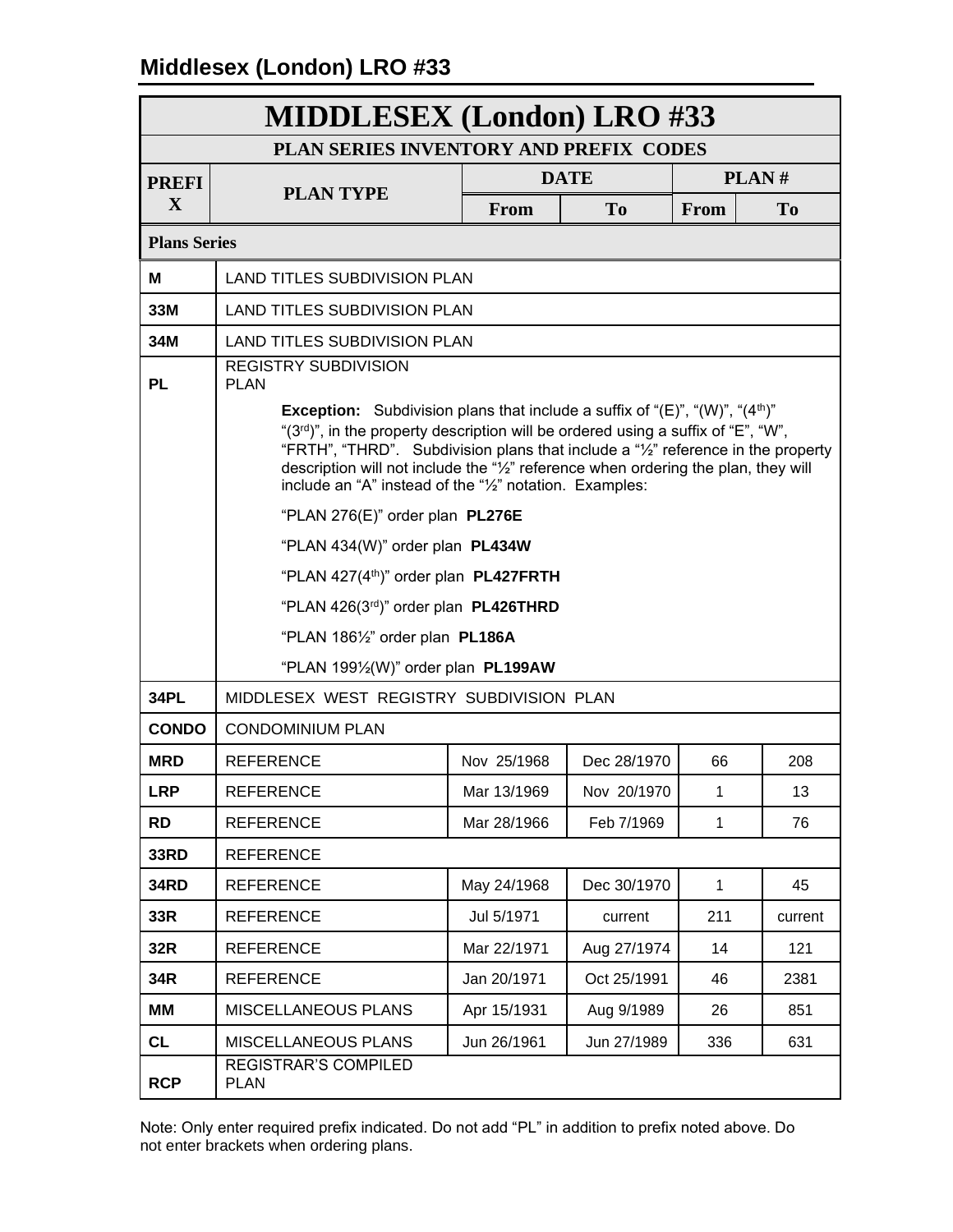| Plan No.                       | <b>PREFIX TO</b> |                                             | <b>Date</b>                 | <b>Description (underlying geographics)</b>                                 |
|--------------------------------|------------------|---------------------------------------------|-----------------------------|-----------------------------------------------------------------------------|
| <i>(include)</i><br>additional | <b>INDEX</b>     |                                             | S=surveyed,<br>R=registered |                                                                             |
| number if plan                 | <b>BOARD</b>     | <b>Type of Plan</b><br><b>M=Land Titles</b> |                             |                                                                             |
| was<br>renumbered)             | <b>PLANS</b>     | <b>Subdivision</b>                          |                             |                                                                             |
|                                | (MBP)            | <b>R=Registry</b><br><b>Subdivision</b>     |                             |                                                                             |
|                                |                  | C=Compiled                                  |                             |                                                                             |
|                                |                  | T=Townplot/Village<br><b>Site</b>           |                             |                                                                             |
|                                |                  | O=Other                                     |                             |                                                                             |
|                                |                  |                                             |                             |                                                                             |
|                                | MBP1IV           | O(RP)                                       | 12/10/1849                  |                                                                             |
| 1(4th)                         |                  |                                             |                             | PT Lts 6,7,8 eastside Wortley Rd<br>Brk Park Lts 4 & 5 Eastside Wharcliffe, |
| 5(W)                           | MBP5W            | O (RP)                                      | 05/18/1850                  | Westminster                                                                 |
| 11(4th)                        | MBP11IV          | O(RP)                                       | 11/13/1851                  | Pt Lt 25 BFC, Twp Westminster                                               |
| 12(E)                          | MBP12E           | $\mathsf{T}$                                | 12/01/1851                  | Town of London                                                              |
| 21(E)                          | MBP21E           | $\mathsf{T}$                                | 03/20/1853                  | Town of London                                                              |
| 22(W)                          | MBP22W           | $\mathsf{T}$                                | 04/06/1853                  | Town of London                                                              |
| 23(4th)                        | MBP23IV          | O (RP)                                      | 04/23/1853                  | PtLt 25 BFC, Twp Westminster                                                |
|                                |                  | O-Survey of                                 |                             |                                                                             |
| Misc 24-1                      | MBP24IMISC       | <b>Streets</b><br>O-Survey of               |                             | Street Survey, Town of London                                               |
| <b>Misc 24-2</b>               | MBP24IIMIS       | <b>Streets</b>                              |                             | Street Survey, Town of London                                               |
|                                |                  |                                             |                             | Pt Lt 6, East Wharncliffe Hwy,                                              |
| 26(4th)                        | MBP26IV          | O (RP)                                      | 05/31/1853                  | Westminister                                                                |
|                                |                  | O-Survey of                                 |                             |                                                                             |
| Misc 27                        | MBP27MISC        | <b>Streets</b>                              | 11/7/1933                   | Street Survey, Town of London                                               |
|                                |                  | O (RP)                                      |                             | Lts 23to27 both inclusive, W Burlington                                     |
| 28(W)<br>30(E)                 | MBP28W<br>MBP30E | O (RP)                                      | 06/20/1853<br>07/18/1853    | St; Lts 23to27 both incl. E George St                                       |
|                                | MBP31E           | O (RP)                                      | 08/01/1853                  | Pt Lt 12, 1st Con London<br>Lts, 49,50,51 Town of London                    |
| 31 (E)<br>33(4th)              | MBP33IV          | O (RP)                                      | 08/18/1853                  | Pt Lt 25 BFC, Twp Westminster                                               |
| 36(E)                          | MBP36            | T                                           | 09/24/1853                  | Town of London                                                              |
|                                |                  |                                             |                             | Pt 6 & 7 Fullarton; Pt 6 & 7 Hiscoch,                                       |
| 39(W)                          | MBP39W           | O (RP)                                      | 11/14/1853                  | London                                                                      |
| 41(E)                          | MBP41            | $\mathsf T$                                 | 01/21/1854                  | Town of London                                                              |
|                                |                  | O (RP)                                      |                             | Pt of Park Lts 4 & 5 East Wharncliffe Hwy                                   |
| 43(W)                          | MBP43W           |                                             | 02/15/1854                  | (Westminster)                                                               |
| 44(3rd)                        | MBP44III         | Leasehold<br>Property                       | 03/13/11854                 | Plan of Leasehold Property Town of<br>London                                |
|                                |                  |                                             |                             | Lots 18 to 24 Both Incl. N/S of Trafalgar                                   |
| 45(E)                          | MBP45E           | O(RP)                                       | 03/30/1854                  | and S/S Nelson, London                                                      |
|                                |                  | O(RP)                                       |                             | S 1/2 of Lot 23, 3rd Con. Township of                                       |
| 48                             | MBP48            |                                             | 05/05/1854                  | London                                                                      |
| 51(3rd)                        | MBP51III         | O Leasehold<br>Property                     | 06/10/1854                  | Plan of Leasehold Property Town of<br>London                                |
| 53                             | MBP53            | O(RP)                                       | 06/15/1854                  | Pt Lot 27, Con 1 Twp Westminster                                            |
| 54(E)                          | MBP54            | T                                           | 07/06/1854                  | Town of London                                                              |
|                                |                  |                                             |                             | Pt Lot 3, W of Wharcliffe Hwy                                               |
| 56(W)                          | MBP56W           | O (RP)                                      | 08/12/1854                  | Westminster                                                                 |
|                                |                  | O (RP)                                      |                             | Lts 28 to 32 both incl. W/S Burlington; Lts                                 |
| 57(W)                          | MBP57W           |                                             | 08/15/1854                  | 28 to 32 both incl. E/S George                                              |
|                                |                  | O (RP)                                      | survey                      | Lt Lots 2 and 3 east of the road through                                    |
| 58(W)                          | MBP58W           |                                             | 08/28/1854                  | the Reseve adjoining the town of London                                     |
|                                | MBP59E           | T                                           | 08/18/1854                  | Lts 17,18,19,20 between Maitland and<br>William, Tow of London              |
| 59(E)                          |                  |                                             |                             |                                                                             |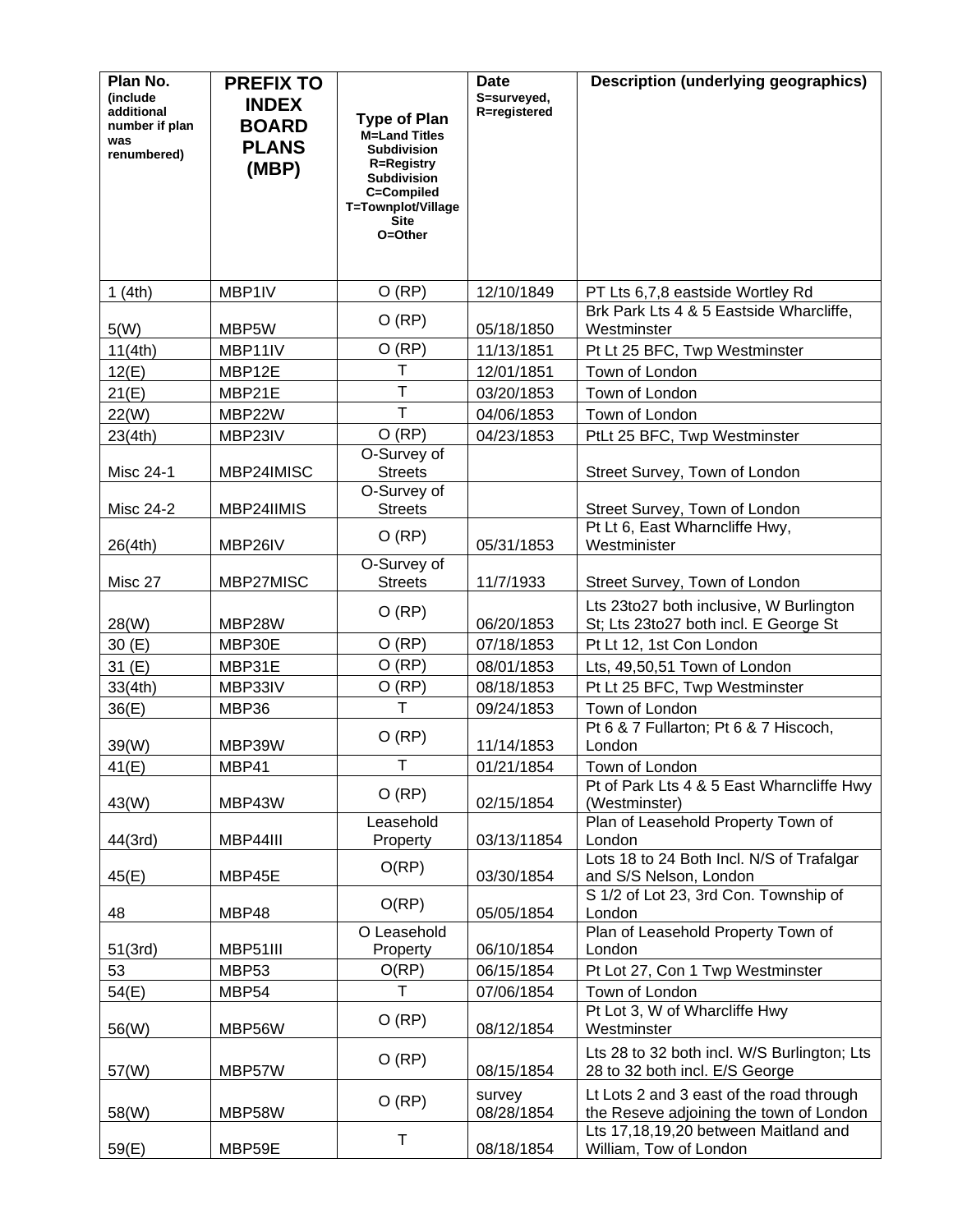|             |                 | т            |                            | Lts 38 to 42 both incl. East of William &                                                                        |
|-------------|-----------------|--------------|----------------------------|------------------------------------------------------------------------------------------------------------------|
| 60(E)       | MBP60E          |              | 09/07/1854                 | W of Adelaide, Town of London                                                                                    |
| 61(W)       | MBP61W          | T            | 09/25/1854                 | Town Plot of London (Downtown)                                                                                   |
| 63(W)       | MBP63W          | $\mathsf{R}$ | 10/30/1854                 | PtLt 5 & 6, W of Wharncliffe Hwy<br>Westminster                                                                  |
| 64(W)       | MBP64W          | O(RP)        | 11/01/1854                 | Lt 4 & 5 East of Wharncliffe London                                                                              |
| 65(W)       | MBP65W          | т            | 11/06/1854                 | TownPlot N/S Oxford, Town of London                                                                              |
| 66(E)       | MBP66E          | Т            | 11/09/1854                 | TownPlot, Maitland St, Town of London                                                                            |
| 68 True Sub | MBP68TS         | ${\sf R}$    | 11/21/1854                 | Pt Lot 27, Con 1 Westminster                                                                                     |
| 73(E)       | MBP73E          | T            | 03/13/1855                 | TownPlot, Town of London                                                                                         |
| 84(W)       | MBP84W          | O(RP)        | 07/03/1855                 | PtLot 6, S/S King St. London                                                                                     |
| 87(E)       | MBP87E          | Т            | 09/17/1855                 | TownPlot, (Grovenor, Maitland& William)<br>City of London                                                        |
| 88(E)       | MBP88E          | T            | 09/21/1855                 | TownPlot (Maitland, Piccadilly) London                                                                           |
| 92(4th)     | MBP92IV         | O(RP)        | 12/07/1855                 | PtLt 7, E. Wortley Road, Twp of<br>Westminster                                                                   |
| 94(W)       | MBP94W          | O(RP)        | 10/16/1855                 | PtLt 1 & 2, E of ProofLine on Wharncliffe                                                                        |
| 95(4th)     | MBP95IV         | O(RP)        | 10/19/1855                 | Pt Lt 25 BF, Twp. Westminster                                                                                    |
| 98(W)       | MBP98W          | O(RP)        | 01/10/1856                 | Lt 3 and Pt Lot 4, N/S/ Dundas<br><b>LONDNON</b>                                                                 |
|             |                 |              |                            | GrammarSchoolGrounds (London)                                                                                    |
| 101(W)      | <b>MBP101W</b>  | O(RP)        | 02/12/1856                 | Wellington, Duke, Church, east North St                                                                          |
|             |                 |              |                            | 28-32 E/S Wellington, 28-32 W/S                                                                                  |
| 106(E)      | MBP106E         | O(RP)        | 05/07/1856                 | Waterloo, London                                                                                                 |
| 107(E)      | <b>MBP107E</b>  | O(RP)        | 12/12/1855                 | Lt 6, North on East Hill St, London                                                                              |
| 110(3rd)    | MBP110III       | O(RP)        | 03/31/1856                 | Pt 12 Con C adjoining City of London                                                                             |
| 111(W)      | MBP111W         | O(RP)        | surveyed<br>07/18/1856     | Lt 1 West Central St., Lt 1 E/S<br>Wharncliffe Rd, Twp London                                                    |
| 114(E)      | MBP114E         | O(RP)        | 06/28/1856                 | Lts 34, 35, 39, 40, 41, 45-51, 60, 61 City of<br>London, Maitland, William, Bond, Palace<br>and Great Market St. |
| 118(W)      | MBP118W         | O(RP)        | 09/24/1856                 | Pt2, E. Wharncliffe Hwy, London                                                                                  |
|             |                 |              | <b>NO DATE</b>             |                                                                                                                  |
| 122(1)      | <b>MBP122I</b>  | $\mathsf{R}$ | <b>VISIBLE</b>             | <b>NOT LEGIBLE</b>                                                                                               |
| 122(2)      | <b>MBP122II</b> | R.           | Reproduction<br>07/01/1972 | NOT LEGIBLE, Township Westminster                                                                                |
| 123(W)      | MBP123W         | O(RP)        | 11/08/1856                 | Lts 8, 9,10,11 S/S Mill St. City of London                                                                       |
| 126(W)      | MBP126W         | $\mathsf{R}$ | 12/09/1856                 | PtLt B W Wharncliffe Hwy Twp London                                                                              |
| 129(E)      | MBP129E         | O(RP)        | 12/31/1856                 | Lot 16,17 W/S Waterloo, London                                                                                   |
|             |                 | O(RP)        |                            | Lts 1, 2 & PtLt 3, W/S Colborne St.                                                                              |
| 136(E)      | MBP136E         |              | 02/13/1857                 | London                                                                                                           |
| 139(W)      | MBP139W         | O(RP)        | 04/02/1857                 | Broken Park Lt. 4 & 5, E/S Wharncliffe<br>Hwy, Con 2, Twp London                                                 |
| 141(E)      | <b>MBP141E</b>  | O(RP)        | 06/06/1857                 | Lts 11-15 E/S Colborne Lts 13-15 W/S<br>Maitland                                                                 |
| 148(W)      | MBP148W         | O(RP)        | 06/05/1858                 | PkLt Btween Regent & Victoria St. Town<br>of London                                                              |
| 151(E)      | MBP151E         | O(RP)        | 06/08/1858                 | Lts 1-5 N/S North Street; Lts 1-5 S/S<br>Duke St                                                                 |
| 156(W)      | <b>MBP156W</b>  | O(RP)        | 11/18/1858                 | William St, City London                                                                                          |
|             |                 |              |                            | Pt Lts 16, 17 S of East Dundas Street,                                                                           |
| 157(E)      | <b>MBP157E</b>  | O(RP)        | 09/24/1860                 | London                                                                                                           |
| 158(E)      | MBP158E         | O(RP)        | 07/23/1861                 | Colborne, Bond & Hope St. London                                                                                 |
| 159(W)      | MBP159W         | O(RP)        | 05/03/1861                 | Oxford, Burlington, James & Wellington<br>St., London                                                            |
| 160(W)      | <b>MBP160W</b>  | O(RP)        | 06/20/1862                 | Lt 12, N/S King St. London                                                                                       |
| 161(W)      | <b>MBP161W</b>  | O(RP)        | 11/01/1862                 | John, Barton, & Talbot St., London                                                                               |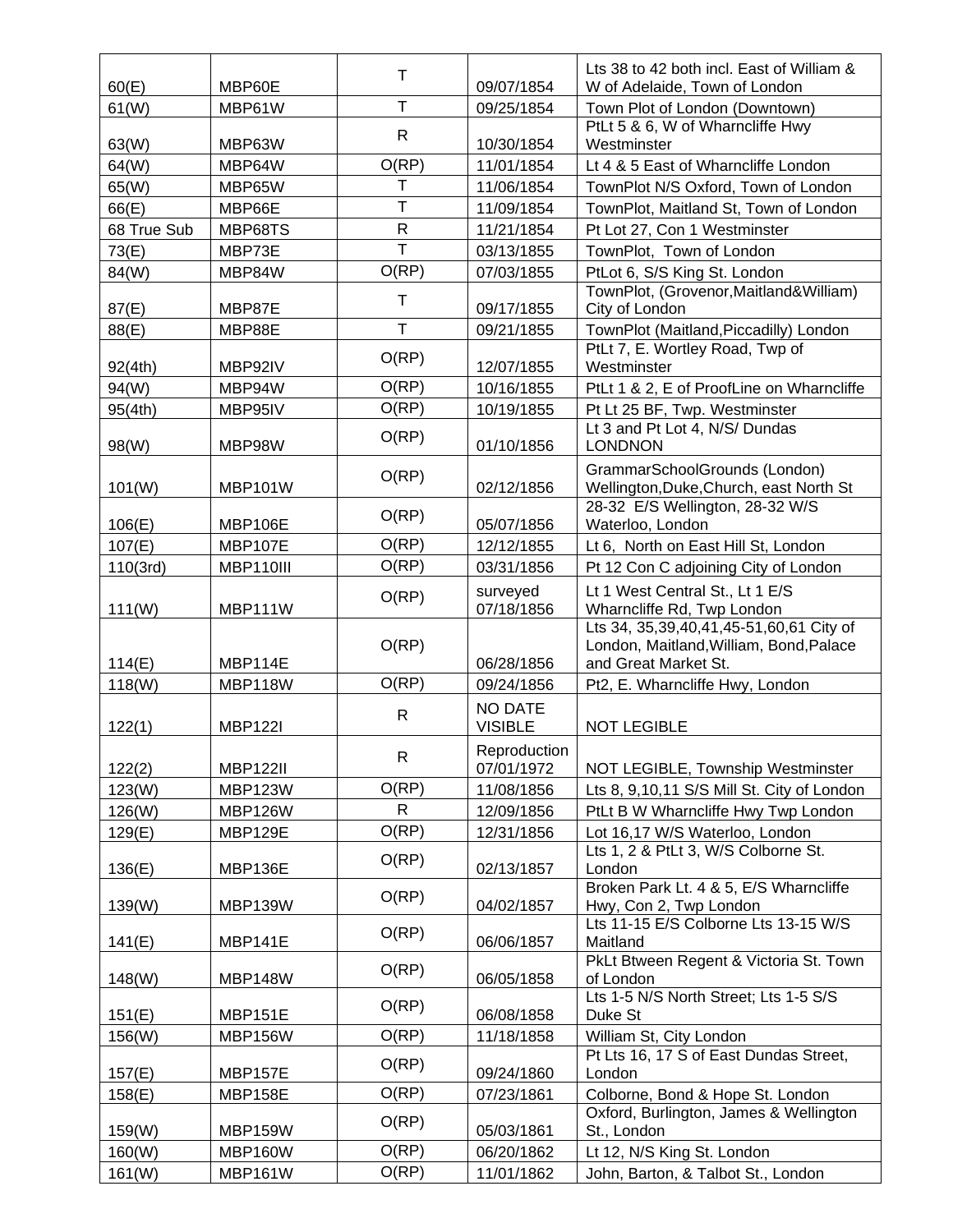| 162(W)     | MBP162W        | O(RP)         | 07/20/1863 | Btwn James & Colborne,<br><b>Btwn</b><br>George & Burlington                                                      |
|------------|----------------|---------------|------------|-------------------------------------------------------------------------------------------------------------------|
| 163(W)     | <b>MBP163W</b> | O(RP)         | 04/11/1864 | Lts 23-27 W/S Wellington and E/S<br><b>Burlington</b>                                                             |
| 164(3rd)   | MBP164III      | O(RP)         | 04/15/1861 | PtLt 12, Con 1, Twp London                                                                                        |
| 164(W)     | MBP164W        | O(RP)         | 11/07/1864 | Ridout, Lichfield and Talbot St., London                                                                          |
| 165(E)     | <b>MBP165E</b> | O(RP)         | 09/12/1864 | Lts 1 tp 16 E/S Waterloo St. London                                                                               |
| 166(3rd)   | MBP166III      | O(RP)         | 11/25/1861 | Lt 12, Con 1; Twp. London                                                                                         |
| 166(W)     | <b>MBP166W</b> | O(RP)         | 05/10/1866 | Barton, Litchfield & Talbot, London                                                                               |
| 167(W)     | <b>MBP167W</b> | O(RP)         | 02/09/1866 | Pt Lt 2 E/S Proofline Wharncliffe Hwy;<br>London                                                                  |
| 168(E)     | MBP168E        | $\mathsf{R}$  | 01/15/1867 | Lts 4 & 5 & N 1/2 Lt 3 E/S Waterloo St,<br>N of Bond                                                              |
| 169(W)     | MBP169W        | O(RP)         | 05/11/1867 | Lt 1-5 N of E North St.; Lt 1-5 S of Duke<br>St & W of Wellington, London                                         |
| 170(W)     | MBP170W        | O(RP)         | 06/30/1868 | Lots North of Market Street                                                                                       |
| 171(w)     | MBP171E        | O(RP)         | 12/10/1868 | Lots South of Hitchcock Street                                                                                    |
| 172(E)     | MBP172E        | O(RP)         | 12/10/1868 | Lts 9 to 12, SE Grey St; Lts 9 to 12 NE<br>Hill Street; Lts 9to12 S/E Hill St; Lts<br>9to12 N/E South St          |
| 173(E)     | MBP173E        | O(RP)         | 12/30/1868 | Land on Waterloo & Bond St                                                                                        |
| 174(W)     | MBP174W        | O(RP)         | 01/14/1869 | Pt Lots 18to20 S/S York; Pt Lots 18to20<br>N/S Bathurst                                                           |
| 175(E)     | MBP175E        | O(RP)         | 06/19/1869 | Lts 6 to 11 S/E Bathurst St; Lts 6 to 11<br>N/E Horton St                                                         |
| 176(E)     | MBP176E        | <b>RP</b>     | 09/28/1869 | Lt 10 N/E Simcoe St                                                                                               |
| 177(E)     | MBP177E        | <b>RP</b>     | 09/02/1869 | Lots 17 to 20 S. of Bond Street; Lots 17<br>to 20 North of Duke Street; Lots 75 to 79<br><b>E</b> Maitland Street |
| 178(E)     | MBP178E        | RO (original) | 03/23/1869 |                                                                                                                   |
|            |                |               |            |                                                                                                                   |
| 178(E)     | MBP178EC       | RO (copy)     | 03/23/1869 | Glebe Lot 13, Con C                                                                                               |
| 179(E)     | MBP179E        | <b>RP</b>     | 07/28/1870 | Lots 6 to 8 N/S East North Street; Lots 6<br>to 8 S/S Duke Street                                                 |
| 180(W)     | MBP180W        | <b>RP</b>     | 8/26/1970  | Lts 16 & 17 E/S Church St; Lts 16 & 17<br>W/S Wellington St.                                                      |
| 181(E)     | <b>MBP181E</b> | <b>RP</b>     | 10/03/1870 | Lts 1&2 west of Adelaide St.                                                                                      |
| 182(W)     | MBP182W        | <b>RP</b>     | 02/23/1871 | Lands east of Richmind St. between Lot<br>10 S Dundas St and Lt 10 N King St                                      |
| 183(W)     | <b>MBP183W</b> | <b>RP</b>     | 05/02/1871 | <b>Watermill Property</b>                                                                                         |
| 184(E)     | MBP184E        | <b>RP</b>     | 05/10/1871 | Lt 5 West side Waterloo Street                                                                                    |
| 185(E)     | <b>MBP185E</b> | <b>RP</b>     | 05/19/1871 | Lt 21 & 22 East Waterloo Street                                                                                   |
| 186(E)     | MBP186E        | <b>RP</b>     | 09/01/1871 | Lts 11 to 13, West Williams St; Lts 11 to<br>13 East Maitland                                                     |
| 186 1/2(W) | MBP186YW       | <b>RP</b>     | 10/15/1863 | Lt 2 West Centre St; Lt 2 East<br>Wharncliffe                                                                     |
| 187(E)     | <b>MBP187E</b> | RP            | 02/02/1872 | Between William St & Colborne St.                                                                                 |
| 188(E)     | MBP188E        | <b>RP</b>     | 07/23/1872 | Lts 16 to 18 West Adelaide St; Lts 16 to<br>18 East William St.                                                   |
| 189(E)     | MBP189E        | <b>RP</b>     | 08/03/1872 | Lt 6, South of East South St; Lt 6 North of<br>Nelson St.                                                         |
| 190(E)     | MBP190E        | <b>RP</b>     | 12/05/1872 | Lt. 18 to 22, West of Waterloo St; Lt 18 to<br>22 East of Wellington Street                                       |
| 191(E)     | <b>MBP191E</b> | <b>RP</b>     | 05/03/1873 | Lt 16 & 17, East Wellington St.                                                                                   |
| 191(W)     | MBP191W        | <b>RP</b>     | 11/24/1873 | Lts 1 to 3, East Side Wharcliffe                                                                                  |
| 192(E)     | <b>MBP192E</b> | <b>RP</b>     | 05/23/1873 | Lts 16 to 18 West William; Lts 16 to 18<br><b>East Maitland</b><br>Lts 18 to 20 East Burlington; Lts 18 to 20     |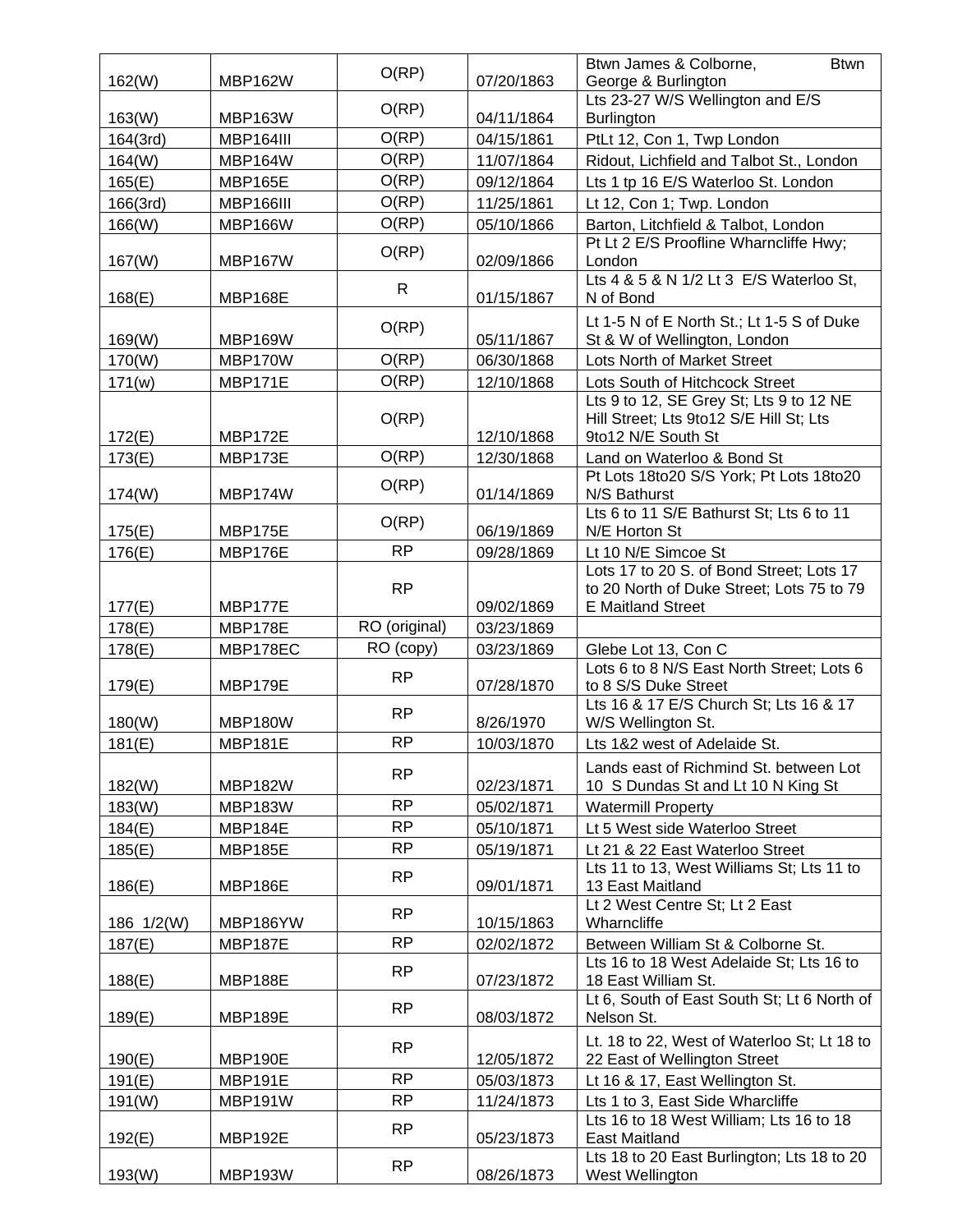| 194(E)     | MBP194E          | <b>RP</b>    | 09/04/1873               | Lot 5 West Adelaide                                                    |
|------------|------------------|--------------|--------------------------|------------------------------------------------------------------------|
|            |                  | <b>RP</b>    |                          | Lts 11 & 12 S/E Dundas; Lts 11 & 12 N/E                                |
| 195(E)     | <b>MBP195E</b>   |              | 10/31/1873               | King                                                                   |
| 196(W)     | MBP196W          | RP           | 08/15/1874               | Lt 3 & 4 west of Mark Lane                                             |
|            | MBP197YW         | <b>RP</b>    | 05/26/1864               | Lt 1 North Blackfriars Road and West                                   |
| 197 1/2(W) | <b>MBP197W</b>   | <b>RP</b>    |                          | Centre St                                                              |
| 197(W)     |                  | <b>RP</b>    | 12/05/1874<br>01/02/1875 | Park Lot Between Regent and Huron                                      |
| 198(E)     | MBP198E          | <b>RP</b>    |                          | Lts 38 to 42 W/S Colborne                                              |
| 199(E)     | MBP199E          | $\mathsf{T}$ | 07/29/1875               | Lt 22 William St & Adelaide                                            |
| 199 1/2(W) | MBP199YW         | <b>RP</b>    | 11/02/1876               | Town Plot of London (Downtown)                                         |
| 200 1/2(W) | MBP200YW         |              | 02/10/1877               | Mount Pleasant & Oxford St                                             |
| 200(E)     | MBP200E          | <b>RP</b>    | 11/21/1876               | Lts 16 to 18 W/S Maitland<br>Lts 1 to 5 S/W of Duke St; Lts 1 to 5 N/W |
| 201(W)     | <b>MBP201W</b>   | <b>RP</b>    | 01/24/1878               | of North St                                                            |
| 202(w)     | <b>MBP202W</b>   | <b>RP</b>    | 10/23/1878               | Park Lot 1 South Victoria St                                           |
| 203(W)     | <b>MBP203W</b>   | <b>RP</b>    | 3/8/1979                 | Lt 11 S/W Bathurst St.                                                 |
|            |                  |              |                          | Lt 18 to 22 West of Maitland; Lts 18 to 22                             |
| 204(E)     | MBP204E          | <b>RP</b>    | 07/05/1880               | East of Colborne                                                       |
| 205(W)     | <b>MBP205W</b>   | <b>RP</b>    | 06/06/1881               | Lts 11 to 14 South Simcoe St                                           |
| 206(E)     | MBP206E          | <b>RP</b>    | 06/16/1881               | Lts 18 & 19, N/E King Street                                           |
| 207(E)     | <b>MBP207E</b>   | <b>RP</b>    | 06/21/1881               | Lts 11 to 14 E. William Street                                         |
|            |                  |              |                          | Land bounded by Bond St, south by                                      |
|            |                  | <b>RP</b>    |                          | Dufferin, East by Waterloo and west by                                 |
| 208(E)     | <b>MBP208E</b>   |              | 07/14/1881               | Wellington                                                             |
|            |                  | <b>RP</b>    |                          | Lt 21 West Adelaide; Lt 18 to 21 East                                  |
| 209(E)     | MBP209E          |              | 10/22/1881               | Wiliam<br>Amended Plan - bounded by Adelaide,                          |
| 210(E)     | MBP210E          | <b>RP</b>    | 11/30//1881              | Dundas, William & Queens                                               |
| 211(E)     | MBP211E          | <b>RP</b>    | 12/22/1881               | Lts 16 & 17 W/S Waterloo                                               |
| 212(3rd)   | <b>MBP212III</b> | <b>RP</b>    | 01/12/1866               | Lot 12                                                                 |
| 212(E)     | MBP212E          | <b>RP</b>    | 03/24/1882               | Lts 1 & 2 North Pall Mall                                              |
|            |                  |              |                          | Lts 23-27 West William; Lts 23-27 East                                 |
| 213(E)     | MBP213E          | <b>RP</b>    | 03/18/1882               | Maitland                                                               |
|            |                  | <b>RP</b>    |                          | Lts 41 &42 East of Colborne; Lts 41&42                                 |
| 214(E)     | MBP214E          |              | 09/22/1882               | West of Maitland                                                       |
| 215(E)     | <b>MBP215E</b>   | <b>RP</b>    | 07/17/1883               | Lts 13 to 17 N/S Trafalgar                                             |
| 216(E)     | MBP216E          | RP           | 08/13/1883               | Lts 23-27 on Colborne & Maitland                                       |
| 217(W)     | MBP217W          | <b>RP</b>    | 09/19/1884               | Lts 38to42 West Richmond and East<br>George                            |
| 218(w)     | <b>MBP218W</b>   | <b>RP</b>    | 07/30/1885               | Lts 11to16, 28,29,30 Plan 57                                           |
|            |                  |              |                          | Lts 2&3 East of Proof Line, Lts 2 & 4 N &                              |
| 219(W)     | <b>MBP219W</b>   | <b>RP</b>    | 10/15/1885               | S of Pall Mall                                                         |
| 220(e)     | MBP220E          | <b>RP</b>    | 12/10/1885               | Lts 25 to 27 West Adelaide                                             |
| 221(E)     | MBP221E          | <b>RP</b>    | 01/02/1886               | Lot 28 & 29 East William                                               |
|            |                  | <b>RP</b>    |                          | Lts 18 to 22 East Colborne and West                                    |
| 222(E)     | MBP222E          |              | 07/27/1886               | Maitland                                                               |
| 223(E)     | MBP223E          | <b>RP</b>    | 07/30/1886               | Lt 39 E/S Colborne                                                     |
| 224(E)     | MBP224E          | <b>RP</b>    | 11/20/1886               | Extension of Carlton Ave.                                              |
|            |                  | <b>RP</b>    |                          | Lts 1 to 4 East Wellington; Lts 1 to 4                                 |
| 225(E)     | MBP225E          |              | 03/05/1888               | West Waterloo                                                          |
| 226(E)     | MBP226E          | <b>RP</b>    | 03/02/1888               | Lts 6 to 10 S/E King; Lts 6 to 10 N/E York                             |
| 227(W)     | MBP227W          | <b>RP</b>    | 03/28/1888               | Lts 28 to 30 W/S Wellington                                            |
| 228(3RD)   | MBP228III        | <b>RP</b>    | 12/17/1867               | Lot 12, Con C Twp London                                               |
| 228(E)     | MBP228E          | <b>RP</b>    | 07/06/1888               | Block 1, South Pall Mall                                               |
| 229(3rd)   | MBP229III        | <b>RP</b>    | 01/16/1868               | Lt 12, Con C Twp London                                                |
|            |                  | <b>RP</b>    |                          | Lts 38 to 40 East Colborne; Lts 38 to 40                               |
| 230(E)     | MBP230E          |              | 05/31/1889               | West Maitland                                                          |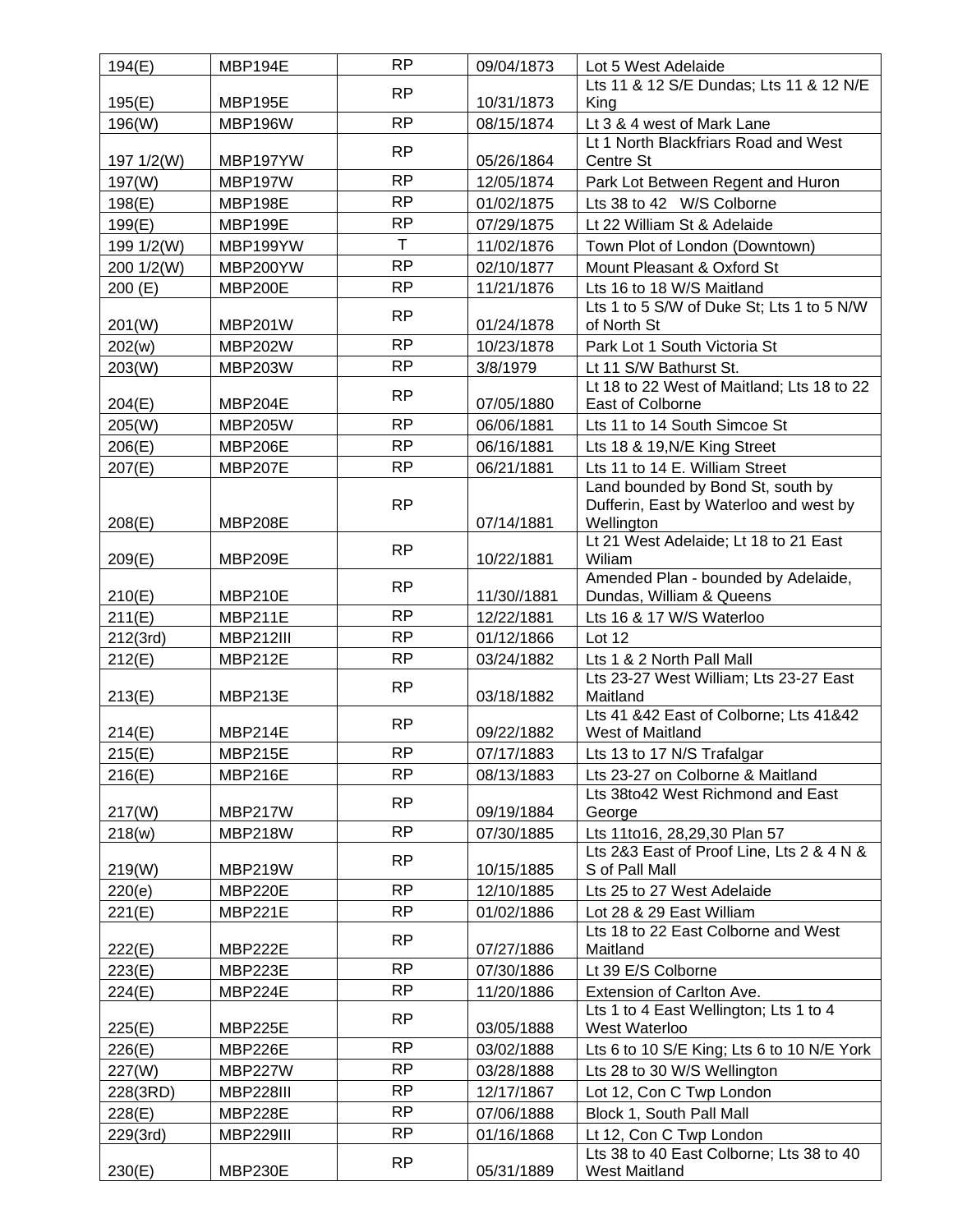| 231(W)   | MBP231W        | <b>RP</b> | 06/27/1889 | Lt 16 to 18 N/S Simcoe                                           |
|----------|----------------|-----------|------------|------------------------------------------------------------------|
| 232(4TH) | MBP232IV       | <b>RP</b> | 02/25/1868 | Lt 5 West Wharncliffe Hwy                                        |
| 232(E)   | MBP232E        | <b>RP</b> | 08/24/1889 | Lts 6 to 10 N/E York; Lts 6 to 10 S/E King                       |
|          |                |           |            | Ontario & Quebec Railroad Detroit                                |
|          |                | <b>RP</b> |            | Extension; Plan and Profile of Right of                          |
| 233(W)   | MBP233W        |           | 02/05/1890 | Way west of Richmond St                                          |
| 233(3RD) | MBP233III      | <b>RP</b> | 03/18/1868 | <b>Wesleyan Cementary</b>                                        |
| 234(E)   | MBP234E        | <b>RP</b> | 07/15/1890 | Lt 23 W/S Adelaide                                               |
| 235(E)   | <b>MBP235E</b> | <b>RP</b> | 10/02/1890 | Lts 38 & 39 E/S Waterloo                                         |
| 236(E)   | MBP236E        | <b>RP</b> | 12/03/1890 | Lts 61 1/2 and 81 1/2 Plan 228                                   |
| 237(E)   | MBP237E        | <b>RP</b> | 05/07/1891 | Lts 18to22, West of Waterloo; Lts 18 to<br>22 East of Wellington |
|          |                | <b>RP</b> |            | Lt 2, East Proof Line bounded by                                 |
| 238(W)   | <b>MBP238W</b> |           | 10/03/1891 | Richmodn, Raglan, Lichfield and John                             |
| 239(E)   | MBP239E        | <b>RP</b> | 04/26/1892 | Lot 10 West of Maitland                                          |
| 240(E)   | MBP240E        | <b>RP</b> | 11/04/1892 | Lt 6 South Princess; Lt 6 North Dufferin                         |
| 241(E)   | MBP241E        | <b>RP</b> | 03/06/1894 | Lt 27 N/S King; Lt 27 S/S Dundas                                 |
| 241(4th) | MBP241IV       | <b>RP</b> | 08/26/1865 | Lt 8 East Wortley Road                                           |
| 242(E)   | MBP242E        | <b>RP</b> | 10/25/1895 | Lts 23to27 E. Wellington; Lts 23to27<br>West Waterloo            |
| 243(W)   | MBP243W        | <b>RP</b> | 07/12/1897 | Lt 21 & 22, South Hyman                                          |
| 244(W)   | MBP244W        | <b>RP</b> | 10/01/1897 | Lts. 33to37, W/S Richmond; Lts 33to37<br>E/S George              |
| 245(E)   | MBP245E        | <b>RP</b> | 01/17/1898 | Lts 33to37, West Waterloo; Lts 33to37<br>East Wellington         |
| 246(E)   | MBP246E        | <b>RP</b> | 07/31/1899 | Lts 14&15 West Waterloo                                          |
| 247(E)   | <b>MBP247E</b> | <b>RP</b> | 8/13/1900  | Lts1to3, RP 204                                                  |
|          |                |           |            | Lts 28to32 East William; Lts 28to32 West                         |
| 248(E)   | MBP248E        | <b>RP</b> | 4/16/1902  | Adelaide; Lts 5&6 RP 221                                         |
| 249(E)   | MBP249E        | <b>RP</b> | 8/26/1905  | Lt 5 East Wellington                                             |
| 250(E)   | <b>MBP250E</b> | <b>RP</b> | 12/22/1905 | Lts 31&32, West Maitland                                         |
| 251(E)   | MBP251E        | <b>RP</b> | 12/28/1906 | Lt 29 S South St; Lt 29 N Nelson                                 |
| 252(W)   | <b>MBP252W</b> | <b>RP</b> | 6/23/1908  | Lts 18 to 20 W/S Talbot                                          |
| 253(E)   | MBP253E        | <b>RP</b> | 11/14/1908 | Lts 25to28 S. of South St., Lt 25 N.<br>Nelson                   |
|          |                | <b>RP</b> |            | Lts 14&15 W Colborne; Lts 11to15 E                               |
| 254(E)   | MBP254E        |           | 2/25/1909  | Waterloo                                                         |
| 255(E)   | <b>MBP255E</b> | <b>RP</b> | 3/2/1909   | Lt 31&32 E Colborne                                              |
| 256(E)   | MBP256E        | RP        | 5/6/1910   | Lts 34 to 36 RP 248; Lts 28 to 32 W<br>Adelaide                  |
| 257(E)   | <b>MBP257E</b> | <b>RP</b> | 11/22/1912 | Lts 16 & 17 West Colborne; Lt 17 E<br>Waterloo                   |
| 258(E)   | MBP258E        | <b>RP</b> | 5/1/1914   | Lts 33 to 37 W Williams; Lts 33 to 37 E<br>Maitland              |
| 258(W)   | <b>MBP258W</b> | <b>RP</b> | 05/19/1869 | Lt 3 S/S Blackfriars St.                                         |
| 259(W)   | MBP259W        | <b>RP</b> | 10/6/1919  | Lt 3 to 7 N/S Victoria                                           |
| 259(4TH) | MBP259IV       | RP        | 05/31/1869 | Lt 4 W/S Wharcliffe                                              |
| 260(E)   | MBP260E        | <b>RP</b> | 12/1/1921  | Lts 8,9, 18 to 22 RP 210                                         |
| 261(W)   | <b>MBP261W</b> | <b>RP</b> | 1/30/1924  | Lts 40 & 41 E Richmond                                           |
|          |                | <b>RP</b> |            | Lts 40 to 42 E Talbot; Lots 40 to 42 W                           |
| 262(W)   | MBP262W        |           | 12/6/1924  | George<br>Lots 43 to 46 E Williams; Lts 43 to 46 W               |
| 263(E)   | MBP263E        | <b>RP</b> | 3/20/1925  | Adelaide                                                         |
| 264(W)   | MBP264W        | <b>RP</b> | 4/30/1926  | Lts 35 to 37 W. St. George                                       |
|          |                |           |            | Lts 33 to 37 W Maitland; Lts 33 to 37 E                          |
| 265(W)   | <b>MBP265W</b> | <b>RP</b> | 11/14/1928 | Colborne                                                         |
| 266(E)   | MBP266E        | <b>RP</b> | 4/25/1929  | Lts 43 to 45 E/S Waterloo                                        |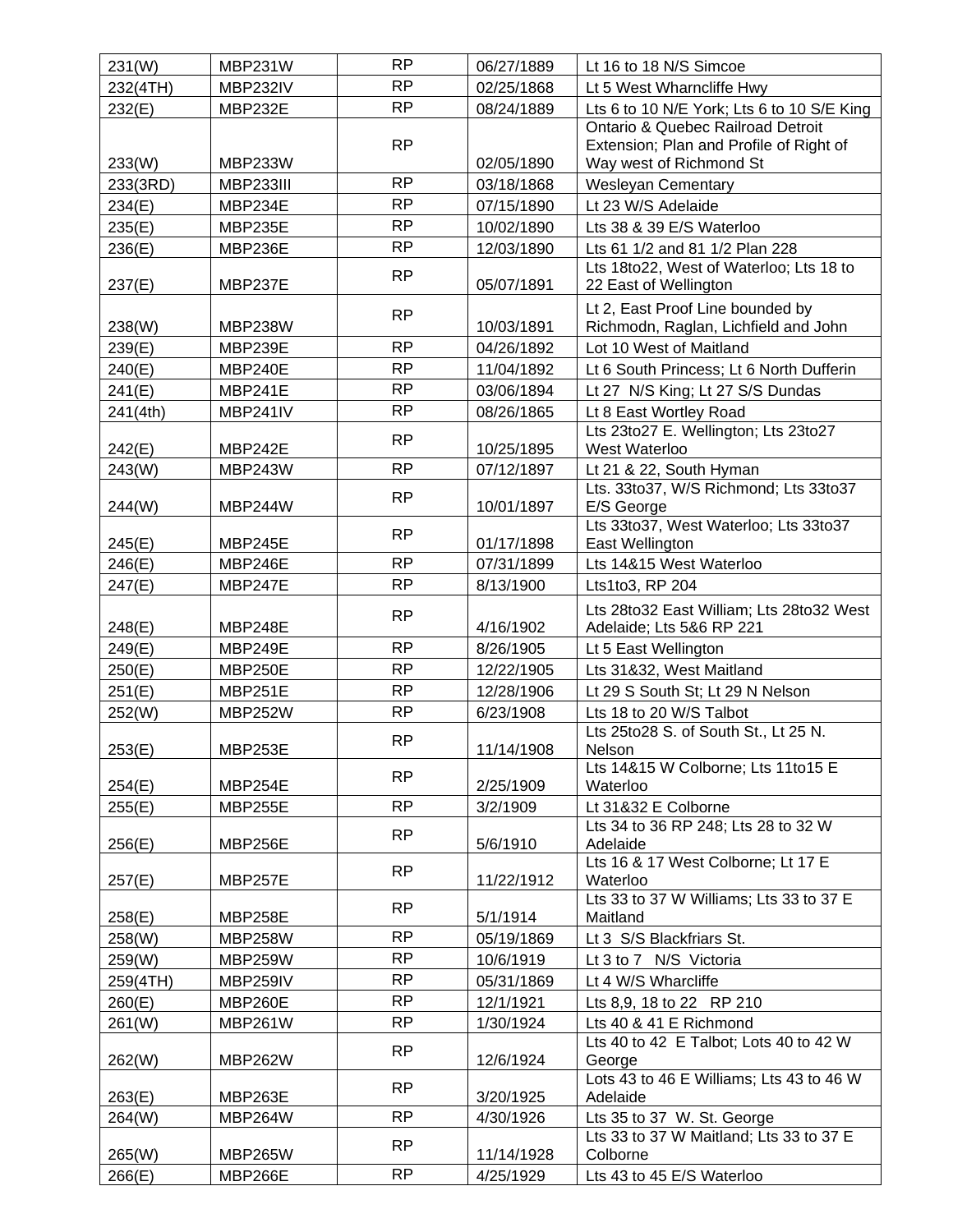| 267(E)    | MBP267E          | <b>RP</b>      | 5/3/1929   | Lts 29 & 30 W Colborne; Lts 28 to 32 E<br>Waterloo           |
|-----------|------------------|----------------|------------|--------------------------------------------------------------|
|           |                  |                |            | Lts 38 to 42 E Colborne; Lts 40&41 W                         |
| 268(E)    | MBP268E          | <b>RP</b>      | 9/5/1930   | Maitland; Lts A, 11 & 12 RP 230                              |
| 269(4th)  | MBP269IV         | <b>RP</b>      | 05/17/1870 | Lts 7 & 8 E Wortley                                          |
|           |                  | <b>RP</b>      |            | Lts 38 to 42 E Maitland; Lts 38 to 42 W                      |
| 269(E)    | MBP269E          |                | 1/3/1947   | Maitland                                                     |
| 270(E)    | MBP270E          | <b>RP</b>      | 3/27/1950  | Lts 43 to 46 W Maitland; Lots 43 to 45 E<br>Colborne         |
| 270(4th)  | MBP270IV         | <b>RP</b>      | 05/18/1870 | Lts 7 & 8 E Wortley Rd                                       |
|           |                  |                |            | Lts 8 to 12 S Regent; Lts 8 to 12 N                          |
| 271(4th)  | MBP271IV         | <b>RP</b>      | 6/2/1950   | Victoria; Lts 39 to 42 W Talbot                              |
|           |                  | <b>RP</b>      |            | Lts 43 to 46 E Maitland; Lts 43 to 46 W.                     |
| 272(E)    | MBP272E          |                | 5/27/1950  | William                                                      |
| 273(W)    | MBP273W          | <b>RP</b>      | 3/10/1951  | Lts 7 & 8 S/S Regent; Lt 10 Plan 259                         |
|           |                  | <b>RP</b>      |            | Lts 33 to 37 W Adelaide; Lts 34 & 35 E<br>William            |
| 274(E)    | MBP274E          |                | 5/28/1951  | Lts 5,6,7&8 S. Huron; Lts 4 to 8, N                          |
|           |                  | <b>RP</b>      |            | Regent; Lts 1 to 6 S Regent; Lts 24 & 30                     |
| 275(W)    | MBP275W          |                | 8/19/1952  | <b>RP 259</b>                                                |
| 276(E)    | MBP276E          | <b>RP</b>      | 2/12/1958  | Part Plan 263                                                |
| 277(4th)  | MBP277IV         | <b>RP</b>      | 09/17/1870 | Lts 5 & 6 E Wharncliffe                                      |
| 278(W)    | MBP278W          | <b>RP</b>      | 10/24/1870 | Lt 2 E Wharncliffe                                           |
|           |                  |                |            | Lt 30 & 31 RP 275; Lts 1 & 2 N Victoria                      |
|           |                  | <b>RP</b>      |            | and S. Regent; Pt lot 1 Wharcliffe N                         |
| 279(W)    | MBP279W          |                | 06/17/1869 | Victoria                                                     |
| 283(3rd)  | MBP283III        | <b>RP</b>      | 04/12/1871 | Lt11 Con C, Twp London                                       |
| 288(4th)  | MBP288IV         | <b>RP</b>      | 07/17/1871 | Lt 5, E/S Wharncliffe Hwy                                    |
| 290(3rd)  | MBP290III        | <b>RP</b>      | 08/28/1871 | Lt 12 Con C Twp London                                       |
| 296(3rd)  | MBP296III        | <b>RP</b>      | 05/08/1872 | Lt 12 Con 1 Twp London                                       |
| 297(W)    | MBP297W          | <b>RP</b>      | 05/17/1872 | Lt 2 East Wharncliffe, Westminster                           |
| 298(3rd)  | <b>MBP298III</b> | <b>RP</b>      | 06/07/1872 | Lt 11 Con C, London Twp                                      |
| 299(3rd)  | <b>MBP299III</b> | <b>RP</b>      | 06/08/1872 | Lt 10 Con C, London Twp                                      |
| 300(4th)  | MBP300IV         | <b>RP</b>      | 06/17/1872 | Lt 5 East Wharncliffe Westminster                            |
| 301(3rd)  | <b>MBP301III</b> | <b>RP</b>      | 07/16/1872 | Lt 11, Con C London Twp                                      |
| 302(W)    | MBP302W          | <b>RP</b>      | 10/03/1872 | Lt 1 & 2 Crown Reserve East side<br>Wharncliffe London Twp   |
| 303(W)    | <b>MBP303W</b>   | <b>RP</b>      | 10/07/1872 | Lts 1,2,3 East Wharncliffe London Twp                        |
| 304(3rd)  | MBP304III        | <b>RP</b>      | 10/08/1872 | Lts 11 & 12 Con 1 London Twp                                 |
| 304A(3rd) | MBP304AIII       | RP             | 03/31/1874 | Lt 11, Con 1 London Twp                                      |
| 306(3rd)  | MBP306III        | <b>RP</b>      | 10/23/1872 | Lt 10, Con C London Twp                                      |
| 306       | <b>MBP306</b>    | $\overline{?}$ | 2/14/1905  | no info                                                      |
| 308(W)    | <b>MBP308W</b>   | <b>RP</b>      | 11/11/1872 | Lts 1 & 2 West Wharncliffe London Twp                        |
| 311(4th)  | MBP311IV         | RP             | 06/14/1873 | Lt 6 West Wharncliffe Westminister                           |
| 312(4th)  | MBP312IV         | <b>RP</b>      | 06/28/1873 | Lt 25 BF Con Westminster                                     |
| 313(4TH)  | MBP313IV         | <b>RP</b>      | 08/20/1873 | Lt 4 West Wharncliffe Westminster                            |
| 314(3rd)  | MBP314III        | <b>RP</b>      | 09/10/1873 | Lt 12 Con C London Twp                                       |
| 316(3rd)  | MBP316III        | <b>RP</b>      | 09/18/1873 | Lt 10 Con 1 London Twp                                       |
|           | MBP318III        | <b>RP</b>      | 10/1873    | Lt 11 Con C London Twp                                       |
| 318(3rd)  | MBP320III        | <b>RP</b>      |            |                                                              |
| 320(3rd)  |                  | <b>RP</b>      | 10/20/1873 | Lt 10 Con C London Twp                                       |
| 322(3rd)  | MBP322III        |                | 11/17/1873 | Lt 11 Con C London Twp<br>Lt 11 Con C London Twp Lts 4 to 10 |
| 323(3rd)  | MBP323III        | <b>RP</b>      | 11/24/1873 | <b>Plan 163</b>                                              |
| 330(3rd)  | MBP330III        | <b>RP</b>      | 08/26/1874 | Lt 10, Con C London Twp                                      |
| 335(3rd)  | MBP335III        | <b>RP</b>      | 01/10/1875 | Lt 12, Con C London Twp                                      |
| 343(4th)  | MBP343IV         | <b>RP</b>      | 07/18/1876 | Lts 3 & 4 East Wharncliffe Hwy and west                      |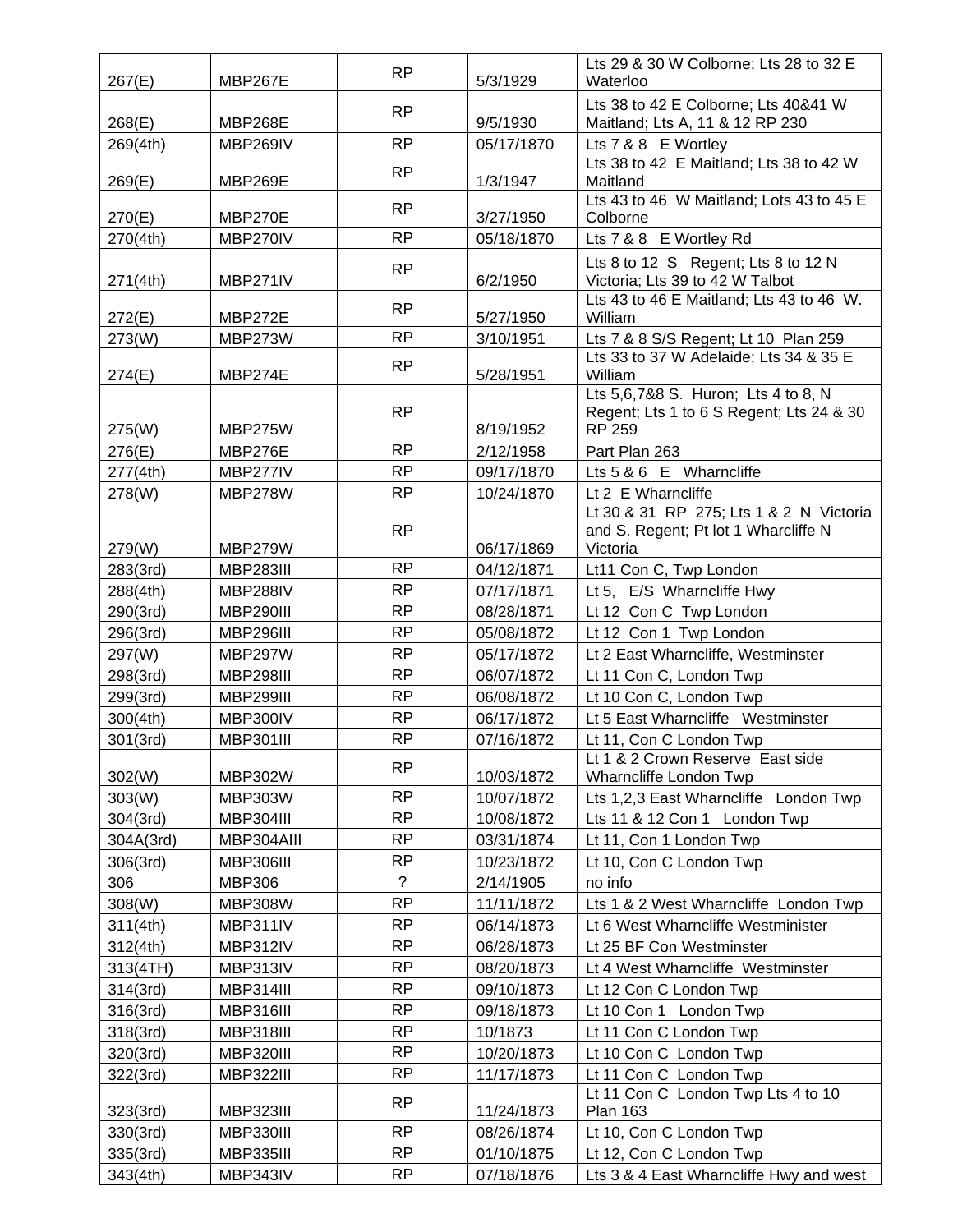|           |                  |            |            | <b>Wortley Road</b>                     |
|-----------|------------------|------------|------------|-----------------------------------------|
| 347(W)    | MBP347W          | <b>RP</b>  | 11/17/1876 | Lt 6 E Centre                           |
| 352(3rd)  | MBP352III        | <b>RP</b>  | 04/17/1877 | Lt 11 Con 1 London Twp                  |
| 355(3rd)  | MBP355III        | <b>RP</b>  | 07/14/1879 | Lt 10 Con C London Twp                  |
| 365(4th)  | MBP365IV         | <b>RP</b>  | 05/16/1878 | Lt 6, E Wharncliffe Westminster         |
| 367(4th)  | MBP367IV         | <b>RP</b>  | 08/1878    | Lt 6, W Wharncliffe Westminster         |
|           |                  |            |            | Lt 1 & 2 West Wharncliffe Westminster;  |
| 368(W)    | <b>MBP368W</b>   | <b>RP</b>  | 08/19/1878 | Lts 7 to 9 E Franics Westminster        |
| 370(3rd)  | MBP370III        | <b>RP</b>  | 10/05/1878 | Lts 18 & 19 BLK P English estate        |
| 371(3rd)  | MBP371III        | <b>RP</b>  | 10/18/1878 | Lt 12, Con 1 London Twp                 |
| 374(4th)  | MBP374IV         | <b>RP</b>  | 06/07/1879 | Lt 4 West Wharncliffe                   |
| 375(W)    | MBP375W          | <b>RP</b>  | 07/1879    | Lt 2 West Wharncliffe                   |
|           |                  | <b>RP</b>  |            | Lt 33 BF Con Westminster, Lt 5 W.       |
| 376(4th)  | MBP376IV         |            | 11/20/1879 | Wharncliffe                             |
| 377(4th)  | MBP377IV         | <b>RP</b>  | 12/13/1879 | Lt 8 E Wortley Westminster              |
| 378(3rd)  | MBP378III        | <b>RP</b>  | 03/09/1880 | Lt 12, Con 1 London Twp                 |
| 381 (4th) | MBP381IV         | <b>RP</b>  | 05/01/1880 | Lt 6 E Wharncliffe Westminster          |
| 382(W)    | <b>MBP382W</b>   | <b>RP</b>  | 05/06/1880 | Lt 6 East Wharncliffe                   |
| 385(4th)  | MBP385IV         | <b>RP</b>  | 05/29/1880 | Lt 2 West Wortley Road                  |
| 386(3rd)  | MBP386III        | <b>RP</b>  | 07/15/1880 | Lt 12 Con 1 London Twp                  |
| 387(W)    | MBP387W          | <b>RP</b>  | 09/29/1880 | Lt 7 East Wharncliffe                   |
| 388(3rd)  | MBP388III        | <b>RP</b>  | 09/30/1880 | Lt 12, Con 1 London Twp                 |
| 390(3rd)  | MBP390III        | <b>RP</b>  | 01/25/1881 | Lt 12 Con 1 London Twp                  |
| 391(4th)  | MBP391IV         | <b>RP</b>  | 06/04/1881 | Lt 5 East Wharncliffe Westminster       |
| 392(4th)  | MBP392IV         | <b>RP</b>  | 06/10/1881 | Lt 2 East Wharncliffe; Lt 2 W Wortley   |
| 395(3rd)  | MBP395III        | <b>RP</b>  | 07/02/1881 | Lt 11 Con C, London Twp                 |
|           |                  |            |            | Lt 3 & 4 East Centre Village of London  |
| 397(W)    | MBP397W          | RP         | 05/23/1882 | W.                                      |
| 399(4th)  | MBP399IV         | <b>RP</b>  | 05/05/1883 | Lt 3 East Wortley Rd, Westminster       |
| 400(4th)  | MBP400IV         | <b>RP</b>  | 07/14/1883 | Lt 2 Eat Wortley Road Westminster       |
| 401(W)    | <b>MBP401W</b>   | <b>RP</b>  | 12/15/1883 | Lts 1 & 2 West Wharncliffe              |
| 405(3rd)  | MBP405III        | <b>RP</b>  | 06/30/1884 | Lt 11, Con C London Twp                 |
| 406(3rd)  | MBP406III        | <b>RP</b>  | 07/18/1884 | Lt 12 Con 1 London Twp                  |
| 408(4th)  | MBP408IV         | RP         | 09/04/1884 | Lt 3 & 4 East Wharncliffe Westminster   |
| 411(3rd)  | <b>MBP411III</b> | <b>RP</b>  | 11/28/1884 | Lt 11, Con C London Twp                 |
| 413(3rd)  | <b>MBP413III</b> | <b>RP</b>  | 03/03/1885 | Lt 11, Con C London Twp                 |
|           |                  |            |            | Middlesex W. Lot 1 Con 2 Mosa; Lts 1 to |
|           |                  | <b>RCP</b> |            | 10 Blk K, North & Walker St. Plan 159   |
| 413       | <b>MBP413</b>    |            | 6/19/1978  | Glencoe                                 |
| 414(W)    | MBP414W          | <b>RP</b>  | 05/28/1886 | Lt 2 West Wharncliffe                   |
| 414(3rd)  | MBP414III        | RP         | 02/03/1886 | Lt 11 & 12 Con 1 London Twp             |
| 415(3rd)  | MBP415III        | <b>RP</b>  | 06/10/1886 | Lt 11 Con C London Twp                  |
| 416(3rd)  | MBP416III        | RP         | 07/30/1886 | Lt 12, London Twp                       |
| 417(3rd)  | MBP417III        | RP         | 05/06/1887 | Lts 10&11 Con 1 London Twp              |
| 418(3rd)  | MBP418III        | <b>RP</b>  | 05/02/1887 | Lt 12 Con C London Twp                  |
| 419(4th)  | MBP419IV         | <b>RP</b>  | 03/01/1887 | Lt 1 & 2 South Hamilton                 |
| 419(3rd)  | MBP419III        | <b>RP</b>  | 06/06/1888 | Lt 12, Con C London Twp                 |
| 420(3rd)  | MBP420III        | <b>RP</b>  | 08/16/1888 | Lts 8 to 11 Blk T Plan 304              |
| 421(3rd)  | <b>MBP421III</b> | <b>RP</b>  | 06/17/1889 | Lt 11, Con 1 London Twp                 |
| 421(4th)  | MBP421IV         | RP         | 05/14/1887 | Lts 2 & 3 East Side Wortley Westminster |
| 422(3rd)  | <b>MBP422III</b> | <b>RP</b>  | 10/02/1893 | Lt 12 Con 1 London Twp                  |
| 422(4th)  | MBP422IV         | <b>RP</b>  | 06/15/1887 | Lts 3 & 4 East Wortley Westminster      |
| 423(3rd)  | MBP423III        | <b>RP</b>  | 10/02/1893 | Lts 11 & 12 Con 1 London Twp            |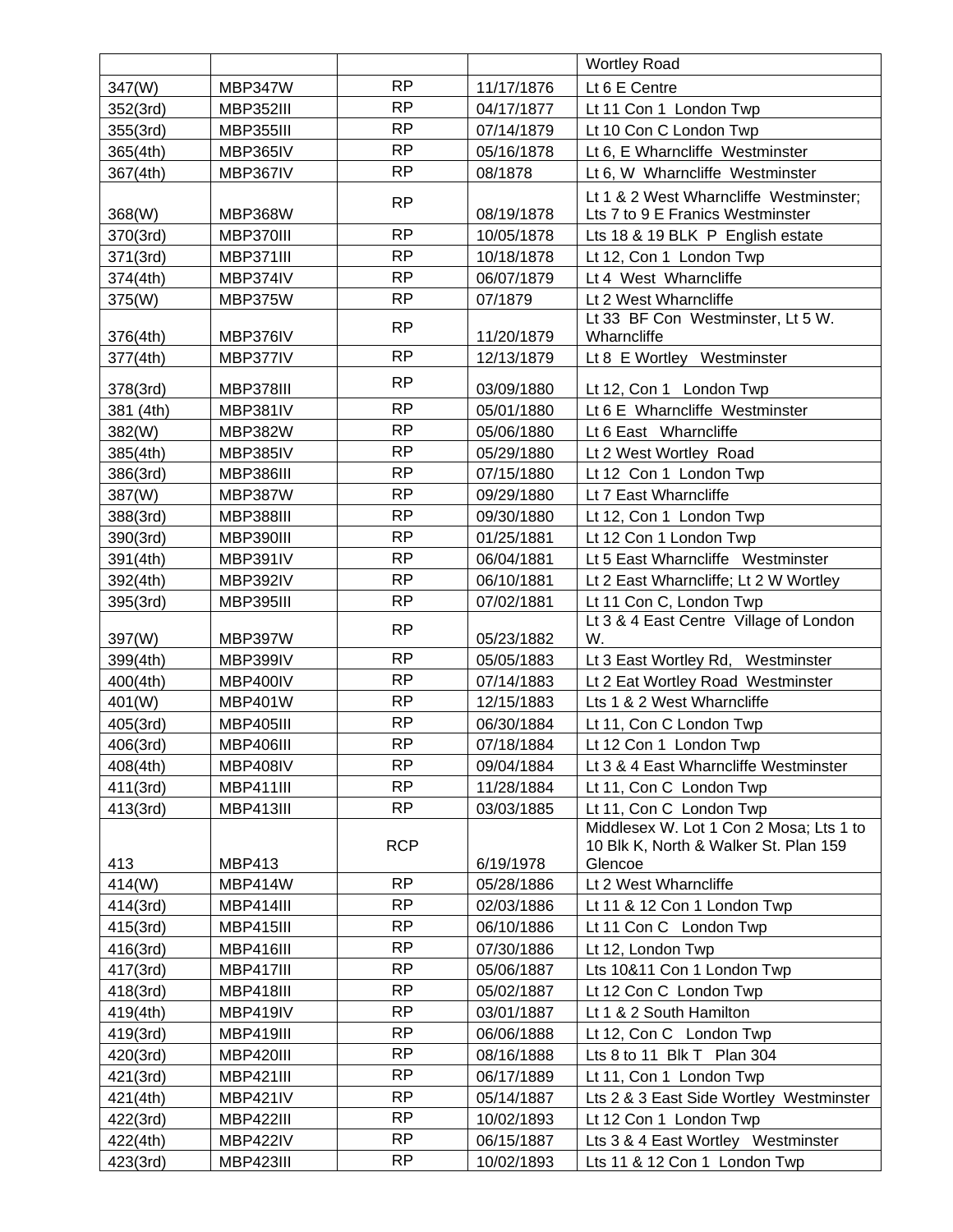| 424(3rd) | <b>MBP424III</b> | <b>RP</b> | 03/24/1894 | Lts 8 to 12 E/S Quebec; Lts 13 to 16<br>N/S Lorne                         |
|----------|------------------|-----------|------------|---------------------------------------------------------------------------|
|          |                  |           |            | Plan & Descrption of camp Ground                                          |
| 425(3rd) | MBP425III        | <b>RP</b> | 01/17/1896 | between Oxford, Elizabeth St and Lot 11                                   |
| 426(W)   | <b>MBP426W</b>   | <b>RP</b> | 08/21/1888 | Lts 4 & 5 East Wharncliffe London Twp                                     |
| 426(3rd) | MBP426III        | <b>RP</b> | 10/1896    | Lt 12, Con C, London Twp                                                  |
|          |                  | <b>RP</b> |            | Lts 5 & 6 East Wharncliffe; n/w Corner Lt                                 |
| 427(4th) | MBP427IV         |           | 11/07/1888 | 16                                                                        |
| 427(3rd) | <b>MBP427III</b> | <b>RP</b> | 08/03/1897 | Lt 10 Con C London Twp                                                    |
| 428(4th) | MBP428IV         | <b>RP</b> | 08/21/1889 | Lt 6 East Wharncliffe Westminster                                         |
| 428(3rd) | MBP428III        | <b>RP</b> | 02/23/1898 | Lt 12 Con C London Twp                                                    |
| 429(4th) | MBP429IV         | <b>RP</b> | 10/19/1889 | Lt 3 East Wortley Rd, Westminster                                         |
| 429(rd)  | MBP429III        | <b>RP</b> | 05/02/1898 | Lt 12, Con C London Twp                                                   |
| 430(4th) | MBP430IV         | <b>RP</b> | 07/24/1890 | Lt 25, Con B Westminster                                                  |
| 430(3rd) | MBP430III        | <b>RP</b> | 10/04/1898 | Lts 18 to 20 S Elias                                                      |
| 430(W)   | <b>MBP430W</b>   | <b>RP</b> | 7/2/1901   | Lts 1 to 4 Lt Letter B West Wharncliffe                                   |
| 431(W)   | <b>MBP431W</b>   | <b>RP</b> | 4/24/1906  | Lts 4 to 12 North Oak St                                                  |
| 431(3rd) | <b>MBP431III</b> | <b>RP</b> | 6/28/1901  | Lt 11, Con C London Twp                                                   |
|          |                  | RP        |            | Lt 5 East Wharncliffe Westminster; Lts 25                                 |
| 431(4th) | MBP431IV         |           | 08/11/1894 | to 29, Plan 288                                                           |
| 432(W)   | <b>MBP432W</b>   | <b>RP</b> | 5/28/1907  | Lts 20 to 37 Plan 397                                                     |
| 432(3rd) | <b>MBP432III</b> | <b>RP</b> | 10/11/1902 | Lt 11 Con C London Twp                                                    |
| 432(4th) | MBP432IV         | <b>RP</b> | 08/24/1894 | Lts 1 to 18 Blk H and Lts 14 to 17 Blk G<br><b>Plan 343</b>               |
| 433(4th) | MBP433IV         | <b>RP</b> | 05/16/1898 | Lt 25, BF Con Westminster                                                 |
|          | <b>MBP433III</b> | <b>RP</b> | 10/18/1902 |                                                                           |
| 433(3rd) |                  |           |            | Lts 4 to 6, Plan 290<br>Lts 1 and 2 West Wharncliffe, S. Mt.              |
|          |                  | <b>RP</b> |            | Plesant, W. Douglas, N. Guelph, E.                                        |
| 433(W)   | <b>MBP433W</b>   |           | 12/18/1907 | Forward Ave                                                               |
| 434(3rd) | MBP434III        | <b>RP</b> | 7/9/1904   | Lt 12 Con C London Twp                                                    |
|          |                  | <b>RP</b> |            | Lt B Plan 431, Lts 21 to 25 N. Victor                                     |
| 434(4th) | MBP434IV         |           | 2/10/1900  | <b>Plan 288</b>                                                           |
| 434(W)   | MBP434W          | <b>RP</b> | 6/29/1908  | Lt 1 S. Grovenor                                                          |
|          |                  | <b>RP</b> |            | Lts 1 to 4, Lt Letter B, W Wharncliffe                                    |
| 434      | <b>MBP434</b>    |           | 7/2/1901   | Westminster<br>Lts 11 to 13, 18 to 20, Lt 11 Con 2                        |
| 435      | <b>MBP435</b>    | <b>RP</b> | 7/25/1902  | London Twp                                                                |
|          |                  |           |            | Lts 4 to 6 East Wharncliffe Plan 94 and Lt                                |
| 435(W)   | MBP435W          | <b>RP</b> | 12/27/1909 | 3 Plan 191                                                                |
| 435(3rd) | MBP435III        | <b>RP</b> | 8/24/1904  | Lt 12 Con 1 London Twp                                                    |
| 435(4th) | MBP435IV         | RP        | 5/2/1902   | Lts 6 to 10 Plan 433                                                      |
| 436(W)   | MBP436W          | <b>RP</b> | 9/18/1911  | Lt 2 West Wharncliffe Hwy                                                 |
| 436(3rd) | MBP436III        | <b>RP</b> | 9/20/1904  | Lt 8 to 10 S/S Nelson Plan 290                                            |
| 436(4th) | MBP436IV         | <b>RP</b> | 3/18/1905  | Lot 5 East Wharncliffe Westminster                                        |
|          |                  | <b>RP</b> |            | Lts 115 to 120, 125 to 127, 129 to 132,                                   |
| 437(3rd) | MBP437III        |           | 1/19/1905  | <b>Plan 110</b>                                                           |
| 437(4th) | MBP437IV         | <b>RP</b> | 8/11/1904  | LT 5 TO 10 PI 422                                                         |
| 437(W)   | MBP437W          | <b>RP</b> | 6/26/1914  | Lts 2 and 3 North Oxford                                                  |
| 438(W)   | MBP438W          | <b>RP</b> | 7/14/1916  | Lts 35 to 38 PI 368                                                       |
|          |                  |           |            | Lt 5 East Wortley West Ridout; Lts 7 to                                   |
|          |                  | <b>RP</b> |            | 12 East Marley, Lot 11 and 12 West<br>Ridout, Lot 11 West Marley and East |
| 438(4th) | MBP438IV         |           | 1/3/1906   | Wortley                                                                   |
| 438(3rd) | MBP438III        | <b>RP</b> | 6/10/1905  | Various Lots Plan 395                                                     |
| 439(W)   | <b>MBP439W</b>   | RP        | 12/12/1903 | Lts 19 to 25 Plan 414                                                     |
| 439(3rd) | MBP439III        | <b>RP</b> |            | Lots 1 to 4 RP 314                                                        |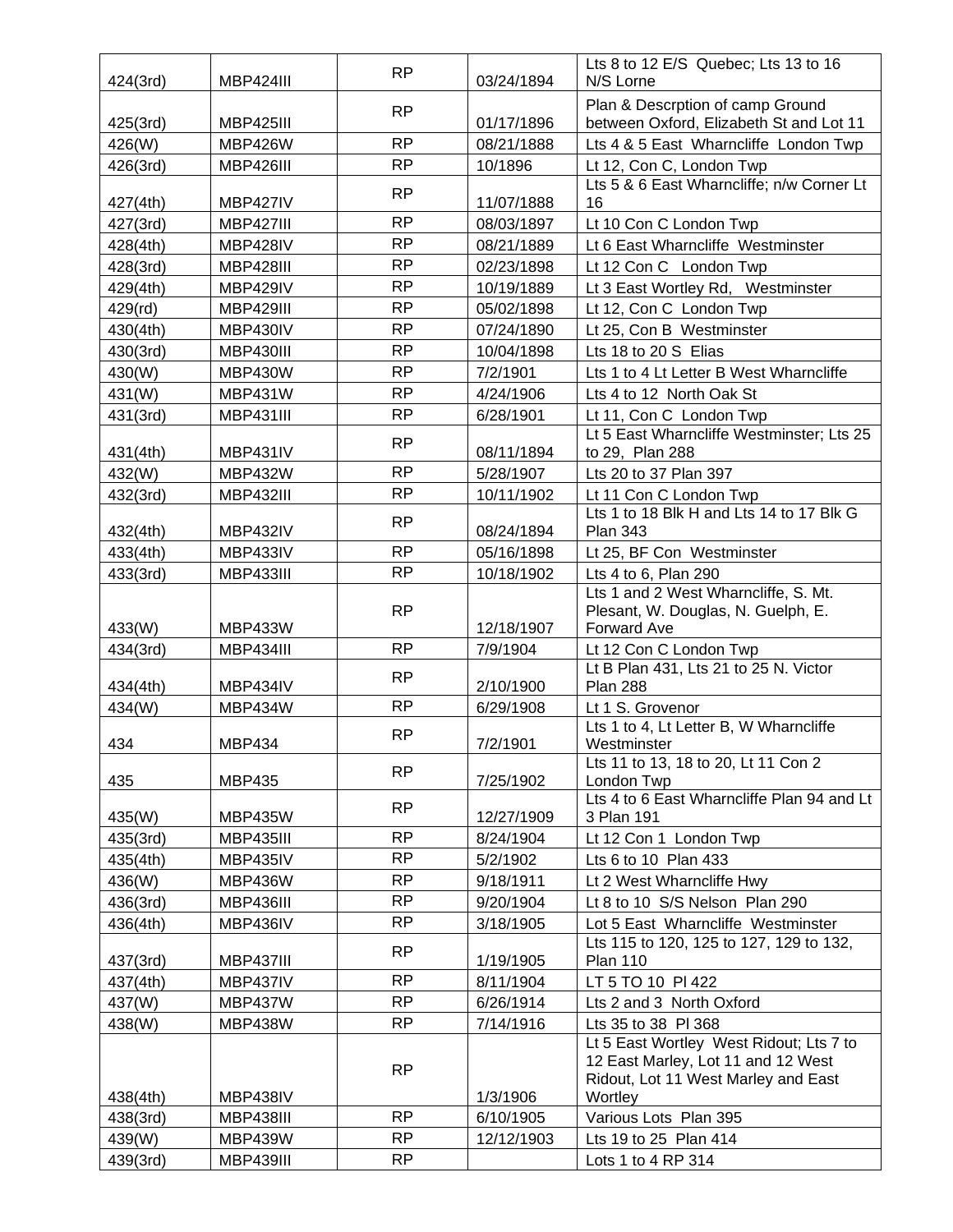|           |                  | <b>RP</b> |            | Lt 8 S railway St, N Kent, Park Lt 1 and                                                                                      |
|-----------|------------------|-----------|------------|-------------------------------------------------------------------------------------------------------------------------------|
| 439(4th)  | MBP439IV         |           | 3/31/1906  | Pond Lot Plan 63                                                                                                              |
| 440(3rd)  | MBP440III        | <b>RP</b> |            | Lot 12, Con. 1 TWP of London                                                                                                  |
| 440(W)    | MBP440W          | <b>RP</b> |            | Park lot 3, west of Wharncliffe Highway                                                                                       |
| 440(4th)  | MBP440IV         | <b>RP</b> | 9/24/1906  | Lts 7 to 9 West Ridout & Plan 1                                                                                               |
| 441(W)    | <b>MBP441W</b>   | <b>RP</b> | 3/23/1906  | Lt 3 West Wharncliffe London Twp                                                                                              |
| 441(4th)  | MBP441IV         | <b>RP</b> | 5/28/1907  | Lts 3 & 4 East Wortley Westminster                                                                                            |
| 441(3rd)  | <b>MBP441III</b> | <b>RP</b> | 11/18/1905 | Lt 12 Con 1 London Twp                                                                                                        |
| 442(4th)  | MBP442IV         | <b>RP</b> | 3/21/1908  | Lts 8-12 West Wharncliffe; Lts 8-12 East<br>Centre; Lts 8 to 11 West Centre<br>Westminster                                    |
| 442(3rd)  | <b>MBP442III</b> | <b>RP</b> | 7/18/1906  | Lts 12-15 BLK T Plan 304                                                                                                      |
| 442(W)    | MBP442W          | <b>RP</b> | 8/5/1907   | Lts 30 to 35, 39 to 51 Plan 368                                                                                               |
| 443(W)    | MBP443W          | <b>RP</b> | 1/11/1947  | Lt 3 North Oxford                                                                                                             |
|           |                  | <b>RP</b> |            |                                                                                                                               |
| 443(4th)  | MBP443IV         |           | 4/13/1908  | Lts 1 to 4 West Wortley                                                                                                       |
| 443(3rd)  | <b>MBP443III</b> | <b>RP</b> | 1/5/1907   | Lts 1 to 4 BLK T, Plan 304                                                                                                    |
| 444(4th)  | MBP444IV         | <b>RP</b> | 8/25/1908  | Lt 4 Plan 377, Lts 7 & 8 East Wortley<br>Westminster                                                                          |
| 444(3rd)  | MBP444III        | <b>RP</b> | 9/24/1908  | Lt 12 Con C London Twp                                                                                                        |
| 444(W)    | MBP444W          | <b>RP</b> | 7/13/1950  | Various Lots on Plans 126, 430, 440 and<br>441                                                                                |
| 445 (4th) | MBP445IV         | <b>RP</b> | 1/16/1909  | Lots 4, 5, 6 & 7, R.P. 1 City of London                                                                                       |
| 445(w)    | MBP445W          | <b>RP</b> | 9/27/1951  | Park Lot 2, North of OxfordSt. City of<br>London                                                                              |
| 445(3rd)  | MBP445III        | <b>RP</b> | 12/8/1910  | Lots 3, 4, 29, Block B, Plan 306 City of<br>London                                                                            |
| 446(4th)  | MBP446IV         | <b>RP</b> | 10/27/1909 | Lot 5, East of Wortley City of London                                                                                         |
| 446(w)    | MBP446W          | <b>RP</b> | 10/19/1954 | Part of Park Lot 3 West of Wharncliffe                                                                                        |
| 446(3rd)  | MBP446III        | <b>RP</b> | 10/27/1911 | Lots 5 to 11 incl., Plan 442 City of<br>London                                                                                |
| 447(3rd)  | <b>MBP447III</b> | <b>RP</b> | 3/15/1912  | Lots 25 to 28 incl., Block B, Plan 306 City<br>of London                                                                      |
| 447(4th)  | MBP447IV         | <b>RP</b> | 2/15/1910  | Lots 14, 15, 16 & B, Plan 419B City of<br>London                                                                              |
| 447       | <b>MBP447</b>    | <b>RP</b> | 3/6/1907   | Park Lots C, D & 1, Plan 266 Twp of<br>London                                                                                 |
| 447(w)    | MBP447W          | RP        | 8/9/1955   | ParK Lots 2 & 3, Southside of Grosvenor<br>City of London                                                                     |
|           |                  | <b>RP</b> |            | Lot 4, Plan 191 west of wilson Ave. City                                                                                      |
| 448(w)    | MBP448W          |           | 12/4/1957  | of London<br>Lots 7 to 10 incl., Plan 314 City of                                                                             |
| 448(3rd)  | MBP448III        | <b>RP</b> | 5/18/1960  | London                                                                                                                        |
| 448(4th)  | MBP448IV         | <b>RP</b> | 10/27/1910 | Block B, Plan 438 & Lot 4, East of<br>Wortley City of London                                                                  |
| 449(3rd)  | MBP449III        | <b>RP</b> | 5/7/1920   | Lots 3 to 33 incl., Plan 441 & Block 34,<br>North of Salsbury City of London                                                  |
| 449(4th)  | MBP449IV         | <b>RP</b> | 10/21/1910 | Lots 10, 11 & 12, RP 11 City of London                                                                                        |
| 449(w)    | MBP449W          | <b>RP</b> | 5/12/1959  | Lot 8, Plan 5 City of London                                                                                                  |
| 450       | <b>MBP450</b>    | <b>RP</b> | 7/12/1974  | Lots 1, 2 & 3 North of Oxford St. & Lots<br>1, 2 & 3 South of Grosvenor City of<br>London                                     |
| 450(4th)  | MBP450IV         | <b>RP</b> | 7/22/1914  | Lots 3, 4 & 5, Plan 1 and Part Lot 6, east<br>of Wortley and Lots 25 to 37 incl., Plan<br>446 & 1 foot reserve City of London |
| 451(4th)  | MBP451IV         | <b>RP</b> | 8/25/1914  | Lots 1 to 3 incl., Plan 377 City of London                                                                                    |
| 452(4th)  | <b>MBP452IV</b>  | <b>RP</b> | 11/23/1914 | Lots 1 to 4 & 17 to 20 incl., Plan 328                                                                                        |
|           |                  | <b>RP</b> |            | Lots 38 to 43 & 114 to 144 incl., Plan 446                                                                                    |
| 453(4th)  | MBP453IV         |           | 3/22/1915  | City of London                                                                                                                |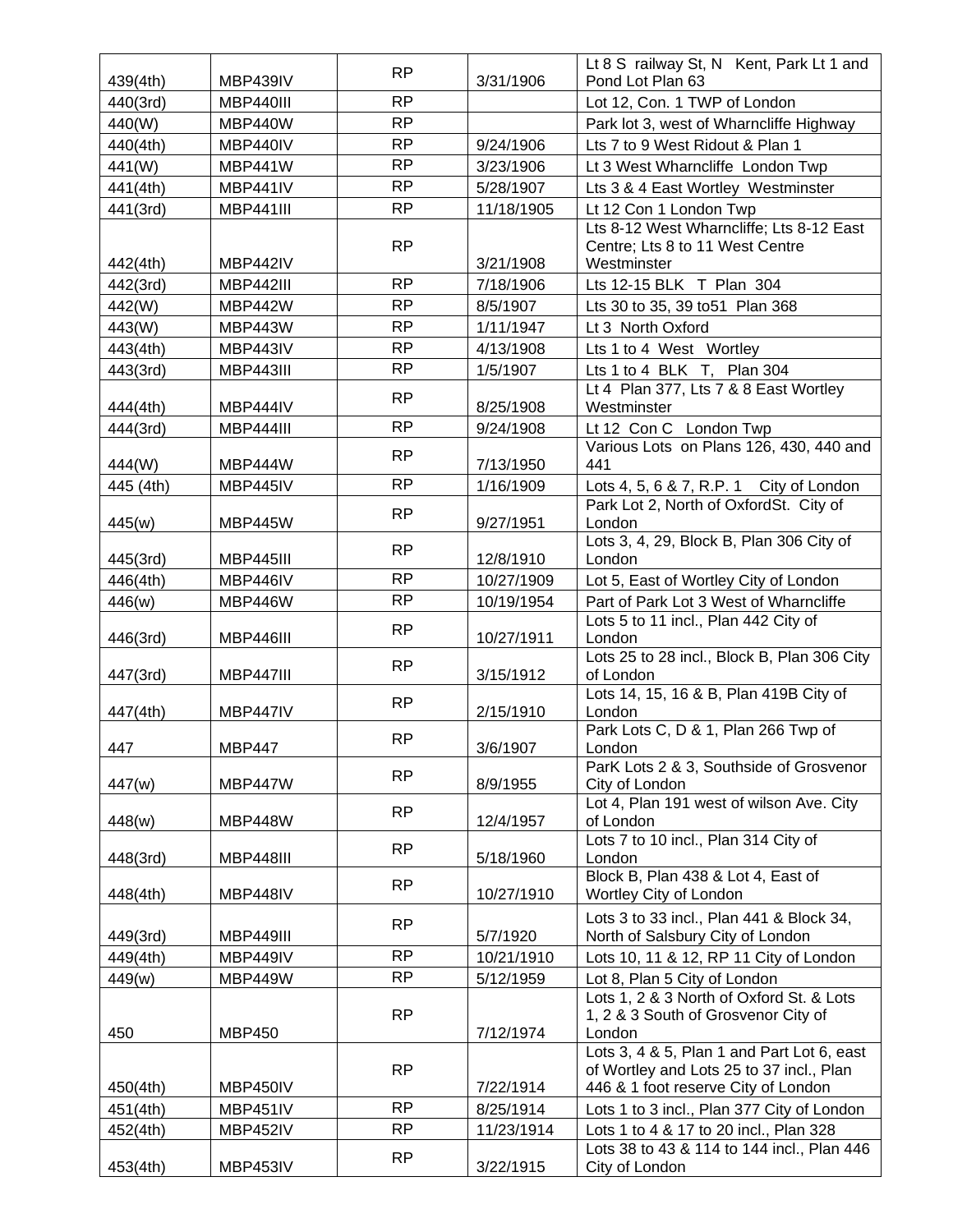|          |                 | <b>RP</b> |            | Lots 9 to 19 incl., Plan 437 City of                                                                                                                                                                                                                                                                                       |
|----------|-----------------|-----------|------------|----------------------------------------------------------------------------------------------------------------------------------------------------------------------------------------------------------------------------------------------------------------------------------------------------------------------------|
| 454(4th) | MBP454IV        |           | 10/8/1915  | London                                                                                                                                                                                                                                                                                                                     |
| 455(4th) | <b>MBP455IV</b> | <b>RP</b> | 8/6/1919   | Lots A & 8, Plan 435 City of London                                                                                                                                                                                                                                                                                        |
| 456(4th) | MBP456IV        | RP        | 11/2/1920  | Lots 6 & 7, east of Wortley City of<br>London                                                                                                                                                                                                                                                                              |
| 457(4th) | MBP457IV        | <b>RP</b> | 6/14/1921  | Lot 25, BF Concession Westminster now<br>City of London                                                                                                                                                                                                                                                                    |
| 458(4th) | MBP458IV        | <b>RP</b> | 6/15/1921  | Lots 83 to 86, Plan 452 City of London                                                                                                                                                                                                                                                                                     |
| 459(4th) | MBP459IV        | <b>RP</b> | 7/15/1921  | Lot 33, Plan 288 City of London                                                                                                                                                                                                                                                                                            |
| 460      | <b>MBP460</b>   | <b>RP</b> | 4/28/1908  | Lots 5 & 6, Plan 250 Twp of London                                                                                                                                                                                                                                                                                         |
| 460(4th) | MBP460IV        | <b>RP</b> |            | Lot 2 E of Wortley Rd.                                                                                                                                                                                                                                                                                                     |
| 461(4th) | MBP461IV        | <b>RP</b> | 1/12/1922  | Lot 1, Plan 63 City of London                                                                                                                                                                                                                                                                                              |
| 462      | <b>MBP462</b>   | <b>RP</b> | 9/10/1908  | Lot 21, BF Concession Westminster                                                                                                                                                                                                                                                                                          |
| 462(4th) | <b>MBP462IV</b> | <b>RP</b> | 11/18/1922 | Lots 18, 19, 20 & 34, Plan 288 City of<br>London                                                                                                                                                                                                                                                                           |
| 463(4th) | MBP463IV        | <b>RP</b> | 1/11/1923  | Lots 2 to 5, E of Wortley and Lot 19, Plan<br>421 and Lots 16, 17, 23 & 24, Plan 429<br>and Lot 113, Plan 446 and lots 40 & 41,<br>Plan 457 and Lots 33 to 106 & Lane,<br>Plan 441 and Lots 1 to 61 Propertry of<br>London & Western Co. (tinted blue) and<br>Lots 62 to 82 property of London &<br><b>Western Company</b> |
| 464      | <b>MBP464</b>   | <b>RP</b> | 9/23/1923  | Lots 5 & 6, East of Wortley City of<br>London                                                                                                                                                                                                                                                                              |
| 465(4th) | <b>MBP465IV</b> | <b>RP</b> | 10/27/1923 | Lots 2 & 3, Plan 63 City of London                                                                                                                                                                                                                                                                                         |
| 466(4th) | MBP466IV        | <b>RP</b> | 5/13/1924  | Lot 2, Plan 422 City of London                                                                                                                                                                                                                                                                                             |
| 467(4th) | MBP467IV        | <b>RP</b> | 6/18/1924  | Lot 25, BF Concession City of London                                                                                                                                                                                                                                                                                       |
| 468(4th) | MBP468IV        | <b>RP</b> | 7/7/1924   | Block G, Plan 343 City of London                                                                                                                                                                                                                                                                                           |
| 469(4th) | MBP469IV        | <b>RP</b> | 10/28/1924 | Lots 54, 55, 81 & 83, w of Vickers & Park<br>Lot 56 & Blokcs B & E, S of Tecumseh &<br>Blocks C & F N of McKenzie, Plan 446                                                                                                                                                                                                |
| 470      | <b>MBP470</b>   | <b>RP</b> | 7/15/1912  | Lot 71 ENBTR & the portion Plan 443<br>between Lots 22 & 24 Westminster                                                                                                                                                                                                                                                    |
| 470      | MBP470II        | <b>RP</b> | 1/26/1925  | Lots 86 to 91 & 99 to 106, Plan 441 City<br>of London                                                                                                                                                                                                                                                                      |
| 471(4th) | MBP471IV        | <b>RP</b> | 5/28/1925  | Lots 1 & 2 BF Concession Westminster                                                                                                                                                                                                                                                                                       |
| 472      | <b>MBP472</b>   | <b>RP</b> | 8/21/1925  | Lot 25, BF Concession Westminster                                                                                                                                                                                                                                                                                          |
| 473(4th) | MBP473IV        | RP        | 11/4/1925  | Lot 7, E of Wortley and Lots 15 to 21,<br>Plan 441 City of London                                                                                                                                                                                                                                                          |
| 473      | <b>MBP473</b>   | <b>RP</b> | 1/13/1913  | Lots 29 to 34, Plan 115 London Twp                                                                                                                                                                                                                                                                                         |
| 474      | <b>MBP474</b>   | <b>RP</b> | 12/31/1926 | Lot 4, plan 463 City of London                                                                                                                                                                                                                                                                                             |
| 475(4th) | MBP475IV        | <b>RP</b> | 5/4/1931   | Lots 6 & 7, east of Wortley City of<br>London                                                                                                                                                                                                                                                                              |
| 475      | <b>MBP475</b>   | <b>RP</b> | 5/5/1913   | Lots 12 to 16 & 19, Plan 402 City of<br>London                                                                                                                                                                                                                                                                             |
| 476(4th) | MBP476IV        | <b>RP</b> | 11/17/1949 | Lots 1 & 2, Plan 259 City of London                                                                                                                                                                                                                                                                                        |
| 477      | <b>MBP477</b>   | <b>RP</b> | 7/7/1913   | Lot 6, Concession C London Twp                                                                                                                                                                                                                                                                                             |
| 478      | <b>MBP478</b>   | <b>RP</b> | 7/9/1913   | Lots 28 & 29, Plan 50 City of London                                                                                                                                                                                                                                                                                       |
| 479      | <b>MBP479</b>   | <b>RP</b> | 7/14/1913  | Lot 10, Concession 1 London Twp                                                                                                                                                                                                                                                                                            |
| 480      | <b>MBP480</b>   | <b>RP</b> | 7/23/1913  | Lot 12, Plan 19 London Twp                                                                                                                                                                                                                                                                                                 |
| 481      | <b>MBP481</b>   | <b>RP</b> | 12/23/1913 | Lot 11 & 30, Plan 50 City of London                                                                                                                                                                                                                                                                                        |
| 482      | <b>MBP482</b>   | <b>RP</b> | 11/12/1913 | Block A, Plan 479 and Lot 10,<br>Concession 1 London Twp                                                                                                                                                                                                                                                                   |
| 483      | <b>MBP483</b>   | <b>RP</b> | 10/23/1913 | Lots 7, 8 & 9 & 16, Plan 19 City of<br>London                                                                                                                                                                                                                                                                              |
| 484      | <b>MBP484</b>   | <b>RP</b> | 11/27/1913 | Lot 1, 2, 3, Plan 266 City of London                                                                                                                                                                                                                                                                                       |
| 485      | <b>MBP485</b>   | <b>RP</b> | 12/13/1913 | Lots 8 & 9, Plan 383 London Twp                                                                                                                                                                                                                                                                                            |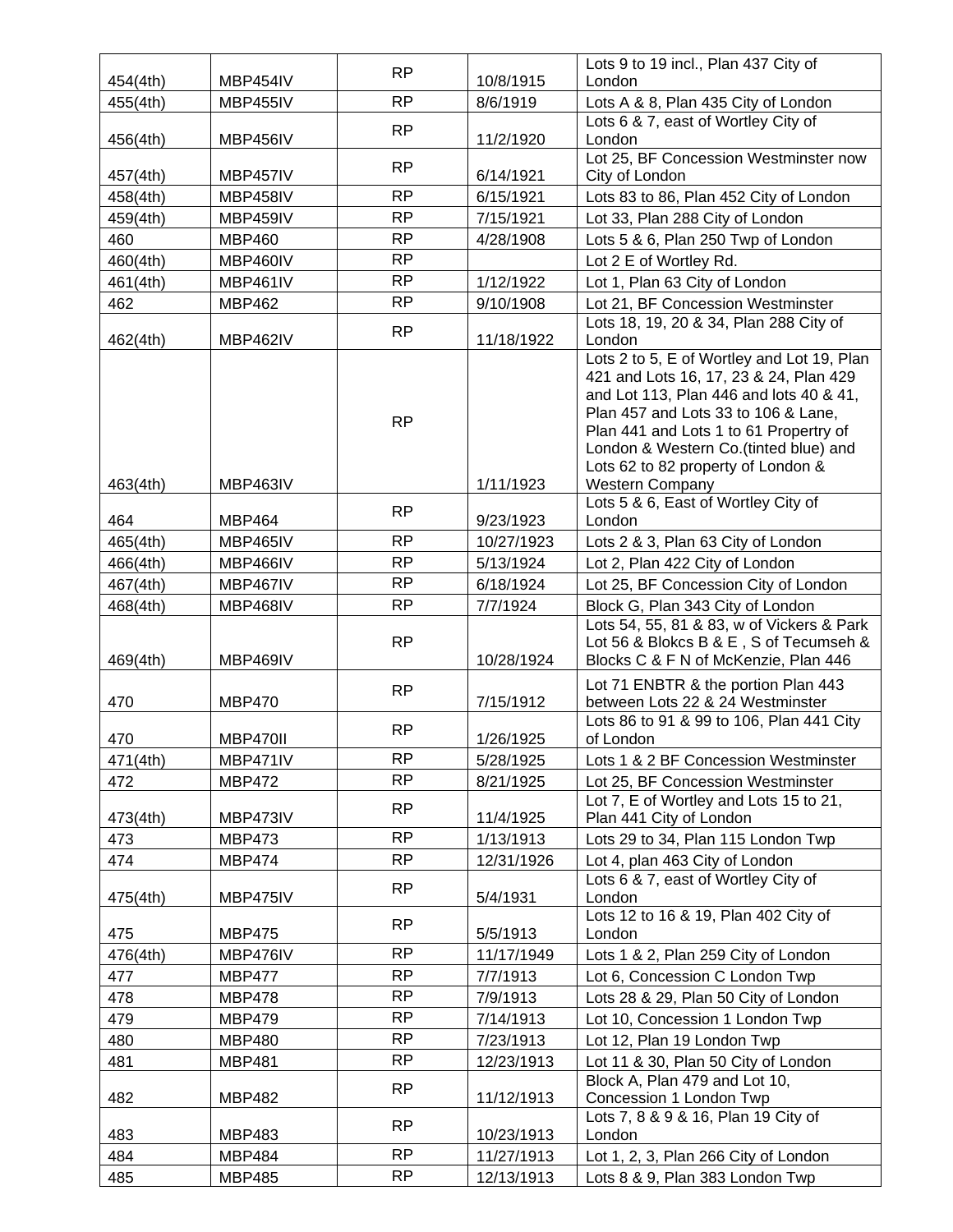| 486 | <b>MBP486</b> | <b>RP</b> | 12/20/1913 | Block A, Plan 469 City of London                                                                                                                                                                                                                     |
|-----|---------------|-----------|------------|------------------------------------------------------------------------------------------------------------------------------------------------------------------------------------------------------------------------------------------------------|
| 487 | <b>MBP487</b> | <b>RP</b> | 1/2/1914   | Block A, Plan 402 London Twp                                                                                                                                                                                                                         |
| 488 | <b>MBP488</b> | RP        | 1/5/1914   | Lots 1, 2, & 3 W of Wharncliffe<br>Westminster                                                                                                                                                                                                       |
|     |               | <b>RP</b> |            | Lots 29 to 38 & Lane Plan 473 City of                                                                                                                                                                                                                |
| 489 | <b>MBP489</b> |           | 1/8/1914   | London                                                                                                                                                                                                                                               |
| 490 | <b>MBP490</b> | <b>RP</b> | 1/9/1914   | Lot 10, Concession 2 London Twp                                                                                                                                                                                                                      |
| 491 | <b>MBP491</b> | <b>RP</b> | 2/10/1914  | Lot 33, Plan 19 London Twp                                                                                                                                                                                                                           |
| 492 | <b>MBP492</b> | <b>RP</b> | 3/21/1914  | Block B, Plan 482 of N1/2 of n1/2 of lot<br>10, Concession 1 London Twp                                                                                                                                                                              |
| 493 | <b>MBP493</b> | <b>RP</b> | 3/30/1914  | Lot 15, Concession 3 & Lot 18, Plan 460<br>London Twp                                                                                                                                                                                                |
| 494 | <b>MBP494</b> | <b>RP</b> | 3/29/1914  | Lots 1 to 12 & 43, Plan 115 and Lot 9,<br>Concession 1 City of London                                                                                                                                                                                |
| 495 | <b>MBP495</b> | <b>RP</b> | 7/21/1914  | Lot 70 ENBTR including Jackson St. and<br>lots 3, 4, & 5 ENBTR and Lots 1, 2, 3, 4<br>N of Jackson St. and Lots 1, 2, 3, 4 & 5 S<br>of Jackson St. and Lots 2 & 6 ENBTR all<br>Plan 27 and Lots 9 & 10 ENBTR & S of<br>Side Rd. Plan 443 Westminster |
| 496 | <b>MBP496</b> | <b>RP</b> |            | There is no Plan 496                                                                                                                                                                                                                                 |
| 497 | <b>MBP497</b> | <b>RP</b> | 12/3/1914  | Lots 4 & 5, Plan 251 and Lots 4 to 8,<br>Plan 14 City of London                                                                                                                                                                                      |
|     |               | <b>RP</b> |            | n1/2 of s1/2 of lot 25, BF Concession<br>Westminster Twp amending RP328 and<br>part of S1/2 of S1/2 of lot BF Concession<br>Wesminster Twp Re-subdivision Of Lots                                                                                    |
| 498 | <b>MBP498</b> |           | 1/4/1915   | 1, 2, 3, 4, 17 to 20, RP 328                                                                                                                                                                                                                         |
| 498 | <b>MBP498</b> | <b>RP</b> |            | 2nd copy of Plan 498 amending 1st copy<br>of Plan 498                                                                                                                                                                                                |
| 499 | <b>MBP499</b> | RP        | 1/20/1915  | Lots 17 & 18, Plan 430 London Twp                                                                                                                                                                                                                    |
| 500 | <b>MBP500</b> | <b>RP</b> | 6/17/1915  | Block a, RP 437 City of Londno                                                                                                                                                                                                                       |
| 501 | <b>MBP501</b> | <b>RP</b> | 9/1/1915   | Lot 18, Concession A North Dorchester<br>Twp                                                                                                                                                                                                         |
| 502 | <b>MBP502</b> | <b>RP</b> | 1/11/1916  | Block A, Plan 402 London Twp                                                                                                                                                                                                                         |
| 503 | <b>MBP503</b> | <b>RP</b> | 2/22/1916  | Lots 46 & 52, Plan 19 and Lot 6,<br>Concession 1 London Twp                                                                                                                                                                                          |
| 504 | <b>MBP504</b> | <b>RP</b> | 7/22/1916  | Lot 10, Concession B and Lots 10 & 11,<br>RP 315 London Twp now City of London                                                                                                                                                                       |
| 505 | <b>MBP505</b> | RP        | 2/17/1917  | Lots 5, 9, 12, 15, 18 & 19, RP 285 & Lot<br>7, Concession b London Twp                                                                                                                                                                               |
| 506 | <b>MBP506</b> | <b>RP</b> | 10/25/1918 | Lots 1 to 13, Block D, RP 306 City of<br>London                                                                                                                                                                                                      |
| 507 | <b>MBP507</b> | <b>RP</b> | 9/22/1919  | Lots 7 & 8, RP 383 London Twp                                                                                                                                                                                                                        |
| 508 | <b>MBP508</b> | <b>RP</b> | 10/4/1919  | Lots 3, 4, 6 & 7, RP315 & Lot 26, RP 366<br>with 10 ft strip on s/s of Lot 26 London<br>Twp                                                                                                                                                          |
| 509 | <b>MBP509</b> | <b>RP</b> | 1/3/1920   | Part Lot 45, Concession B Westminster<br>Twp                                                                                                                                                                                                         |
| 510 | <b>MBP510</b> | <b>RP</b> | 3/16/1920  | Part Lot 45, Concession B Westminster<br>Twp                                                                                                                                                                                                         |
| 511 | <b>MBP511</b> | <b>RP</b> | 9/11/1920  | Lots 1 & 2, W of Highbury & Lot 7 e of<br>East Street also Lots K, L M & N North of<br>Hamilton Road RP266 City of London                                                                                                                            |
| 512 | <b>MBP512</b> | <b>RP</b> | 12/28/1920 | Lots 144 to 154, 180 to 191, 194 to 209<br>all incl., Plan 497 City of London                                                                                                                                                                        |
| 513 | <b>MBP513</b> | <b>RP</b> | 1/29/1921  | Lots 1, 2, 3 & D East of West St. & Lots<br>1, 2, E & F West of East St & South of<br>Hamilton Rd. Plan 266 London Twp                                                                                                                               |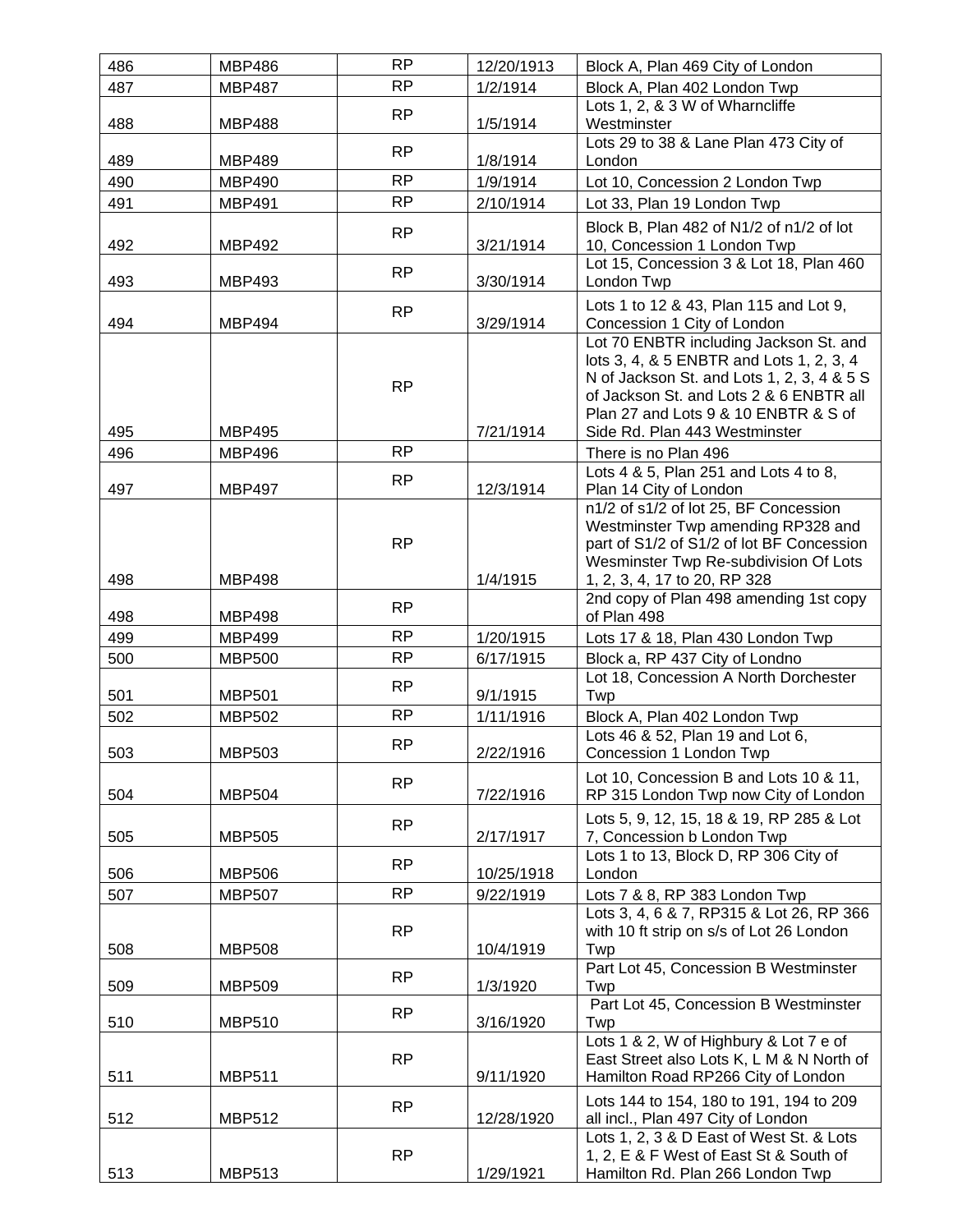| 514 | <b>MBP514</b> | <b>RP</b> | 2/3/1921   | Lots 4 & 5, RP 19 City of London                                                        |
|-----|---------------|-----------|------------|-----------------------------------------------------------------------------------------|
|     |               | <b>RP</b> |            | Lot 18, Concession A North Dorchester                                                   |
| 515 | <b>MBP515</b> |           | 5/12/1921  | Twp                                                                                     |
| 516 | <b>MBP516</b> | <b>RP</b> | 11/2/1921  | Lot 12, RP 50 City of London                                                            |
|     |               | <b>RP</b> |            | Lots 3 & 4 W of Highbury Ave & Lots 2, 3                                                |
| 517 | <b>MBP517</b> |           | 12/20/1921 | & 4 E of East St, Plan 266 City of London                                               |
| 518 | <b>MBP518</b> | <b>RP</b> | 3/24/1922  | Lot 23, BF Concession B Westminster<br>Twp                                              |
|     |               |           |            | Lots 2 & 3 E of East St, & Lots 2 & 3 W of                                              |
|     |               | <b>RP</b> |            | Highbury Ave Plan 266 City of                                                           |
| 519 | <b>MBP519</b> |           | 5/23/1922  | London/London Twp                                                                       |
|     |               | <b>RP</b> |            | Lots 4, 5, 16, 17 & Reserve Plan 321                                                    |
| 520 | <b>MBP520</b> |           | 7/25/1922  | London Twp<br>Lot A, S of Hamilton Rd & Lot 1 W of                                      |
|     |               |           |            | West St., Plan 266 (London Twp) and                                                     |
|     |               | <b>RP</b> |            | Lots 67 & 68, Plan 504 & Lots 111 & 112,                                                |
| 521 | <b>MBP521</b> |           | 8/24/1922  | Plan 484 all in the City of London                                                      |
|     |               | <b>RP</b> |            | Lots 1 & 2 E of East St & Lots 2 & 3 W of                                               |
| 522 | <b>MBP522</b> |           | 9/21/1922  | Highbury Ave, Plan 266 City of London                                                   |
| 523 | <b>MBP523</b> | <b>RP</b> | 11/22/1922 | Lots 14 & 15, RP 50 City of London                                                      |
|     |               |           |            | Lots 4, 5, 6, 7, 40, 50, 51, 52, 54, 55, 56                                             |
|     |               | <b>RP</b> |            | & 107 addition to Lots 8, 48, 57 & 106<br>change in location of "The Crossway"          |
| 524 | <b>MBP524</b> |           | 12/13/1922 | Plan 513 & Lot 3 W of East St Plan 266                                                  |
|     |               |           |            | SW1/4 of N1/2 of Lot 10, Concession 2                                                   |
| 525 | <b>MBP525</b> | <b>RP</b> | 1/24/1923  | London Twp                                                                              |
|     |               | <b>RP</b> |            | Lots 1, 2 & 3 E of East St & N of                                                       |
| 526 | <b>MBP526</b> |           | 2/23/1923  | Hamilton Rd, Plan 266 City of London                                                    |
|     |               | <b>RP</b> |            | Lots I & J, Lot 1, 2 & 3 W of Highbury                                                  |
| 527 | <b>MBP527</b> |           | 4/27/1923  | Ave Plan 266 City of London                                                             |
| 528 | <b>MBP528</b> | <b>RP</b> | 5/22/1923  | Lots 2 & 3, Plan 266 City of London                                                     |
|     |               | <b>RP</b> |            | Sly 444 ft 2 in. of the Wly 10 acres of the<br>centre 1/3 of Lot 1 E of Wharncliffe Hwy |
| 529 | <b>MBP529</b> |           | 5/30/1923  | <b>BF Con Westminster Twp</b>                                                           |
|     |               |           |            | Lot 1 E of West St, Plan 266 & Lots 31 &                                                |
| 530 | <b>MBP530</b> | <b>RP</b> | 6/5/1923   | 32, Plan 528 City of London                                                             |
| 531 | <b>MBP531</b> | RP        | 7/4/1923   | Lots 26, Plan 50 City of London                                                         |
| 532 | <b>MBP532</b> | R.P.      | 9/8/1923   | Lot 6, RP 383 London Twp                                                                |
| 533 | <b>MBP533</b> | R.P.      | 9/19/1923  | Lot 16, Concession 4 London Twp                                                         |
| 534 | <b>MBP534</b> | R.P.      | 11/16/2023 | Lots 10 to 12 Plan 360 London Twp                                                       |
| 535 | <b>MBP535</b> | R.P.      | 12/18/1923 | Block A, Plan 465                                                                       |
|     |               | R.P.      |            | Lot 46, BF Concession B Westminster                                                     |
| 536 | <b>MBP536</b> |           | 1/14/1924  | Twp                                                                                     |
| 537 | <b>MBP537</b> | R.P.      | 1/15/1924  | Lot 1 E of Wharncliffe Westminster Twp                                                  |
| 538 | <b>MBP538</b> | R.P.      | 1/24/1924  | Lot 44, Concession 1 Westminster Twp                                                    |
| 539 | <b>MBP539</b> | R.P.      | 4/16/1924  | Lots 24 & 25, BF Concession City of<br>London                                           |
| 540 | <b>MBP540</b> | <b>RP</b> | 7/2/1924   | Lt 39 BF Con Westminster                                                                |
|     |               |           |            | Pt N/W 1/4 Lt 9 Con 1 London Twp                                                        |
| 541 | <b>MBP541</b> | <b>RP</b> | 7/31/1924  | City of London                                                                          |
| 542 | <b>MBP542</b> | <b>RP</b> | 8/16/1924  | S/E 1/4 Lt 25 Con 1 London Twp                                                          |
| 543 | <b>MBP543</b> | <b>RP</b> | 9/4/1924   | Pt. Lt 9 Con 2 London Twp                                                               |
|     |               |           |            | Lts                                                                                     |
|     |               | <b>RP</b> |            | 1,2,3,4,29,30,31,32,33,39,40,41,42&43                                                   |
| 544 | <b>MBP544</b> |           | 9/20/1924  | RP137 London Twp now City of London<br>Lts 17,18,19,20 & Pts 15 & 16 Pl 149 all         |
|     |               | <b>RP</b> |            | east of Centre St & Pt Lt 12 Con 2                                                      |
| 545 | <b>MBP545</b> |           | 11/15/1924 | London Twp                                                                              |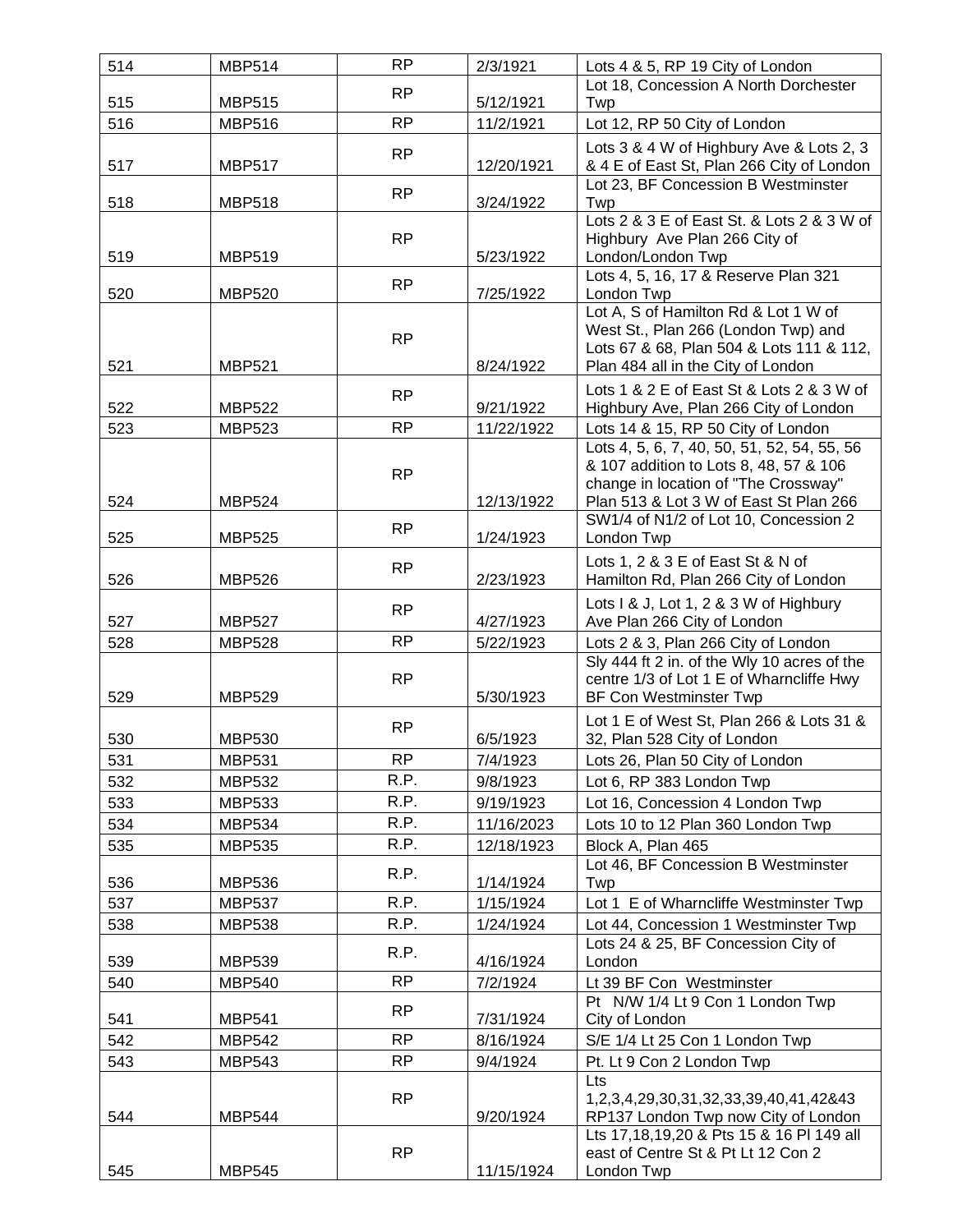|     |               | <b>RP</b>            |            | Pt Lt 12, Con 2 London Twp. Lts<br>1,2,3,4,5 RP 7 excepting Pts of Lts 1-2                                                                         |
|-----|---------------|----------------------|------------|----------------------------------------------------------------------------------------------------------------------------------------------------|
| 546 | <b>MBP546</b> |                      | 2/24/1925  | shown on this plan                                                                                                                                 |
| 547 | <b>MBP547</b> | <b>RP</b>            | 4/16/1925  | Pt of Twp. Of Westminster - Sly pt Lt 47<br>BF Con B & the Nly 69' of Lt 59 Pl 536                                                                 |
| 548 | <b>MBP548</b> | <b>RP</b>            | 5/7/1925   | Pt E 1/2 of N 1/2 Lt 10 Con 2 London<br>Twp                                                                                                        |
| 549 | <b>MBP549</b> | <b>RP</b>            | 6/4/1925   | Pt Lts 1 &2 E of Wortly Rd west of Ridout<br>St & N of Baseline BF Con Westminster                                                                 |
| 550 | <b>MBP550</b> | <b>RP</b>            | 9/24/1925  | Lts 1 & 2 PI 50 London Twp.                                                                                                                        |
| 551 | <b>MBP551</b> | <b>RP</b>            | 2/2/1926   | Lt 12 RP 32 London Twp                                                                                                                             |
| 552 | <b>MBP552</b> | <b>RP</b>            | 2/22/1926  | Lt 13 E of Highbury Ave., RP 50 London<br>Twp City of London; This plan amended<br>by Judges Order as Lt 1 PI 552 No<br>15776E.L. Reg May 19, 1934 |
| 553 | <b>MBP553</b> | <b>RP</b>            | 3/2/1926   | Lts 27,28&29 & Pt Lts 11,12&13 R.P.321<br>- London Twp* This plan cancelled by<br>Judges Order registered as No.41912<br>London Twp                |
| 554 | <b>MBP554</b> | <b>RP</b>            | 4/8/1926   | Pt Blk B R.P.465-London Twp * Order<br>#251644 Reg. Jun 9/67                                                                                       |
| 555 | <b>MBP555</b> | <b>RP</b>            | 10/19/1926 | Lts 2,3,4 RP 49 Lt 12 Con 2 - London<br>Twp                                                                                                        |
| 556 | <b>MBP556</b> | <b>RP</b>            | 10/26/1926 | Lt 30 & pt lt 36, R.P. 19 & pt lt 5 Con 1 -<br>London Twp                                                                                          |
| 557 | <b>MBP557</b> | <b>RP</b>            | 2/3/1927   | Pt Lt 3 & 4 S of Dundas St; Pl 50 -<br>London Twp now City of London                                                                               |
| 558 | <b>MBP558</b> | <b>RP</b>            | 2/4/1927   | Pt Mill Reserve R.P. 250 - London Twp                                                                                                              |
| 559 | <b>MBP559</b> | <b>RP</b>            | 6/17/1930  | Pt Lt 48 R.P. 413 London Twp now City<br>of London                                                                                                 |
| 560 | <b>MBP560</b> | <b>RP</b>            | 10/28/1930 | Pt Lts 9 & 10 R.P. 7 & City of London                                                                                                              |
| 561 | <b>MBP561</b> | <b>RP</b>            | 11/28/1930 | Pt S 1/2 Lt 5 Con 1 London Twp; Judges<br>Order Registered No. 50263                                                                               |
| 562 | <b>MBP562</b> | <b>Complied Plan</b> |            | Town of Parkhill (No hard copy)                                                                                                                    |
| 563 | <b>MBP563</b> | <b>RP</b>            | 3/20/1935  | Village of Byron in Twp of Westminster<br>Lts 42 to 46 B.F. Con B Lts 43 to 46 Con                                                                 |
| 564 | <b>MBP564</b> | <b>RP</b>            | 11/25/1935 | Pt. Village Byron Lt 137 PL 563 & Pt Lt<br>46, B.F. Con B                                                                                          |
| 565 | <b>MBP565</b> | <b>RP</b>            | 1/8/1937   | Pt. Brough St. & Lts<br>11, 12, 13, 14, 15, 27, 28& 29 RP3 21 & Pt<br>BLK A R.P. 402 - London Twp                                                  |
| 566 | <b>MBP566</b> | <b>RP</b>            | 5/6/1937   | Pt. Twp. Of Westminster Pt Lt 1 East of<br><b>Wharncliffe Road</b>                                                                                 |
| 567 | <b>MBP567</b> | <b>RP</b>            | 5/13/1937  | Lot 19 RP 407, Lot 66 RP 402                                                                                                                       |
| 568 | <b>MBP568</b> | <b>RP</b>            | 5/31/1938  | Pt. Lt 27 Con 1 Westminster                                                                                                                        |
| 569 | <b>MBP569</b> | <b>RP</b>            | 10/15/1938 | Pt Lt 21, Con 1 London Twp                                                                                                                         |
| 570 | <b>MBP570</b> | <b>RP</b>            | 1/18/1939  | Pt Lt 13, Con 3 London Twp                                                                                                                         |
| 571 | <b>MBP571</b> | <b>RP</b>            | 6/22/1939  | Pt. Lt 1 East of the Wharncliffe Highway<br>Westminster Twp.                                                                                       |
| 572 | <b>MBP572</b> | <b>RP</b>            | 10/31/1939 | Blk "A" according to R.P.558 & Pt of the<br>Mill Reserve Lot R.P. 250 London Twp.                                                                  |
| 573 | <b>MBP573</b> | <b>RP</b>            | 4/20/1942  | Lt 9 R.P. 400 & Pt Lt 1 East of Wortley<br>Road, Westminster                                                                                       |
| 574 | <b>MBP574</b> | <b>RP</b>            | 4/24/1942  | Pt. Lt. 32 & Lt 33 R.P. 50 City of London                                                                                                          |
| 575 | <b>MBP575</b> | <b>RP</b>            | 7/8/1944   | Pt Lts 38 & 39 B.F. Con Westminster                                                                                                                |
| 576 | <b>MBP576</b> | <b>RP</b>            | 8/17/1944  | Pt of NE 1/4 Lt 13 Con 4 - London Twp                                                                                                              |
| 577 | <b>MBP577</b> | <b>RP</b>            | 11/3/1944  | Pt. Lt 7 & Lt 8,9,10,11,&12 R.P. 62                                                                                                                |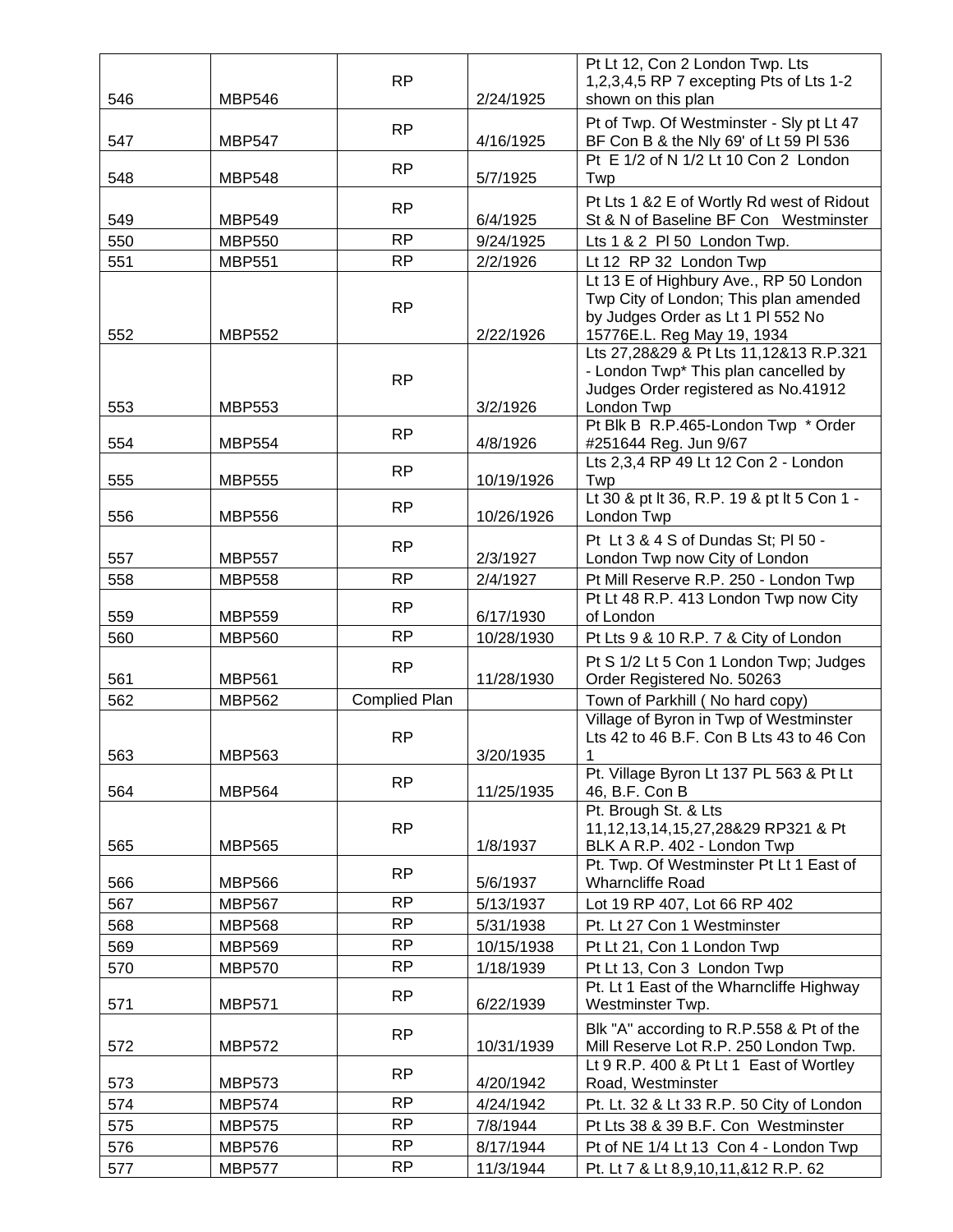|     |               |           |            | London Twp                                                                       |
|-----|---------------|-----------|------------|----------------------------------------------------------------------------------|
|     |               | <b>RP</b> |            | S 1/2 of S 1/2 Lt 25&26, Con 1                                                   |
| 578 | <b>MBP578</b> |           | 8/24/1945  | Westminster Twp                                                                  |
|     |               | <b>RP</b> |            | Lts 141 to 151 & Lts 110 to 120 incl. R.                                         |
| 579 | <b>MBP579</b> |           | 4/16/1945  | P.494 City of London                                                             |
| 580 | <b>MBP580</b> | <b>RP</b> | 4/6/1946   | Pt. N 1/2 Lt 17 Con 4 - London Twp                                               |
| 581 | <b>MBP581</b> | <b>RP</b> | 5/4/1946   | Pt. Lt 2 RP 162, being Pt Lt 10 Con 3<br>London Twp                              |
| 582 | <b>MBP582</b> | <b>RP</b> | 5/4/1946   | Pt Lt 4 RP162, Pt Lt Con 3 London Twp                                            |
|     |               |           |            |                                                                                  |
| 583 | <b>MBP583</b> | <b>RP</b> | 5/4/1946   | Lts 4,5,6&7 E of Belfield St., RP 9 being<br>Pt of Lt 12 Con 3 London Twp        |
|     |               |           |            | N 1/2 of W 1/2 Lt 24 Con 2 Westminister                                          |
| 584 | <b>MBP584</b> | <b>RP</b> | 6/13/1946  | Twp                                                                              |
| 585 | <b>MBP585</b> | <b>RP</b> | 6/13/1946  | Pt Lt 25, Con 2 Westminster Twp                                                  |
| 586 | <b>MBP586</b> | <b>RP</b> | 9/20/1946  | Pt Lt 1, RP.552, City of London                                                  |
| 587 | <b>MBP587</b> | <b>RP</b> | 11/29/1946 | Pt Lt 71 ENBTR Westminster Twp                                                   |
| 588 | <b>MBP588</b> | <b>RP</b> | 12/9/1946  | Pt Lt 22 BF Con, Westminster                                                     |
| 589 | <b>MBP589</b> | <b>RP</b> | 12/12/1946 | Pt S 1/2 Lt 16 Con 4, London Twp                                                 |
|     |               |           |            | Pt Lt 1 West of Wortley Rd &                                                     |
|     |               | <b>RP</b> |            | Resubdivision of Pt of reserved portion of                                       |
| 590 | <b>MBP590</b> |           | 3/20/1947  | <b>RP448</b>                                                                     |
| 591 | <b>MBP591</b> | <b>RP</b> | 3/20/1947  | Pt Lt 34, BF Con, Westminister Twp                                               |
| 592 | <b>MBP592</b> | <b>RP</b> | 2/18/1947  | Pt Wly 30 acres Lt 1 East of Wharncliffe<br>Hwy - Westminister Twp               |
|     |               |           |            | Pt Lt 1 East of Wortley Road -                                                   |
| 593 | <b>MBP593</b> | <b>RP</b> | 5/14/1947  | <b>Westminster Twp</b>                                                           |
|     |               |           |            | Pt Park Lt 4 South of Oxford St. London                                          |
| 594 | <b>MBP594</b> | <b>RP</b> | 6/11/1947  | Twp                                                                              |
| 595 | <b>MBP595</b> | <b>RP</b> | 6/27/1947  | Lts 6 & 7 RP 7 City of London                                                    |
| 596 | <b>MBP596</b> | <b>RP</b> | 7/8/1947   | Lts 1 & 2 RP 35 London Twp                                                       |
| 597 | <b>MBP597</b> | <b>RP</b> | 8/15/1947  | Pt Lt 6 Con A London Twp                                                         |
| 598 | <b>MBP598</b> | <b>RP</b> | 8/25/1947  | Pt S 1/2 Lt 4 Con 1 London Twp                                                   |
| 599 | <b>MBP599</b> | <b>RP</b> | 9/8/1947   | Pt W 1/2 Lt 13 Con 4 London Twp                                                  |
|     |               |           |            | Pt Park Lt 1 North of Wharncliffe Hwy &                                          |
|     |               | <b>RP</b> |            | Pt Park Lt "D" South of Victoria St &<br>North of the Wharncliffe Hwy now Sarnia |
| 600 | <b>MBP600</b> |           | 10/3/1947  | Gravel Road London Twp                                                           |
| 601 | <b>MBP601</b> | <b>RP</b> | 10/6/1947  | Pt Lot 30 Con 1 Westminster Twp                                                  |
|     |               |           |            | Pt Lt 1 East of Wharncliffe Road                                                 |
| 602 | <b>MBP602</b> | <b>RP</b> | 10/24/1947 | <b>Westminster Twp</b>                                                           |
|     |               | <b>RP</b> |            | Lts 6,7&8 & Pt Lts 5,9 & 19 PL 137 City                                          |
| 603 | <b>MBP603</b> |           | 11/10/1947 | of London                                                                        |
| 604 | <b>MBP604</b> | <b>RP</b> | 11/18/1947 | Pt S 1/2 of Lt 25 BF Con B Westminster                                           |
| 605 | <b>MBP605</b> | <b>RP</b> | 12/1/1947  | Lt 16 RP 50 City of London                                                       |
| 606 | <b>MBP606</b> | <b>RP</b> | 1/31/1948  | Pt S 1/2 of Lt 5 Con 1 London Twp                                                |
| 607 | <b>MBP607</b> | <b>RP</b> | 2/7/1948   | Pt Lt 25, Con 1 Westminster Twp                                                  |
| 608 | <b>MBP608</b> | <b>RP</b> | 2/14/1948  | Pt Lt 24, BF Con B, Westminster Twp                                              |
| 609 | <b>MBP609</b> | <b>RP</b> | 2/24/1948  | Pt Lt 38, RP 285 & Pt Lt 7, Con B London<br>Twp                                  |
|     |               |           |            | Pt Lts 10,11,12&23; Lts 24,25,26,27 & pt.                                        |
|     |               | <b>RP</b> |            | Lts 28, 33&34 RP137 & Pt Lt 13 Pl 544                                            |
| 610 | <b>MBP610</b> |           |            | City of London                                                                   |
| 611 | <b>MBP611</b> | <b>RP</b> | 3/30/1948  | Lt 10, R.P. 18 - London Twp                                                      |
| 612 | <b>MBP612</b> | <b>RP</b> | 5/17/1948  | Pt Lt 35 R.P. 50 City of London                                                  |
| 613 | <b>MBP613</b> | <b>RP</b> | 7/8/1948   | Pts 5 & 7, R.P. 77 - London Twp                                                  |
|     |               |           |            | Pt Lts 5, 19, 20, 21, 22, 23& 24 R.P. 137,                                       |
|     |               | <b>RP</b> |            | 126 R.P. 511 & Pt Lt 2 W/S of Highbury                                           |
| 614 | <b>MBP614</b> |           | 7/21/1948  | Ave PI 266 City of London                                                        |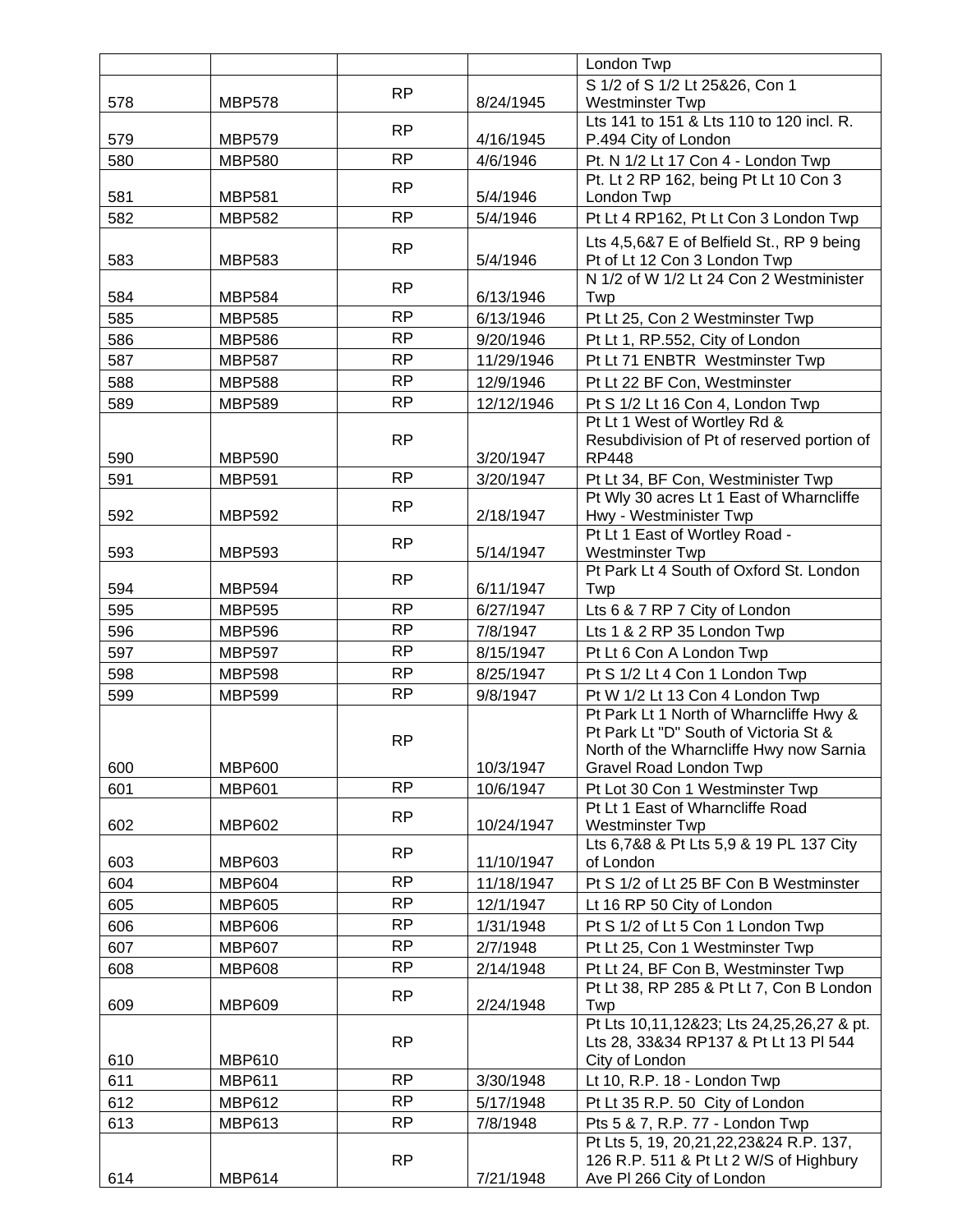| 615 | <b>MBP615</b> | <b>RP</b> | 7/24/1948  | Pt Lt 25, R.P. 50, City of London                                                                                                                                                                                                                                 |
|-----|---------------|-----------|------------|-------------------------------------------------------------------------------------------------------------------------------------------------------------------------------------------------------------------------------------------------------------------|
| 616 | <b>MBP616</b> | <b>RP</b> | 7/28/1948  | Pt S 1/2 Lot 9, Con 2 - London Twp                                                                                                                                                                                                                                |
| 617 | <b>MBP617</b> | <b>RP</b> | 8/6/1948   | Pt Lt 20 Con 1 London Twp                                                                                                                                                                                                                                         |
| 618 | <b>MBP618</b> | <b>RP</b> | 8/9/1948   | Pt N 1/2 Lt 26, Con 10 London Twp                                                                                                                                                                                                                                 |
| 619 | <b>MBP619</b> | <b>RP</b> | 8/17/1948  | Pt W 1/2 Lt 37, Con 1 Westminster                                                                                                                                                                                                                                 |
| 620 | <b>MBP620</b> | <b>RP</b> | 8/31/1948  | Pt Lt 6, Con A - London Twp                                                                                                                                                                                                                                       |
| 621 | <b>MBP621</b> | <b>RP</b> | 9/22/1948  | Pt N 1/2 Lt 17 Con 4 - London Twp                                                                                                                                                                                                                                 |
|     |               |           |            | Lts 9,12,13,14,15&16 RP 328 BF Con B                                                                                                                                                                                                                              |
| 622 | <b>MBP622</b> | <b>RP</b> | 9/28/1948  | Westminster                                                                                                                                                                                                                                                       |
| 623 | <b>MBP623</b> | <b>RP</b> | 10/2/1948  | Cininvie Place - Lts 1,3&5 RP 25 -<br>London Twp; By-law 3417 as #132818                                                                                                                                                                                          |
| 624 | <b>MBP624</b> | <b>RP</b> | 11/16/1948 | South Part of Lt 21 BF Con Westminster<br>Twp                                                                                                                                                                                                                     |
|     |               | RP        |            | Pt Lt 71 ENBTR & Pt Lt 21 RP 443                                                                                                                                                                                                                                  |
| 625 | <b>MBP625</b> |           | 11/16/1948 | Westminister                                                                                                                                                                                                                                                      |
| 626 | <b>MBP626</b> | <b>RP</b> | 11/18/1948 | Pt Lt 9, Con B & Lts 16 & 20 & Pt Lt 17<br>RP 285, London Twp                                                                                                                                                                                                     |
| 627 | <b>MBP627</b> | <b>RP</b> | 12/20/1948 | Pt Lt 24 BF Con B, Westminster Twp                                                                                                                                                                                                                                |
| 628 | <b>MBP628</b> | <b>RP</b> | 12/21/1948 | Pt S 1/2 Lt 4, Con A - London Twp                                                                                                                                                                                                                                 |
| 629 | <b>MBP629</b> | <b>RP</b> | 2/8/1949   | Pt of 1 East of Wharncliffe Hwy -<br>Westminster Twp.                                                                                                                                                                                                             |
|     |               | <b>RP</b> |            | Pt S 1/2 of S 1/2 Lt 31, Con 1 -                                                                                                                                                                                                                                  |
| 630 | <b>MBP630</b> | <b>RP</b> | 3/2/1949   | Westminster Twp.                                                                                                                                                                                                                                                  |
| 631 | <b>MBP631</b> |           | 3/10/1949  | Pt N 1/2 Lt 30 Con 1 - Westminster twp.                                                                                                                                                                                                                           |
| 632 | <b>MBP632</b> | <b>RP</b> | 4/2/1949   | Pt N 1/2 Lt 13 Con 4 - London Twp.<br>Pt Lt 5 & Pt Lt 4 RP 251 SE 1/4 Lt 12                                                                                                                                                                                       |
| 633 | <b>MBP633</b> | <b>RP</b> | 4/9/1949   | Con 2 - C of L                                                                                                                                                                                                                                                    |
| 634 | <b>MBP634</b> | <b>RP</b> | 5/4/1949   | Pt S 1/2 Lt 24 Con 1 - London Twp.                                                                                                                                                                                                                                |
| 635 | <b>MBP635</b> | <b>RP</b> | 5/11/1949  | Pt Lt 25, Con 1 Westminster Twp                                                                                                                                                                                                                                   |
|     |               | <b>RP</b> |            | Bellwood Park: Pt. Lt. 2 & Lts 2 & 3 N of<br>Oxford St. & E of Elliott St. RP 251, Pt Lt<br>1 & Lts 2 & 3 N of Oxford St. & W of<br>GammageSt. PI RP 14, RE - Subdivision<br>of Lts 168 to 179 incl., Lts 225 to 234<br>incl., Lts 273 to 275 - expecting the w/y |
| 636 | <b>MBP636</b> |           | 5/13/1949  | 12: of the N                                                                                                                                                                                                                                                      |
| 637 | <b>MBP637</b> | <b>RP</b> | 5/26/1949  | Lt 2 & Pt Lt 1 RP 285, London Twp.                                                                                                                                                                                                                                |
|     |               | <b>RP</b> |            | Lts 3,4, 21 & 22 & Pt Lts 5 & 6 RP 360,                                                                                                                                                                                                                           |
| 638 | <b>MBP638</b> |           | 6/1/1949   | London Twp.<br>Pts Lts 67 & 68 RP 413 & Lt 4 & Pt Lt 3                                                                                                                                                                                                            |
| 639 | <b>MBP639</b> | <b>RP</b> | 6/2/1949   | RP 433 C of L                                                                                                                                                                                                                                                     |
| 640 | <b>MBP640</b> | <b>RP</b> | 6/3/1949   | Pts Lts 30 & 31 RP 285, Pt Lt 8 Con B -<br>London Twp.                                                                                                                                                                                                            |
| 641 | <b>MBP641</b> | <b>RP</b> | 3-Jun-49   | Pt Blk A, RP 575 & Pt Lts 38 & 39 BF<br>Con - Westminster Twp.                                                                                                                                                                                                    |
| 642 | <b>MBP642</b> | <b>RP</b> | 7/6/1949   | Pt Lt 24 BF Con B - Westminster Twp.                                                                                                                                                                                                                              |
| 643 | <b>MBP643</b> | <b>RP</b> | 7/7/1949   | Pt N 1/2 Lt 31, Con 2 - Westminster Twp                                                                                                                                                                                                                           |
| 644 | <b>MBP644</b> | <b>RP</b> | 7/18/1949  | Pt LTs 5 & 6 RP 433 - C of L                                                                                                                                                                                                                                      |
|     |               |           |            | Pt N 1/2 of Lt 21 Con 1 - Westminster                                                                                                                                                                                                                             |
| 645 | <b>MBP645</b> | <b>RP</b> | 7/19/1949  | Twp.                                                                                                                                                                                                                                                              |
|     |               |           |            | Lts 9 to 16 Lts 33 to 40 Lts 57 to 64 & Lts                                                                                                                                                                                                                       |
| 646 | <b>MBP646</b> | <b>RP</b> | 7/25/1949  | 81 to 84 incl. RP 578 Westminster Twp.                                                                                                                                                                                                                            |
| 647 | <b>MBP647</b> | <b>RP</b> | 8/8/1949   | Pt Lt 6, RP 19 & Pt Lt 60 & 61 & Pt Lt 62,<br>RP 514 - C of L                                                                                                                                                                                                     |
| 648 | <b>MBP648</b> | <b>RP</b> | 8/11/1949  | Pt Lt 16 Con 3 & Pt Lt 1, RP 40 - London<br>Twp                                                                                                                                                                                                                   |
| 649 | <b>MBP649</b> | RP        | 8/17/1949  | Pt Lt 38, BF Con B - Westminster Twp.                                                                                                                                                                                                                             |
| 650 | <b>MBP650</b> | <b>RP</b> | 8/22/1949  | Pt Lt 35, BF Con B - Westminster Twp.                                                                                                                                                                                                                             |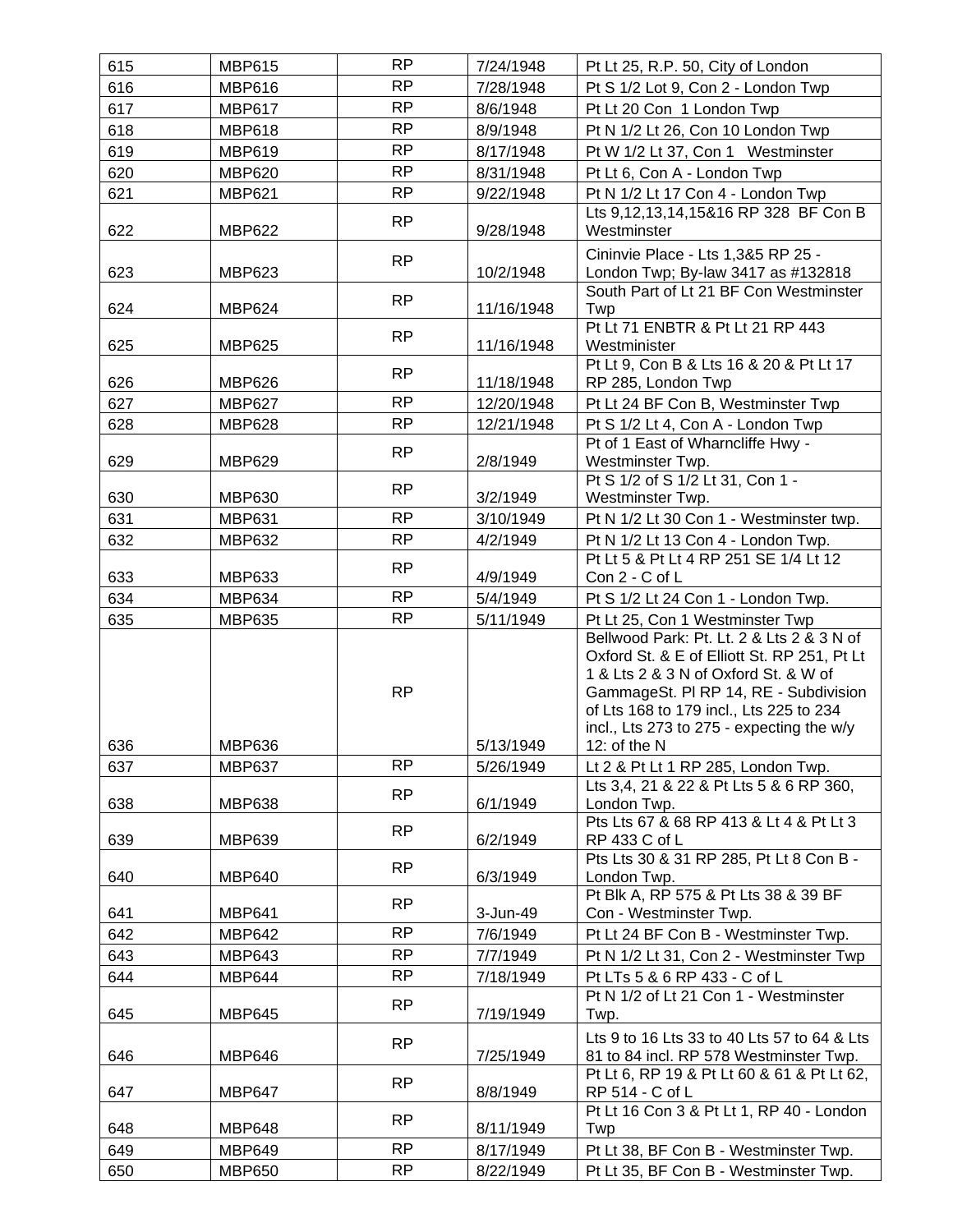| 651 | <b>MBP651</b> | <b>RP</b> | 8/30/1949  | Pt S 1/2 Lt 5 Con C - London Twp.                                       |
|-----|---------------|-----------|------------|-------------------------------------------------------------------------|
| 652 | <b>MBP652</b> | <b>RP</b> | 9/6/1949   | Pt Lt 25 Con 1 - Westminster Twp.                                       |
|     |               | <b>RP</b> |            | Pt SW 1/4 Lt 24 Con 2 - Westminster                                     |
| 653 | <b>MBP653</b> |           | 9/12/1949  | Twp.                                                                    |
| 654 | <b>MBP654</b> | <b>RP</b> | 9/19/1949  | Pt N 1/2 Lt 16, Con 5 - London Twp.                                     |
|     |               | RP        |            | Pt W 1/2 Lt 1, Con 1 - West Nissouri                                    |
| 655 | <b>MBP655</b> |           | 9/23/1949  | Twp.                                                                    |
| 656 | <b>MBP656</b> | <b>RP</b> | 10/13/1949 | Pt Lt 24 BF Con B - Westminster Twp.                                    |
| 657 | <b>MBP657</b> | <b>RP</b> | 10/21/1949 | Pt E 1/2 of N 1/2 Lt 37, Con 1 -<br>Westminster Twp.                    |
|     |               |           |            | Pt Lt 14 RP 563, Pt Lt 45 Con 1,                                        |
| 658 | <b>MBP658</b> | <b>RP</b> | 10/24/1949 | Westminster Twp.                                                        |
| 659 | <b>MBP659</b> | <b>RP</b> | 12/6/1949  | Pt S 1/2 Lt 6 Con C - London Twp.                                       |
| 660 | <b>MBP660</b> | <b>RP</b> | 12/7/1949  | Pt S 1/2 Lt 5 Con 1 - London Twp.                                       |
| 661 | <b>MBP661</b> | <b>RP</b> | 12/8/1949  | Pt S 1/2 Lt 16 Con 7 - London Twp.                                      |
| 662 | <b>MBP662</b> | <b>RP</b> | 12/8/1949  | Pt Lt 14 RP 285 - London Twp.                                           |
| 663 | <b>MBP663</b> | <b>RP</b> | 1/16/1959  | S/y 3 acres Lt 14 RP 32 - London Twp.                                   |
| 664 | <b>MBP664</b> | <b>RP</b> | 2/10/1950  | Pt Lt 6 Con A - London Twp.                                             |
|     |               |           |            | Pt Sly 1/2 Lt 70 ENBTR & Lt 8 Pl 495 -                                  |
| 665 | <b>MBP665</b> | <b>RP</b> | 2/15/1959  | Westminster Twp.                                                        |
| 666 | <b>MBP666</b> | <b>RP</b> | 2/24/1950  | Pt N 1/2 Lt 1 Con C - London Twp.                                       |
|     |               | <b>RP</b> |            | Riverside Oaks - Pt Lt 20 Con 1 - London                                |
| 667 | <b>MBP667</b> |           | 2/27/1950  | Twp.                                                                    |
|     |               |           |            | Lt 58 RP 536 & Lt 5 & Nly 504 11 1/2 feet                               |
| 668 | <b>MBP668</b> | <b>RP</b> | 2/27/1950  | of Lt 6 RP 564 all being Pt Lt 46 BF Con<br>B - Westminster Twp.        |
| 669 | <b>MBP669</b> | <b>RP</b> | 3/15/1950  | Pt Lts 40 & 41 Con 1 - Westminster Twp.                                 |
| 670 | <b>MBP670</b> | <b>RP</b> | 3/29/1950  | Pt Lt 36 Con B - Westminster Twp.                                       |
| 671 | <b>MBP671</b> | <b>RP</b> | 4/11/1950  | Pt S 1/2 Lt 6 Con C - London Twp.                                       |
|     |               |           |            |                                                                         |
| 672 | <b>MBP672</b> | <b>RP</b> | 4/14/1950  | Lts 1,2,3,4,5 & 6 W of Taylor St RP 149<br>Pt LT 12 Con 2 - London Twp. |
| 673 | <b>MBP673</b> | <b>RP</b> | 4/18/1950  | Pt N 1/2 Lt 16 Con 6 - London Twp.                                      |
|     |               |           |            | Lts 13,14,15 & Pt 20 & Lt 21 E of                                       |
|     |               | <b>RP</b> |            | Harnside St & Pt Lt 21 W of Harnside St                                 |
|     |               |           |            | and Harnside St (Now Block A) RP 62 -                                   |
| 674 | <b>MBP674</b> |           | 4/20/1950  | London Twp.                                                             |
| 675 | <b>MBP675</b> | <b>RP</b> | 5/1/1950   | Pts of Lt 67 & 68 RP 19 - London Twp.                                   |
| 676 | <b>MBP676</b> | RP        | 5/8/1950   | Pt Lt 16 Con 5 - Westminster Twp.                                       |
| 677 | <b>MBP677</b> | <b>RP</b> | 5/10/1950  | Pt Lt 6 Con A - London Twp.                                             |
| 678 | <b>MBP678</b> | <b>RP</b> | N/A        | Pt Lt 13 RP 32 - London Twp.                                            |
|     |               | <b>RP</b> |            | Pt Lt 69 & Lt 70 RP 563 & Lt 75, 76 & Pt                                |
| 679 | <b>MBP679</b> |           | 5/23/1950  | Lt 77 RP 510 all being in Pt Lt 45 BF Con<br>B - Westminster Twp.       |
| 680 | <b>MBP680</b> | <b>RP</b> | 5/26/1950  | S/y Pt Lt 89 RP 563 - Westminster Twp.                                  |
| 681 | <b>MBP681</b> | <b>RP</b> | 6/26/1950  | Pt N 1/2 Lt 5 Con C - London Twp.                                       |
| 682 | <b>MBP682</b> | <b>RP</b> | 6/29/1950  | Pt N 1/2 Lt 14 Con 6 - London Twp.                                      |
|     |               |           |            | Pt Lts 4 & 5 RP 383 & Lts 10 & 11 RP                                    |
|     |               | <b>RP</b> |            | 532 being Pt N 1/2 Lt 7 Con C - London                                  |
| 683 | <b>MBP683</b> |           | 7/10/1950  | Twp.                                                                    |
|     |               | <b>RP</b> |            | Pt Lt 70 ENBTR & Lt 42 RP 495 -                                         |
| 684 | <b>MBP684</b> |           | 7/20/1950  | Westminster Twp.                                                        |
| 685 | <b>MBP685</b> | <b>RP</b> | 8/5/1950   | Pt Blk B RP 465 - London Twp.                                           |
| 686 | <b>MBP686</b> | <b>RP</b> | 8/15/1950  | Pt Lts 16 & 17 RP 14 - London twp.                                      |
| 688 | <b>MBP688</b> | <b>RP</b> | 9/6/1950   | Pt Lt 24 BF Con B - Westminster Twp.                                    |
|     |               | <b>RP</b> |            | Lt 14 & Pt Lt 13 E of Taylor St (originally                             |
| 689 | <b>MBP689</b> |           | 9/15/1950  | E of Centre St) RP 149 - London Twp.                                    |
| 690 | <b>MBP690</b> | <b>RP</b> | 10/10/1950 | Pt Lt 36 Con B Pt Lt 36 Con 1 -                                         |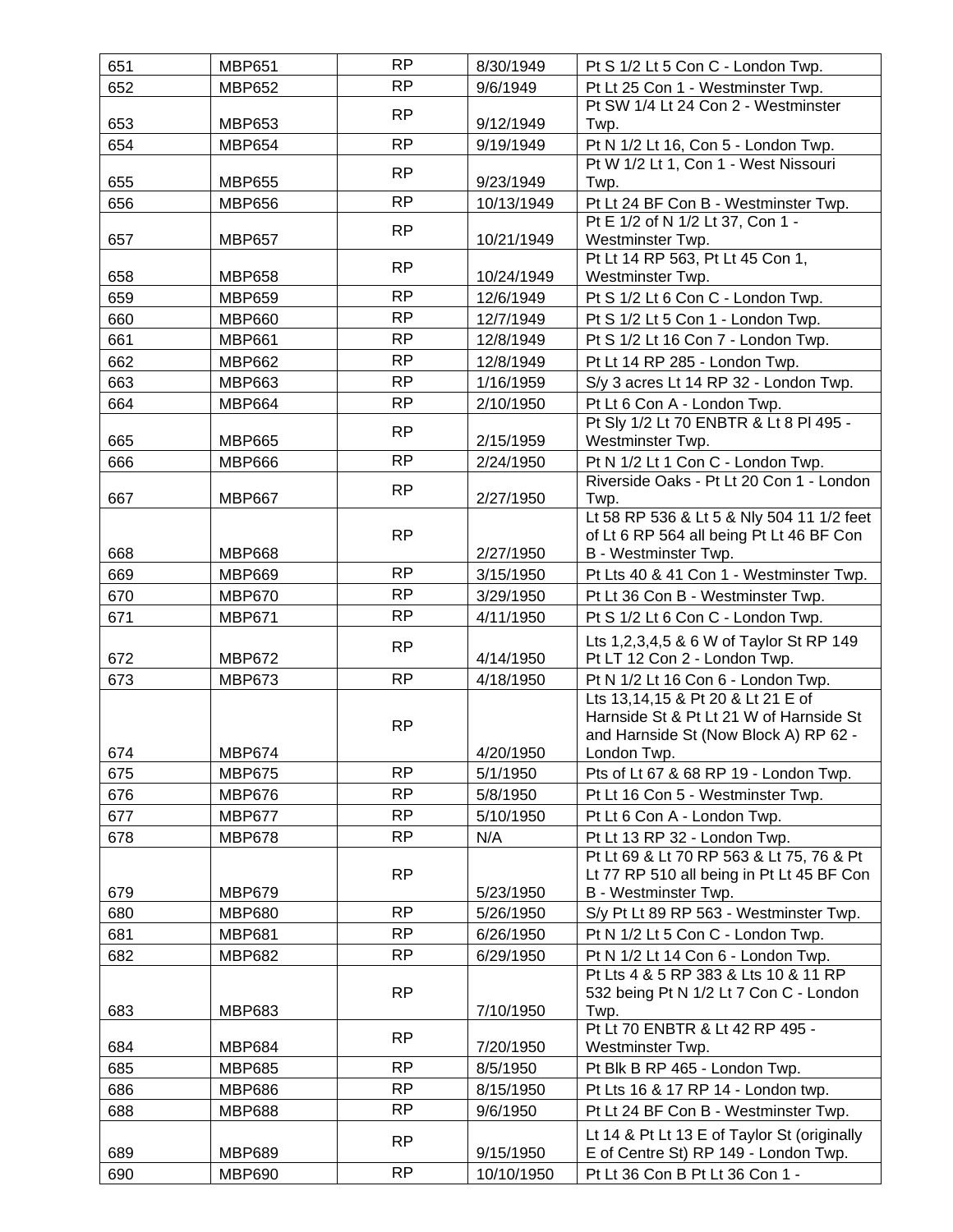|     |               |           |            | Westminster Twp.                                                               |
|-----|---------------|-----------|------------|--------------------------------------------------------------------------------|
|     |               | <b>RP</b> |            | Pt S 1/2 of Lt 70 ENBTR - Westminster                                          |
| 691 | <b>MBP691</b> |           | 10/24/1950 | Twp.                                                                           |
| 692 | <b>MBP692</b> | <b>RP</b> | 12/12/1950 | Pt Lt 6 Con A - London Twp.                                                    |
|     |               | <b>RP</b> |            | Pt Park Lts 6 & 7 West of Francis St -                                         |
| 693 | <b>MBP693</b> |           | 1/3/1951   | London Twp.                                                                    |
|     |               |           |            | Pt Lt 26, 27 & Pt Lt 28 RP 285 - London<br>Twp. *Amendment - Judge's Order     |
|     |               | RP        | Janaury 8, | closing Sheridan Ave now designated as                                         |
| 694 | <b>MBP694</b> |           | 1951       | Block B by Inst# 234539 - June 8, 1966                                         |
| 695 | <b>MBP695</b> | <b>RP</b> | 1/13/1951  | Pt Lt 71 ENBTR - Westminster Twp.                                              |
| 696 | <b>MBP696</b> | <b>RP</b> | 1/24/1951  | Pt S 1/2 Lt 8 Con 2 - London Twp.                                              |
| 697 | <b>MBP697</b> | <b>RP</b> | 1/24/1951  | Lt 56 RP 19 - London Twp.                                                      |
| 698 | <b>MBP698</b> | <b>RP</b> | 2/10/1951  | Pt N 1/2 Lt 41 Con 1 - Westminster Twp.                                        |
| 699 | <b>MBP699</b> | <b>RP</b> | 2/24/1951  | Pt Lt 38 BF Con B - Westminster Twp.                                           |
| 700 | <b>MBP700</b> | <b>RP</b> | 3/20/1951  | Lt 55 RP 19 - London Twp.                                                      |
| 701 | <b>MBP701</b> | <b>RP</b> | 3/21/1951  | Pt Lt 64 RP 210 - Village of Lucan                                             |
|     |               |           |            | Lots 37 & 39, Part lots 34, 36, 38 RP 50,                                      |
|     |               | <b>RP</b> |            | lot 17 RP 69, Part N 1/2 of lot 8 con. C,                                      |
| 702 | <b>MBP702</b> |           |            | part S 1/2 of lot 7 con. C                                                     |
| 703 | <b>MBP703</b> | <b>RP</b> | 4/6/1951   | Pt Lts 67&68 RP19 - London Twp                                                 |
|     |               | <b>RP</b> |            | Pt W 1/2 of N 1/2 Lt 13 Con 4 London                                           |
| 704 | <b>MBP704</b> |           | 4/27/1951  | Twp                                                                            |
| 705 | <b>MBP705</b> | <b>RP</b> | 5/11/1951  | Pt LTs 1 & 2 RP 383 London Twp                                                 |
|     |               | <b>RP</b> |            | Lt 11 Pl 563 being Pt Lt 45 Con 1                                              |
| 706 | <b>MBP706</b> |           | 5/15/1951  | Westminster                                                                    |
| 707 | <b>MBP707</b> | <b>RP</b> | 5/17/1951  | Pt Lts 14 & 15 Con 3 London Twp                                                |
| 708 | <b>MBP708</b> | <b>RP</b> | 5/18/1951  | Pt Lts 5 RP 29 Westminster Twp                                                 |
| 709 | <b>MBP709</b> | <b>RP</b> | 5/25/1951  | Lt Lts 1,2&3 RP 9 London Twp                                                   |
|     |               |           |            | Lt 12 & Pts Lts 10&11&13 E. of Taylor St                                       |
| 710 | <b>MBP710</b> | <b>RP</b> | 5/26/1951  | (originally E. of Centre St) rp 149 London<br>Twp                              |
|     |               |           |            |                                                                                |
| 711 | <b>MBP711</b> | <b>RP</b> | 5/28/1951  | Pts 21,22,23&24 RP NR50 being Pt Lt 8<br>Con C - London Twp now City of London |
|     |               |           |            | Pt. Park Lot A RP 350 & Pt Lt 5, SPLR,                                         |
| 712 | <b>MBP712</b> | <b>RP</b> | 6/20/1951  | Village of Lucan                                                               |
|     |               |           |            | Pt Lt 22, Con 1 & Lt 22 BF Con C & pt                                          |
|     |               | <b>RP</b> |            | Road allowance between said                                                    |
| 713 | <b>MBP713</b> |           | 6/21/1951  | concession - London Twp                                                        |
|     |               | <b>RP</b> |            | Lt 7 & Pt Lts 6 & 8 RP 564, all being Pt Lt                                    |
| 714 | <b>MBP714</b> |           | 7/4/1951   | 46 BF Con B Westminster                                                        |
|     |               | RP        |            | Pt Lt "D" PL 315, Pt Lt 10 Con B -                                             |
| 715 | <b>MBP715</b> |           | 7/9/1951   | London Twp                                                                     |
| 716 | <b>MBP716</b> | <b>RP</b> | 8/2/1951   | Lt Lt 31, Con 1 - Westminster Twp                                              |
| 717 | <b>MBP717</b> | RP        | 8/3/1951   | Pt Blk "B" RP 465 - London Twp                                                 |
| 718 | <b>MBP718</b> | <b>RP</b> | 9/6/1951   | Pt Lt 43 & Lt 43a RP 563 in BF Con B -<br>Westminster                          |
| 719 | <b>MBP719</b> | <b>RP</b> | 9/24/1951  | Pt N 1/2 Lt 16 Con 5 - London Twp                                              |
|     |               |           |            |                                                                                |
| 720 | <b>MBP720</b> | RP        | 10/22/1951 | Pt Lt 16, RP 403; Pt Lts 14&`5 RP 14 -<br>London Twp now city of London        |
|     |               |           |            |                                                                                |
| 721 | <b>MBP721</b> | <b>RP</b> | 11/12/1951 | Lt 88 & Pt Lts 89&92 RP563 being Pt w<br>1/2 Lt 45, BF Con B Westminster       |
| 722 | <b>MBP722</b> | <b>RP</b> | 11/13/1951 | Pt Lt 71 ENBTR - Westminster Twp                                               |
|     |               |           |            | Pt N 1/2 Lt 16 Con 5 & resubdiviion of Blk                                     |
| 723 | <b>MBP723</b> | <b>RP</b> | 11/30/1951 | A Plan 719 London Twp                                                          |
| 724 | <b>MBP724</b> | RP        | 12/15/1951 | Pts Lts 34&35 RP 285 - London Twp                                              |
| 725 | <b>MBP725</b> | <b>RP</b> | 12/18/1951 | Oakridge - Pt Lt 22 Con 1 - London Twp                                         |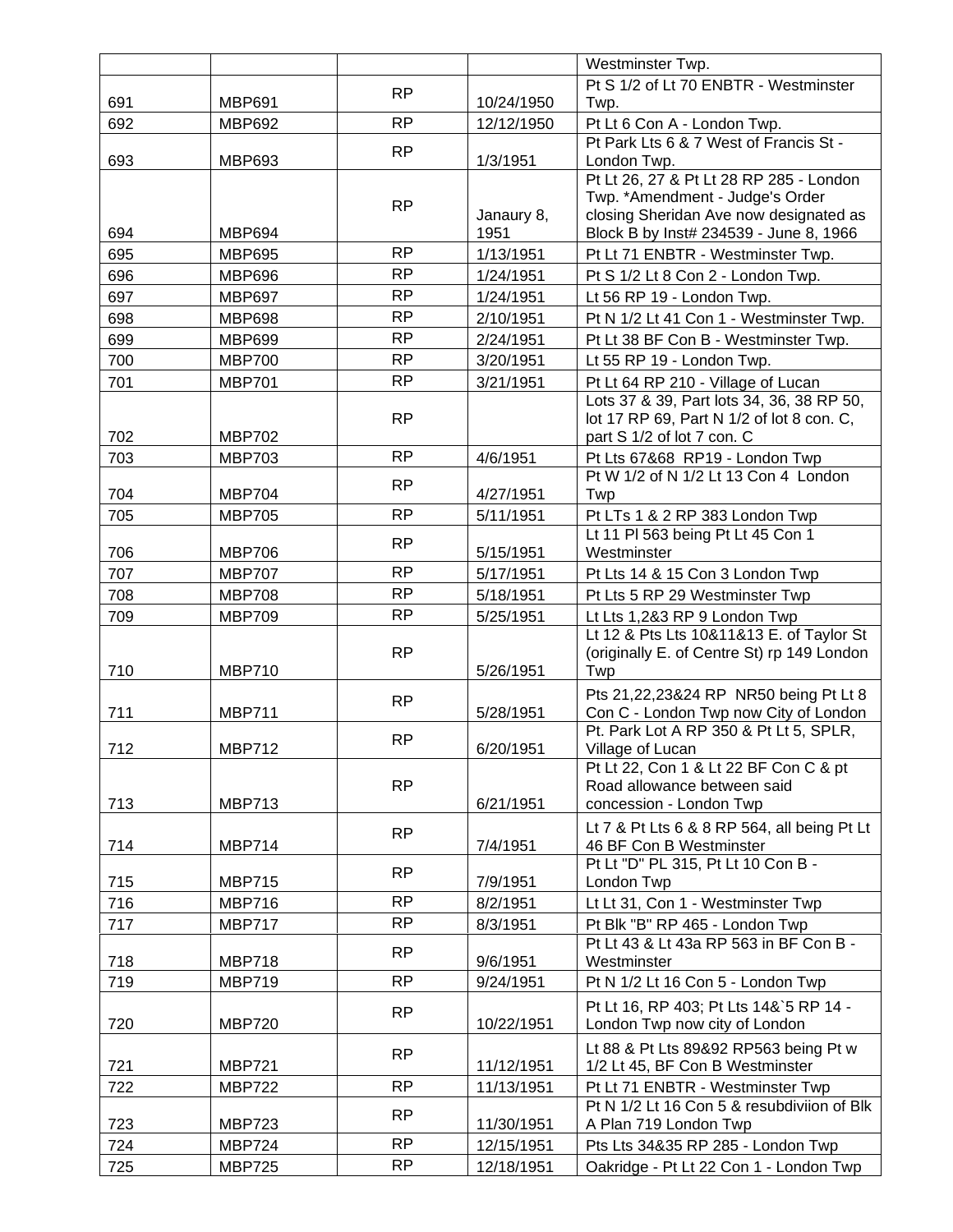|     |               | <b>RP</b> |            | Part of Lot 38, BF Concession B                                                 |
|-----|---------------|-----------|------------|---------------------------------------------------------------------------------|
| 726 | <b>MBP726</b> |           | 1/23/1952  | <b>Westminster Twp</b>                                                          |
|     |               | <b>RP</b> |            | Lot 35, BF Concession B & Concession 1                                          |
| 727 | <b>MBP727</b> |           | 2/6/1952   | <b>Westminster Twp</b>                                                          |
|     |               | RP        | 2/29/1952  | Lots 8 & 9, RP 77 & Part Lot 1, RP 162                                          |
| 728 | <b>MBP728</b> |           |            | London Twp<br>part of Lots 11, 19 & 27 RP 325 London                            |
| 729 | <b>MBP729</b> | <b>RP</b> | 3/7/1952   | Twp                                                                             |
| 730 | <b>MBP730</b> | <b>RP</b> | 3/24/1952  | Lot 63, RP 19 London Twp                                                        |
|     |               |           |            | Part Lot 36, Concession B & Part Lot 7,                                         |
| 731 | <b>MBP731</b> | <b>RP</b> | 6/18/1952  | RP 670 Westminster                                                              |
|     |               |           |            | Blocks 17 & 18 Ashland Ave (now known                                           |
|     |               | <b>RP</b> |            | as Block "A") & Part of Block 19, RP 433                                        |
|     |               |           |            | being Part of Lot 9, Concession C City of                                       |
| 732 | <b>MBP732</b> |           | 6/27/1952  | London                                                                          |
| 733 | <b>MBP733</b> | <b>RP</b> | 7/3/1952   | Part Lot 57, RP 19 London Twp                                                   |
| 734 | <b>MBP734</b> | <b>RP</b> | 8/21/1952  | Part Lot 62, RP 19 London Twp                                                   |
|     |               | <b>RP</b> |            | N1/2 of Lots 24 & 25, RP 285 London                                             |
| 735 | <b>MBP735</b> |           | 9/19/1952  | Twp                                                                             |
|     |               |           |            | E1/2 of S1/3 of West 30 acres of Lot 1,                                         |
|     |               | <b>RP</b> |            | Concession Bbeing East of Wharncliffe                                           |
| 736 | <b>MBP736</b> |           | 10/3/1952  | Rd & North of Baseline Rd Westminster                                           |
|     |               | <b>RP</b> |            | Brooksdale: Part of Lot 16 & Lot 17 BF<br>Concession A, North of Hamilton Road  |
| 737 | <b>MBP737</b> |           | 10/28/1952 | North Dorchester Twp                                                            |
|     |               |           |            | Part N1/2 of Lot 5, Concession C London                                         |
| 738 | <b>MBP738</b> | RP        | 10/30/1952 | Twp                                                                             |
| 739 | <b>MBP739</b> | <b>RP</b> | 12/18/1952 | S1/2 of Lot 19, Concesson 4 London Twp                                          |
| 740 | <b>MBP740</b> | <b>RP</b> | 2/24/1953  | Part of Lot 7, Concession B London Twp                                          |
|     |               |           |            | Part of Lot 3 SE & Concession 1                                                 |
| 741 | <b>MBP741</b> | <b>RP</b> | 3/5/1953   | <b>Westminster Twp</b>                                                          |
|     |               |           |            | Sly 15 ft of Lots 3 to 7 incl. & all of Lots                                    |
|     |               | <b>RP</b> |            | 40 to 53 incl., 59 & 60 & Block C, RP 704                                       |
| 742 | <b>MBP742</b> |           | 3/25/1953  | London Twp                                                                      |
|     |               |           |            | Part Lots 7, 8, 9, 10 & 11 East of Taylor                                       |
|     |               | <b>RP</b> |            | St., Plan 149 & Part Lot 11, Plan 32 &                                          |
| 743 | <b>MBP743</b> |           | 3/27/1953  | Part Lot 15, Plan 710 London Twp<br>Ely 187 ft of Lot 2 & Ely 187 ft of the Sly |
|     |               | <b>RP</b> |            | 2/5 of Lot 3, RP 564 being Part of Lot 46,                                      |
| 744 | <b>MBP744</b> |           | 4/8/1953   | <b>BF Concession B Westminster</b>                                              |
|     |               |           |            | Part of Lot 27, Concession 1 north of                                           |
| 745 | <b>MBP745</b> | <b>RP</b> | 4/22/1953  | <b>Commissioners Rd Westminster Twp</b>                                         |
|     |               |           |            | St. Stephen: Part of Lot 25, Concession 2                                       |
| 746 | <b>MBP746</b> | <b>RP</b> | 4/29/1953  | <b>Westminster Twp</b>                                                          |
|     |               |           |            | Part of Lots 7 & 8, Concession 1                                                |
| 747 | <b>MBP747</b> | <b>RP</b> | 5/4/1953   | <b>Westminster Twp</b>                                                          |
| 748 | <b>MBP748</b> | <b>RP</b> | 5/12/1953  | Part of Block A, RP 556 London Twp                                              |
| 749 | <b>MBP749</b> | <b>RP</b> | 6/25/1953  | Part Lot 22, Concession 1 London Twp                                            |
|     |               |           |            | Part S1/2 of Lot 22, Concession 1                                               |
| 750 | <b>MBP750</b> | <b>RP</b> | 7/21/1953  | London Twp                                                                      |
|     |               | <b>RP</b> |            | Part E1/2 of Lot 39, Concession 1                                               |
| 751 | <b>MBP751</b> |           | 7/21/1953  | <b>Westminster Twp</b>                                                          |
|     |               |           |            | Part Lot 7, Concession 1 & Part of Side                                         |
|     |               | <b>RP</b> |            | Road between Lots 6 & 7, Concession 1                                           |
| 752 | <b>MBP752</b> |           | 7/22/1953  | <b>Westminster Twp</b>                                                          |
|     |               |           |            | Part of C1/3 & N1/3 of Wly 30 acres of                                          |
| 753 | <b>MBP753</b> | RP        | 7/24/1953  | Lot 1, East of Wharncliffe Hwy<br><b>Westminster Twp</b>                        |
| 754 | <b>MBP754</b> | RP        | 7/28/1953  | Part of Lots 2 & 3 RP 162 London Twp                                            |
|     |               | <b>RP</b> |            |                                                                                 |
| 755 | <b>MBP755</b> |           | 8/5/1953   | Part N1/2 of Lot 17, Concession 4                                               |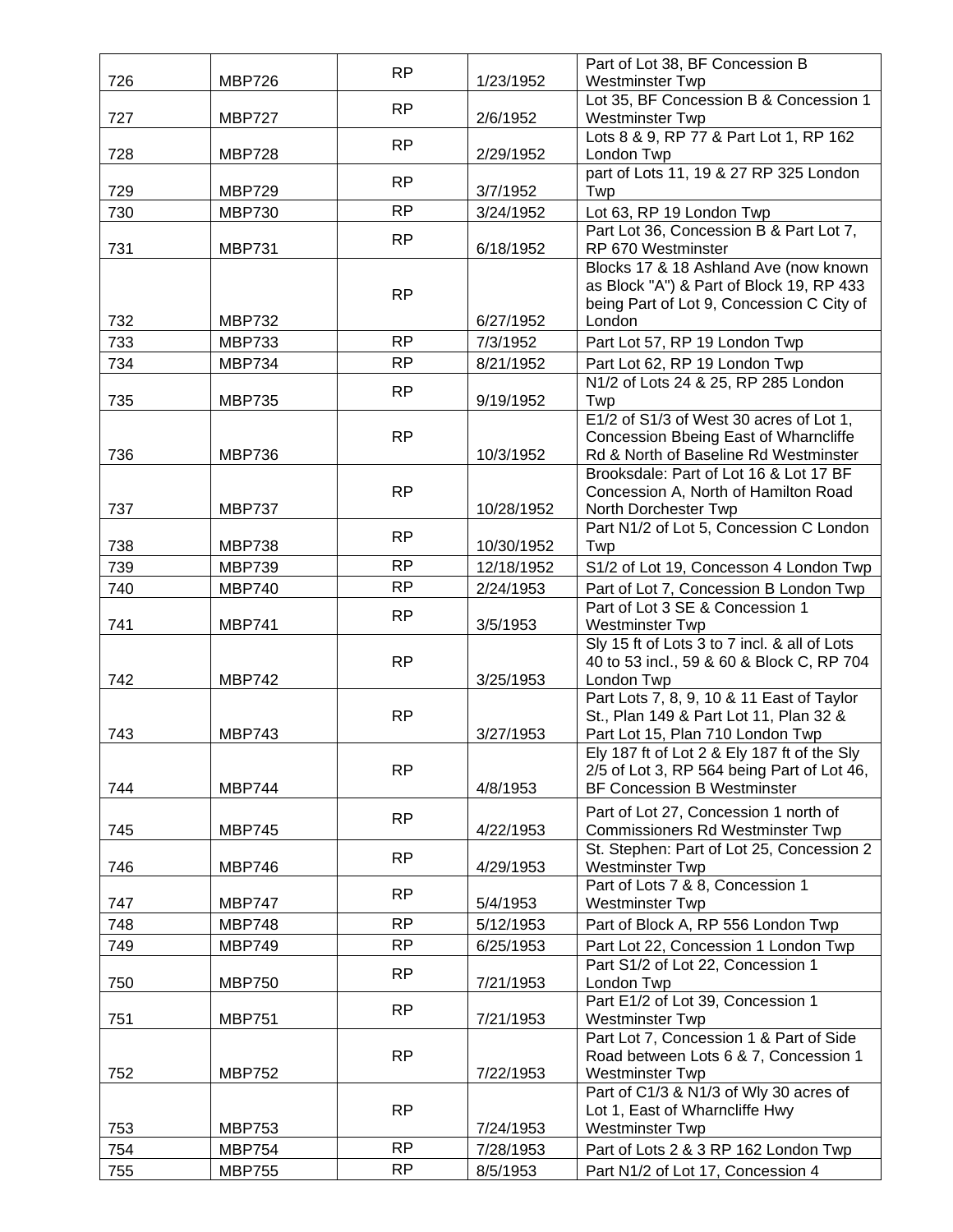|                            |                                |           |                      | London Twp                                                                                                       |
|----------------------------|--------------------------------|-----------|----------------------|------------------------------------------------------------------------------------------------------------------|
|                            |                                | <b>RP</b> |                      | Part N1/2 of Lot 18, Concession 4                                                                                |
| 756                        | <b>MBP756</b>                  |           | 9/2/1953             | London Twp                                                                                                       |
| 757                        | <b>MBP757</b>                  | <b>RP</b> | 9/18/1953            | Sly 132 ft of Lot 13, RP 285 London Twp                                                                          |
| 758                        | <b>MBP758</b>                  | <b>RP</b> | 10/1/1953            | Lot 51, RP 19 London Twp                                                                                         |
| 759                        | <b>MBP759</b>                  | <b>RP</b> | 10/7/1953            | Part Lot 34, BF Concession Westminster<br>Twp                                                                    |
|                            |                                |           |                      | Lot 1, RP 78 & Part of S1/2 of Lot 23,                                                                           |
| 760                        | <b>MBP760</b>                  | <b>RP</b> | 10/8/1953            | Concession 1 London Twp                                                                                          |
| 761                        | <b>MBP761</b>                  | <b>RP</b> | 10/15/1953           | Part Lot 4, Concession B London Twp                                                                              |
| 762                        | <b>MBP762</b>                  | <b>RP</b> | 10/19/1953           | Lot 45, RP 19 London Twp                                                                                         |
| 763                        | <b>MBP763</b>                  | <b>RP</b> | 10/23/1953           | Ely 39 ft of Lot 8 & Wly 62 ft of Lot 7, RP<br>400 & part of Lot 1, East of Wortley Rd<br><b>Westminster Twp</b> |
| 764                        | <b>MBP764</b>                  | <b>RP</b> | 10/27/1953           | Part of Lot 34, BF Concession<br><b>Westminster Twp</b>                                                          |
|                            |                                | <b>RP</b> |                      | Part of Lot 2, Concession 1 & Part of Lot                                                                        |
| 765                        | <b>MBP765</b>                  |           | 11/5/1953            | 2, Concession 2 London Twp                                                                                       |
| 766                        | <b>MBP766</b>                  | <b>RP</b> | 11/17/1953           | University Heights: Part lot 18,<br>Concession 2 & Lot 4 & Part Lot 5, RP<br>294 London Twp                      |
| 767                        | <b>MBP767</b>                  | <b>RP</b> | 11/18/1953           | Nly 321 ft 10 in of Lots 5 to 7, RP 49 &<br>Lot 4 & Nly 26 ft of Lot 5, RP 456 City of<br>London                 |
| 768                        | <b>MBP768</b>                  | <b>RP</b> | 12/15/1953           | Part Lot 6, Concession C London Twp                                                                              |
| 769                        | <b>MBP769</b>                  | RP        | 1/5/1954             | Block A & Part Block B (Block B letterd<br>by Judges Order 53229), RP 477 London<br>Twp                          |
|                            |                                | <b>RP</b> |                      | Part of S1/2 of lot 5, Concession C                                                                              |
| 770                        | <b>MBP770</b>                  |           | 2/23/1954            | London Twp                                                                                                       |
| 771                        | <b>MBP771</b>                  | <b>RP</b> | 1/20/1954            | Part Lot 13, Concssion 4 London Twp                                                                              |
| 772                        | <b>MBP772</b>                  | <b>RP</b> | 3/22/1954            | Lot 16 RP 593 & Lots 15 to 17 RP 400 &<br>Part Lot 1 E of Wortley Rd Westminster                                 |
| 773                        | <b>MBP773</b>                  | <b>RP</b> | 3/22/1954            | Part Lot 39, Concession 1 Westminster<br>twp                                                                     |
| 774                        | <b>MBP774</b>                  | <b>RP</b> | 4/5/1954             | Part Lot 14, RP 32 London Twp                                                                                    |
| 775                        | <b>MBP775</b>                  | <b>RP</b> | 4/7/1954             | Part Lots 16 & 17 RP 563 - Subdivision<br>of Part Lots 45 & 46, Concession 1<br><b>Westminster Twp</b>           |
| 776                        | <b>MBP776</b>                  | <b>RP</b> | 4/13/1954            | Part Lot 6 & Lot 7, RP 9 West of Belfield<br>St. London Twp                                                      |
| $777 - 2$<br>Parts to Plan | <b>MBP777</b>                  | <b>RP</b> | 4/28/1954            | Re-Subdivision & an altering & amending<br>Plan of all Lots, Blocks, Roads & Streets<br>on RP 636 City of London |
| 778                        | <b>MBP778</b>                  | <b>RP</b> | 5/19/1954            | Pt. W 1/2 of S 1/2 Lt 13, Con 5 London<br>Twp                                                                    |
| 779                        | <b>MBP779</b>                  | <b>RP</b> | 5/31/1954            | Pt S 1.2 Lt 6 Con C - London Twp                                                                                 |
| 780                        | <b>MBP780</b>                  | RP        | 5/31/1954            | pts Lts 1,2,3 N of Grosvenor St. London<br>Twp                                                                   |
|                            |                                |           |                      | Stoney Brook Meadows: Pt Lts                                                                                     |
|                            |                                | <b>RP</b> |                      | 11,12,14,16,19&27 and all Its                                                                                    |
| 781<br>782                 | <b>MBP781</b><br><b>MBP782</b> | <b>RP</b> | 6/2/1954<br>6/1/1954 | 15,17,18,25,26,33&34 & Pt LT A RP325<br>Pt Lt 17 RP 285 - London Twp                                             |
| 783                        | <b>MBP783</b>                  | <b>RP</b> | 6/14/1954            | Pt Lt 33, BF Con - Westminster Twp                                                                               |
| 784                        | <b>MBP784</b>                  | <b>RP</b> | 6/16/1954            | Pt Lt 21, Con 1 - London Twp                                                                                     |
| 785                        | <b>MBP785</b>                  | <b>RP</b> | 6/23/1954            | Pt Lts 2 & 3 & 4 RP 564 & Pt Lt 59 RP<br>536 Westminster Twp                                                     |
| 786                        | <b>MBP786</b>                  | <b>RP</b> | 7/9/1954             | Pt Lt 1, Con 3, NRT North Dorchester<br>Twp.; Pt Lt 1 Con A London Twp, road                                     |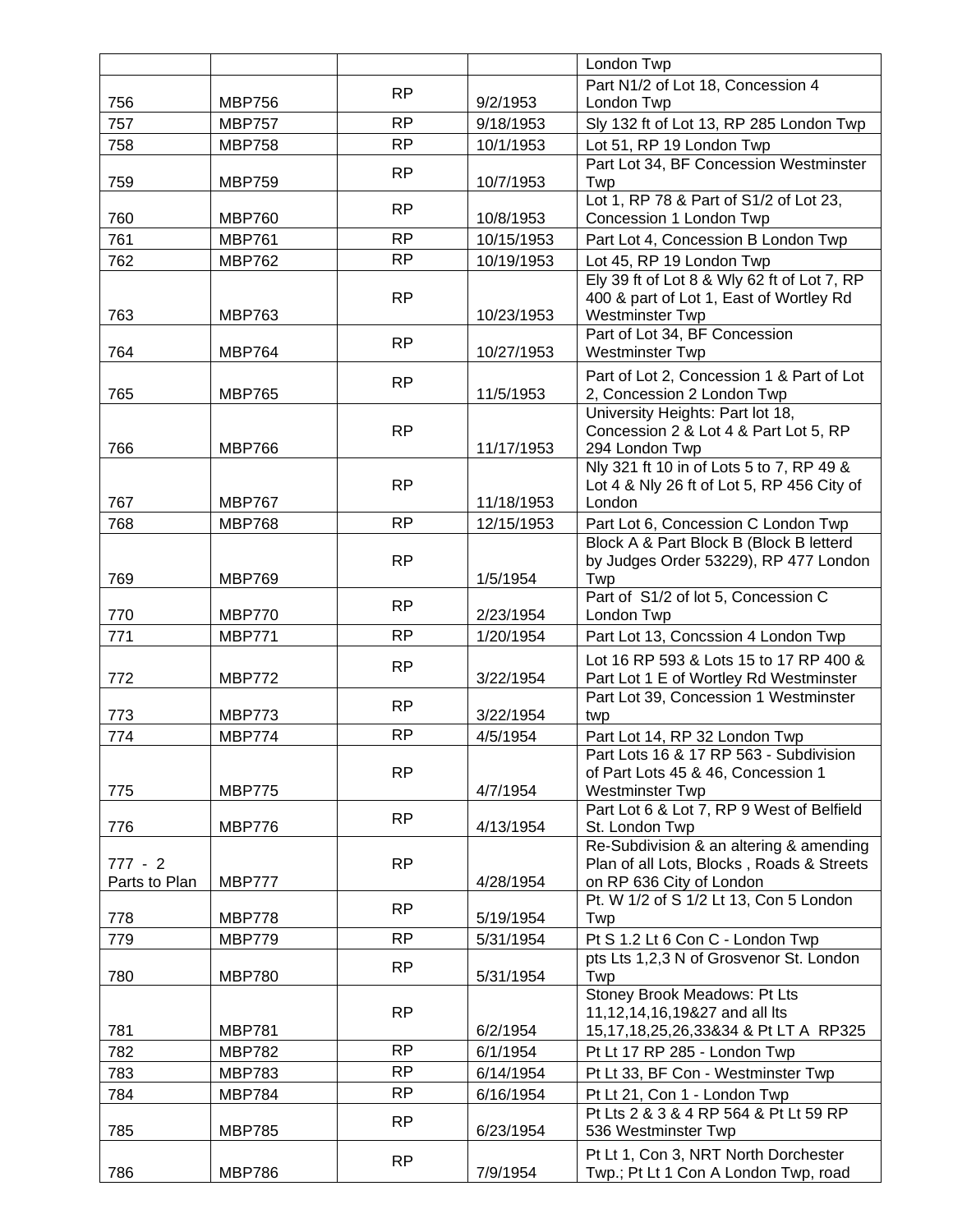|            |               |                 |            | allowance btw London and Dorchester                                           |
|------------|---------------|-----------------|------------|-------------------------------------------------------------------------------|
|            |               |                 |            |                                                                               |
| 787        | <b>MBP787</b> | <b>RP</b>       | 7/14/1954  | Pt S 1/2 Lt 6 Con C (including 1 ft<br>Reserve on RP 659) London Twp          |
|            |               |                 |            | Pt N 1/2 Lt 7 Con B - London Twp now C                                        |
|            |               | <b>RP</b>       |            | of L lying north of lands owned by                                            |
| 788        | <b>MBP788</b> |                 | 9/10/1954  | <b>Canadian National Railways</b>                                             |
| 789        | <b>MBP789</b> | <b>RP</b>       | 10/28/1954 | Pt Lt 27, Lt 28 Blk A & Blk B RP650 & Pt<br>Lt 34 BF Con B Westminster Twp    |
|            |               | <b>RP</b>       |            | Pt Lt 6 & 7 & Blks 2X3 RP 505 - London                                        |
| 790(4 pts) | <b>MBP790</b> |                 | 11/4/1954  | Twp                                                                           |
| 791        | <b>MBP791</b> | <b>RP</b>       | 12/1/1954  | Pt Lts 45 & 46, Con 1 (being Pt Lts 12,<br>14,16&17, RP 563) Westminister Twp |
|            |               |                 |            | Pt Park Lt 3, S of Huron St & Pt of Park                                      |
|            |               | <b>RP</b>       |            | Lot 3 North of Victoria St - all lying E of                                   |
|            |               |                 |            | Wharncliffe Hwy or Sarnia Gravel Rd,                                          |
| 792        | <b>MBP792</b> |                 | 12/9/1954  | Con 2 - London Twp<br>Plan of Pts of Lts 10,11,12,13&14 RP                    |
| 793        | <b>MBP793</b> | <b>RP</b>       | 12/17/1954 | 383 - London Twp & Pt Lt 3 RP702 - City<br>of London                          |
| 794        | <b>MBP794</b> | <b>RP</b>       | 12/21/1954 | Pt S 1/2 Lt 5 Con C London Twp                                                |
| 795        | <b>MBP795</b> | $(2$ PTS)<br>RP | 1/3/1955   | Pt N 1/2 Lt 8 Con 2 - London Twp                                              |
| 796        | <b>MBP796</b> | <b>RP</b>       | 1/6/1955   | Lts 22,23,24&25 RP 369 London Twp                                             |
| 797        | <b>MBP797</b> | <b>RP</b>       | 5/27/1954  | Pt Lt 23 BF Con B - Westminster Twp                                           |
| 798        | <b>MBP798</b> | <b>RP</b>       | 2/1/1955   | Lt 61 RP 220 Village of Lucan                                                 |
|            |               | <b>RP</b>       |            | Pt E 1/2 of N 1/2 Lt 10 Con 2 London                                          |
| 799        | <b>MBP799</b> |                 | 2/17/1955  | Twp                                                                           |
|            |               | <b>RP</b>       |            | Pt N. 40 acres of W 1/2 Lt 37 Con 1<br>Westminsiter Twp, lying south of       |
| 800        | <b>MBP800</b> |                 | 2/21/1955  | <b>Commissioners Rd</b>                                                       |
|            |               |                 |            | Pt W 1/2 Lt 39 Con 1 Westminster Twp                                          |
| 801        | <b>MBP801</b> | <b>RP</b>       | 3/23/1955  | north of & adjoing Commissioners Rd                                           |
|            |               | <b>RP</b>       |            | Pt Lts 12, 13 & 14 RP 17 North                                                |
| 802        | <b>MBP802</b> |                 | 4/7/1955   | Dorchester Twp                                                                |
| 803        | <b>MBP803</b> | <b>RP</b>       | 4/22/1955  | Pt Lt 26, Con 1 Westminster Twp                                               |
| 804        | <b>MBP804</b> | <b>RP</b>       | 6/1/1955   | Pts of Lts 2 & 3 Con 3 NRT North<br>Dorchester Twp                            |
| 805        | <b>MBP805</b> | <b>RP</b>       | 6/3/1955   | Pt Lt 36 Con B Westminster Twp                                                |
| 806        | <b>MBP806</b> | <b>RP</b>       | 6/13/1955  | Pt Lt 1 RP 162 London Twp                                                     |
| 807        | <b>MBP807</b> | <b>RP</b>       | 6/15/1955  | Pt Lt 27, Con 1 - Westminster Twp                                             |
|            |               | RP              |            | Pt Lt 70 RP 19 & Lt 9 RP 734 London                                           |
| 808        | <b>MBP808</b> |                 | 6/29/1955  | Twp                                                                           |
| 809        | <b>MBP809</b> | RP              | 7/7/1955   | Pt Lt 7 Con 3 & 4 North of SBRT North                                         |
| 810        | <b>MBP810</b> | <b>RP</b>       | 7/5/1955   | Dorchester Twp<br>Pt N '/1 Lt 22, Con 1 - London Twp                          |
| 811        | <b>MBP811</b> | <b>RP</b>       | 8/3/1955   | Lt 1 RP 564 BF Con - Westminster Twp                                          |
| 812        | <b>MBP812</b> | <b>RP</b>       | 8/5/1955   | Pt Lts 21&22 BF Con - Westminster                                             |
| 813        | <b>MBP813</b> | <b>RP</b>       | 8/18/1955  | Pt Lts 38&39 BF Con B Westminster Twp                                         |
|            |               |                 |            | Pt S 1/2 Lts 23 & 24 & Pt N 1/2 Lt 24,                                        |
| 814        | <b>MBP814</b> | <b>RP</b>       | 10/3/1955  | Con 1 London Twp                                                              |
|            |               | <b>RP</b>       |            | Pt E 1/2 Lt 39 Con 1 - Westminster Twp                                        |
| 815        | <b>MBP815</b> |                 | 10/3/1955  | North of Commissioners Road                                                   |
| 816        | <b>MBP816</b> | <b>RP</b>       | 10/7/1955  | Lt 11 RP 328 - Westminster Twp                                                |
| 817        | <b>MBP817</b> | <b>RP</b>       | 10/26/1955 | Pt Lt 33, BF Con - Westminster Twp                                            |
|            |               | <b>RP</b>       |            | Pt S 1/2 Lt 23 Con 1 & Lts 2,3,4,5,6,7&8                                      |
| 818        | <b>MBP818</b> |                 | 10/28/1955 | & Blk C RP 78 London Twp                                                      |
| 819        | <b>MBP819</b> | <b>RP</b>       | 11/15/1955 | Pt Lts 5 & 6 Con B London Twp                                                 |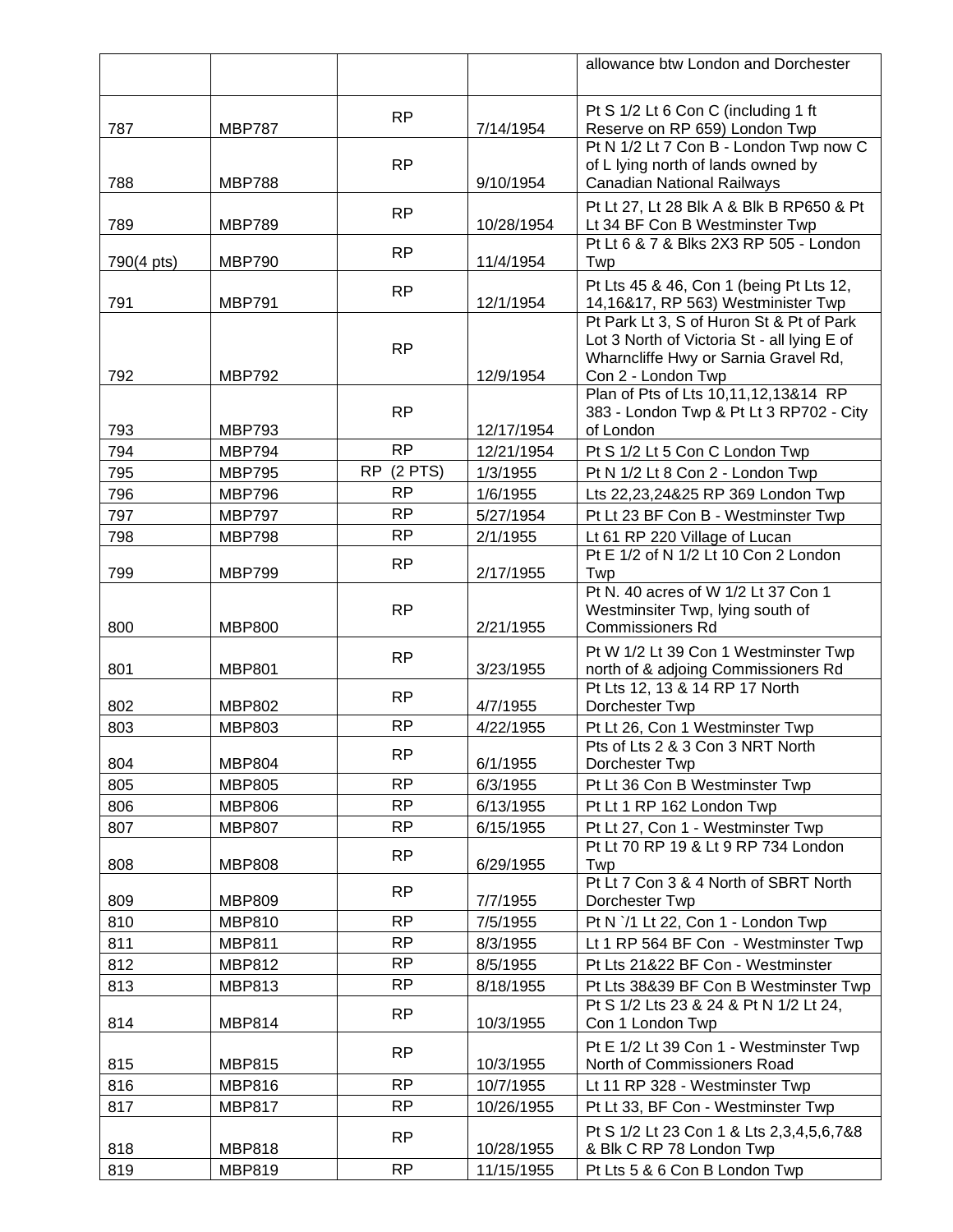| 820 | <b>MBP820</b> | <b>RP</b>  | 2/8/1956   | Pt Lt 44 RP 19 London Twp                                                                                              |
|-----|---------------|------------|------------|------------------------------------------------------------------------------------------------------------------------|
| 821 | <b>MBP821</b> | <b>RP</b>  | 2/21/1956  | Pt Lt 4 Con A London Twp                                                                                               |
| 822 | <b>MBP822</b> | <b>RP</b>  | 2/27/1956  | Pt Lt 34, RP 563 BF Con B Westminster                                                                                  |
|     |               | <b>RP</b>  |            | Pt SW 1/4 Lt 8 Con 3 NRT North                                                                                         |
| 823 | <b>MBP823</b> |            | 3/1/1956   | Dorchester Twp                                                                                                         |
|     |               | RP         |            | Pt N 1/2 of N 1/2 of W 1/2 Lt 69 ENBTR                                                                                 |
| 824 | <b>MBP824</b> |            | 4/5/1956   | Village of Lambeth                                                                                                     |
| 825 | <b>MBP825</b> | <b>RP</b>  | 4/12/1956  | Pt Lts 45,46& 47 RP 7 City of London                                                                                   |
| 826 | <b>MBP826</b> | <b>RP</b>  | 4/18/1956  | Pt Lt 6, RP 433 City of London                                                                                         |
| 827 | <b>MBP827</b> | <b>RP</b>  | 4/20/1956  | Lts 8 & 9 & Pt Lts 7 & 10 & Pt Kingsway<br>Ave, RP 569 Con 1 London Twp                                                |
| 828 | <b>MBP828</b> | <b>RP</b>  | 4/24/1956  | Pts S 1.2 Lts 13 & 14 Con 5 - London<br>Twp                                                                            |
| 829 | <b>MBP829</b> | <b>RP</b>  | 4/25/1956  | Pt Lt 3,4,7&8 RP 285 & Pt Lts 18 to 26<br>incl RP 637 London Twp                                                       |
| 830 | <b>MBP830</b> | <b>RP</b>  | 4/27/1956  | Pt Lts 45 & 46 Con 1 (Pts Lts 14 & 17 BP<br>563) Westminster Twp                                                       |
| 831 | <b>MBP831</b> | RP - 2 Pts | 4/30/1956  | Blks A&B RP 725, Blks A & B RP 810 &<br>Pt N 1/2 Lts 22&23 Con 1 - London Twp                                          |
| 832 | <b>MBP832</b> | <b>RP</b>  | 5/15/1956  | Pt Lts 3 & 4 East Side Taylor St RP 149<br>London Twp                                                                  |
|     |               | <b>RP</b>  |            | Pts 35 to 40 incl. & Pt Lts 13 to 16 inc.,<br>29 to 32 incl, 41-43 inc, RP 7 City of                                   |
| 833 | <b>MBP833</b> |            | 5/17/1956  | London                                                                                                                 |
| 834 | <b>MBP834</b> | <b>RP</b>  | 5/23/1956  | Lt 1 RP 584 Con 2 Westminster Twp                                                                                      |
| 835 | <b>MBP835</b> | <b>RP</b>  | 5/23/1956  | Pt Blk A, RP 651, Con C London Twp                                                                                     |
|     |               |            |            | Pt Lt 20 BF Con Westminster Twp now                                                                                    |
| 836 | <b>MBP836</b> | <b>RP</b>  | 5/23/1956  | City of London                                                                                                         |
| 837 | <b>MBP837</b> | <b>RP</b>  | 6/21/1956  | Part 1 - Lts 1-126 (incl) of Orchard Park<br>being Pt S 1/2 Lt 19, Con 3 London Twp                                    |
| 838 | <b>MBP838</b> | <b>RP</b>  | 7/24/1956  | Pt 2 - Lts 127 to 302 incl & Blks F to L<br>incl. Orchard Park being Pts S 1/2 Lt 19<br>& S 1/2 Lt 20 Con 3 London Twp |
| 839 | <b>MBP839</b> | <b>RP</b>  | 7/24/1956  | Part 3, Lts 303 to 441 incl & Blks M & N<br>of Orchard Park being Pt S 1/2 Lt 20 Con<br>3 London Twp                   |
|     |               |            |            | Pts Lts 1 & 2 RP 149 (East of Centre St)                                                                               |
| 840 | <b>MBP840</b> | <b>RP</b>  | 7/25/1956  | London Twp                                                                                                             |
| 841 | <b>MBP841</b> | <b>RP</b>  | 8/17/1956  | Pts Lts 17&18 Con 3 London Twp                                                                                         |
| 842 | <b>MBP842</b> | <b>RP</b>  | 9/25/1956  | Pts 16,17&18 RP 369 London Twp                                                                                         |
| 843 | <b>MBP843</b> | RP         | 10/4/1956  | Pt W 1/2 of S 1/2 Lt 4 Con C - London<br>Twp                                                                           |
| 844 | <b>MBP844</b> | <b>RP</b>  | 10/30/1956 | Lt 232 RP 770 London Twp                                                                                               |
| 845 | <b>MBP845</b> | <b>RP</b>  | 11/28/1956 | Pt Lt 34 BF Con - Wstminster Twp                                                                                       |
| 846 | <b>MBP846</b> | <b>RP</b>  | 6/16/1957  | Lt Lt 4 Con C - London Twp                                                                                             |
| 847 | <b>MBP847</b> | <b>RP</b>  | 2/12/1957  | Resubdivision of various Lots RP 790                                                                                   |
|     |               | <b>RP</b>  |            | Pt Lt 8 Con 4 - NRT & South of CNR -                                                                                   |
| 849 | <b>MBP849</b> |            | 4/4/1957   | North Dorchester Twp                                                                                                   |
| 850 | <b>MBP850</b> | <b>RP</b>  | 4/9/1957   | s 1/2 Lt 6 Con C - London Twp                                                                                          |
| 851 | <b>MBP851</b> | <b>RP</b>  | 4/17/1957  | Pt Blk "P" - RP 624 & Lts 190-199 incl<br>RP 836                                                                       |
| 852 | <b>MBP852</b> | <b>RP</b>  | 5/22/1957  | Emery Subdivision - Pt N 1/2 Pt 7 Con B<br>- London Twp now City of London                                             |
| 853 | <b>MBP853</b> | <b>RP</b>  | 6/24/1957  | Lts 158,159,170-174 incl.,<br>176,178,180&182 RP 836 Westminister<br>Twp now C of L                                    |
| 854 | <b>MBP854</b> | <b>RP</b>  | 7/5/1957   | Lts 19,25,31,37 & 43 Pt Lt 13 & 49 RP 19<br>London Twp now C of L                                                      |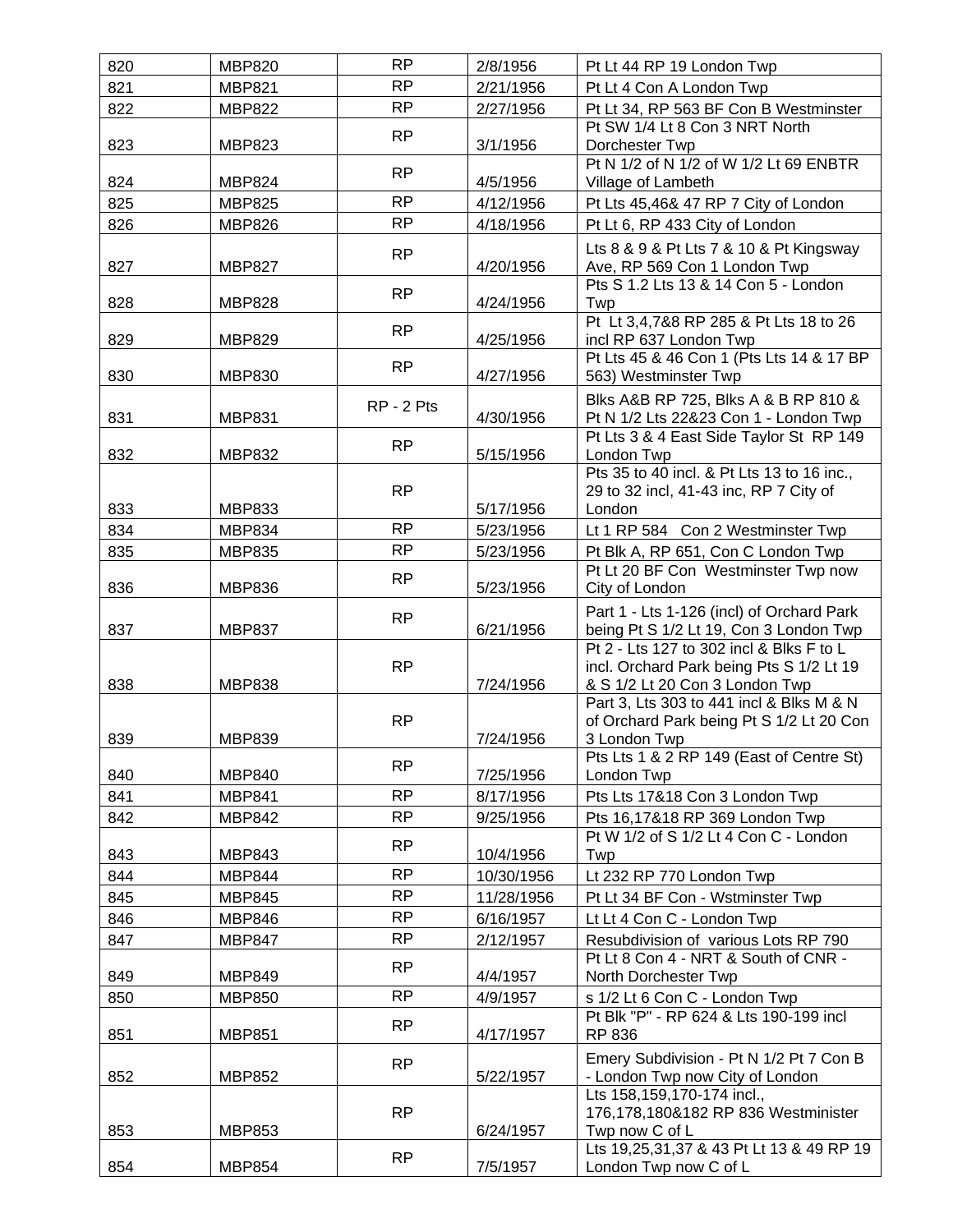|     |               |           |            | Pt. E 1/2 of S 1/2 Lt 6 Con C & Lts                                            |
|-----|---------------|-----------|------------|--------------------------------------------------------------------------------|
|     |               | <b>RP</b> |            | 138,139,140,141&142 RP 779 London                                              |
| 855 | <b>MBP855</b> |           | 10/1/1957  | Twp                                                                            |
| 856 | <b>MBP856</b> | <b>RP</b> | 10/10/1957 | Ptas 25 & 26 Con 1 - Westminster Twp                                           |
| 857 | <b>MBP857</b> | <b>RP</b> | 10/18/1957 | Pts Lts 5&6 RP 360, London Twp                                                 |
|     |               | <b>RP</b> |            | Pts Lts 22&23 BF Con B Westminster                                             |
| 858 | <b>MBP858</b> |           | 10/25/1957 | Twp now C of L                                                                 |
|     |               | RP        |            | Pt N 1/2 Lt 16 Con 6 & Lts 13&14 RP 673                                        |
| 859 | <b>MBP859</b> |           | 2/13/1958  | - London Twp                                                                   |
|     |               |           |            | Pt Lts 108-112inc., RP 458 & Pt Lt 11,                                         |
|     |               | <b>RP</b> |            | BF Con B - London Twp & Pt Lt 20 BF                                            |
| 860 | <b>MBP860</b> |           | 5/6/1958   | Con B - Westminister Twp now all C of L                                        |
| 861 | <b>MBP861</b> | <b>RP</b> | 5/7/1958   | Pt Lt 46 - Con 1 (being Pt Lt 18 RP563)<br>Westminster Twp                     |
|     |               |           |            | Pts N 1/2 Lts 3& 4, Con "B" - London                                           |
| 862 | <b>MBP862</b> | <b>RP</b> | 7/8/1958   | Twp                                                                            |
|     |               |           |            | Pts Lts 19,20&21 Con 1 - Westminster                                           |
| 864 | <b>MBP864</b> | <b>RP</b> | 8/22/1958  | Twp now C of L                                                                 |
| 865 | <b>MBP865</b> | <b>RP</b> | 9/25/1958  | Pt Lts 25 & 26 Con 1 - London Twp                                              |
| 866 | <b>MBP866</b> | <b>RP</b> | 10/1/1958  | Pts Lts 44-53 incl RP 7 C of L                                                 |
|     |               |           |            | Pt S 1/2 of N 1/2 Lt 69 ENBTR Village of                                       |
| 867 | <b>MBP867</b> | <b>RP</b> | 10/28/1958 | Lambeth - Westminster Twp                                                      |
|     |               |           |            | Pt It 34 BF Con B Lts 12,13,14 & Pts Lts                                       |
|     |               | <b>RP</b> |            | 11,15,16,17 RP 764 also Pts Gregory &                                          |
| 868 | <b>MBP868</b> |           | 10/31/1958 | Seawood Ave.                                                                   |
|     |               |           |            | Pt Blks A, D, M&N, Lts 1-6 & 11-16 incl. &                                     |
|     |               |           |            | Pt Lts 7 & 10 RP 851 & Lts 17 & 256 Blk                                        |
|     |               | <b>RP</b> |            | A RP 864; Lts 220-233 Incl., Blks O & P                                        |
|     |               |           |            | RP 836; & Pts BaseLine Road,                                                   |
| 869 | <b>MBP869</b> |           | 12/11/1958 | Westminster Twp Now C of L                                                     |
| 870 | <b>MBP870</b> | <b>RP</b> | 4/17/1959  | Pt Lt 26, Con 1 - Westminster twp                                              |
|     |               | <b>RP</b> |            | Pt Lt 6 Con B & Blk "Q" RP 790 - London                                        |
| 871 | <b>MBP871</b> |           | 5/19/1959  | Twp                                                                            |
|     |               | <b>RP</b> |            | Lts 1-18(incl.) & Blks<br>A, D, E, F, G, H, J, K, L, M, N, O, P, V, W, X, Y& Z |
| 872 | <b>MBP872</b> |           | 5/22/1959  | RP 795 - London Twp                                                            |
|     |               |           |            | Blks K, W, X, Y&Z & pt Blk G Lots 3 to 10;                                     |
|     |               | RP        |            | Lts 128-133 incl., Lts 176-186 (incl) Lts                                      |
| 873 | <b>MBP873</b> |           | 6/10/1959  | 208-246 inc. RP 864 C of L                                                     |
|     |               |           |            | Pt Lts 1-4 incl of Bridge St RP 52 & Pt 9                                      |
| 874 | <b>MBP874</b> | <b>RP</b> | 7/14/1959  | Con 4 NBT - North Dorchester Twp                                               |
|     |               |           |            | Pts Lts 19 & 20 Con 1 - Westminster Twp                                        |
| 875 | <b>MBP875</b> | <b>RP</b> | 8/6/1959   | now City of London                                                             |
|     |               | <b>RP</b> |            | N 1/2 Lts 5 & Pt N1/2 Lts 6 & 7 Con 2 -                                        |
| 876 | <b>MBP876</b> |           | 8/20/1959  | London Twp                                                                     |
|     |               | <b>RP</b> |            | Oakridge Park: Pts S1/2 Lts 25 & 26,                                           |
| 877 | <b>MBP877</b> |           | 8/20/1959  | Con 2 - London Twp.                                                            |
|     |               |           |            | Pt Lt 16, RP 369 & 12 Reserve on West                                          |
|     |               | <b>RP</b> |            | Side Wetherod St RP 842 & Pts A 7 B                                            |
| 878 | <b>MBP878</b> |           | 8/28/1959  | RP 369 - London Twp                                                            |
| 879 | <b>MBP879</b> | RP        | 8/28/1959  | Pt Blk A RP 465 - London Twp<br>Pt Lt 24 Con 2 & Pt Blk A RP 653 -             |
| 880 | <b>MBP880</b> | <b>RP</b> | 9/14/1959  | <b>Westminster Twp</b>                                                         |
|     |               |           |            |                                                                                |
|     |               |           |            |                                                                                |
| 881 | <b>MBP881</b> | <b>RP</b> | 9/17/1959  | Pt Lt A RP 29 - Westminster Twp                                                |
|     |               |           |            | Blk B RP 836 Lts                                                               |
|     |               |           |            | 1,2,3,4,5,6&9,10,11,12,13,14 & Pt Lts 7,8                                      |
|     |               | <b>RP</b> |            | & 15 & Pt Arthur St RP 380 -                                                   |
| 882 | <b>MBP882</b> |           | 11/26/1959 | Westminster Twp now Township of<br>London                                      |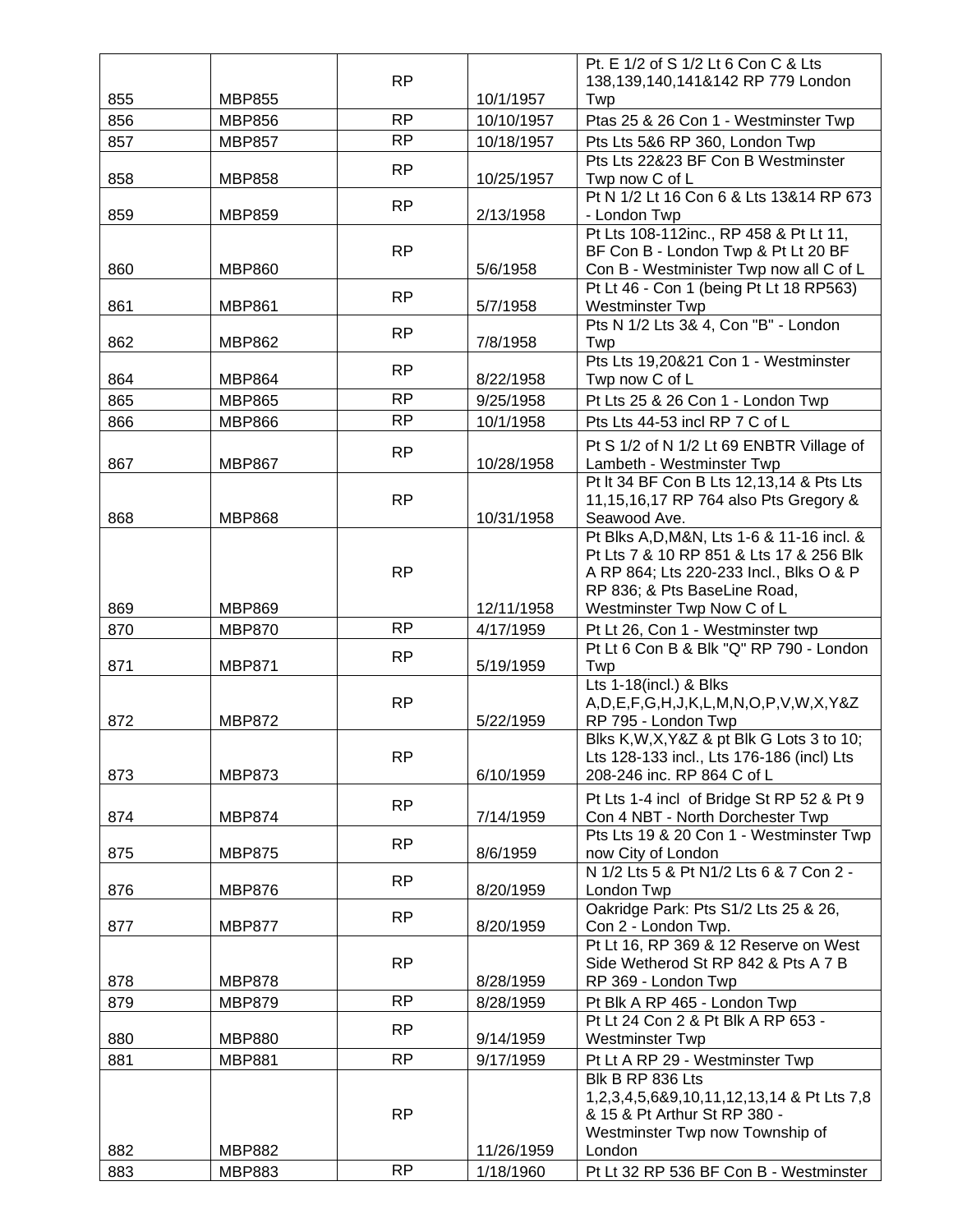|     |               |           |            | Twp                                                                                                                                                                       |
|-----|---------------|-----------|------------|---------------------------------------------------------------------------------------------------------------------------------------------------------------------------|
|     |               | RP        |            | Re - Subdivision Lts 23 - 25 incl RP 867                                                                                                                                  |
| 884 | <b>MBP884</b> |           | 2/12/1960  | & Pt Lt 69 ENBTR - Westminster Twp                                                                                                                                        |
| 885 | <b>MBP885</b> | <b>RP</b> | 3/18/1960  | Pt Lt 11 Con 4 - London Twp                                                                                                                                               |
|     |               | <b>RP</b> |            | Pt Lt 45 Con 1 & Pt Lt 14 - RP 563 -                                                                                                                                      |
| 886 | <b>MBP886</b> |           | 4/20/1960  | Westminster Twp<br>Pt Lt 16 Con A SRT - North Dorchester                                                                                                                  |
| 887 | <b>MBP887</b> | <b>RP</b> | 4/28/1960  | Twp                                                                                                                                                                       |
|     |               | <b>RP</b> |            | Pt NE 1/4 of N1/2 Lt 6 Con B - London                                                                                                                                     |
| 888 | <b>MBP888</b> |           | 5/4/1960   | Twp                                                                                                                                                                       |
| 889 | <b>MBP889</b> | <b>RP</b> | 5/31/1960  | Pt Lt 61 RP 19 - London Twp                                                                                                                                               |
| 890 | <b>MBP890</b> | <b>RP</b> | 7/10/1960  | Pt Lts 208, 209, 210 RP 838 & Lts 303 to<br>333 incl & Pt Lt 334 & Lts 335 to 441 incl<br>& Pt Blk N & all streets & walks (except<br>Pt Lawson Rd RP 839 - London Twp    |
|     |               |           |            | Pt N/W 1/4 Lt 19, Con 3 & Pt N1/2 Lt 20,                                                                                                                                  |
| 891 | <b>MBP891</b> | <b>RP</b> | 8/12/1960  | Con 3 & Blk L RP 838 & Pt Lawson Rd &<br>Pt Blk N RP 839 - London Twp                                                                                                     |
|     |               | <b>RP</b> |            | Pt Lt 62 & Lt 69 & Pt Lts 60,63 & 64, RP                                                                                                                                  |
| 892 | <b>MBP892</b> |           | 9/7/1960   | 210 - Village of Lucan                                                                                                                                                    |
| 893 | <b>MBP893</b> | <b>RP</b> | 10/7/1960  | Lts 39 to 45 incl, Lts 56 to 62 incl & Blk A<br>(formerly Clemens St) RP 548 - London<br>Twp                                                                              |
|     |               | <b>RP</b> |            | Pt Lts 6 & 7 RP 69 & Pt Hill St closed by                                                                                                                                 |
| 894 | <b>MBP894</b> |           | 11/24/1960 | Judges Order 8517 - London Twp                                                                                                                                            |
| 895 | <b>MBP895</b> | <b>RP</b> | 12/16/1960 | Pt Lts 25 & 26 Con 1 - Westminster Twp                                                                                                                                    |
| 896 | <b>MBP896</b> | <b>RP</b> | 12/16/1960 | Pt Lt 26 Con 1 - Westminster Twp                                                                                                                                          |
| 897 | <b>MBP897</b> | <b>RP</b> | 12/19/1960 | Pt Lt 9 Con 3 & Lts 11, 12, 13, 14, 17 & 18<br>& Pts 10,15,16 RP 77 & Pt Lts 6 & 7 Pt<br>Blks A & B (formerly Pt Kipps Lane) RP<br>162 London Twp                         |
|     |               | <b>RP</b> |            | Pt Lt 8, Con 4 NRT North Dorchester                                                                                                                                       |
| 898 | <b>MBP898</b> |           | 12/20/1960 | Twp<br>Halzeden Park Lt 25 & Pt Lt 26 Con C &                                                                                                                             |
| 899 | <b>MBP899</b> | <b>RP</b> | 12/22/1960 | Pt Lt 26 Con 1 & Pt Rd Allowance<br>between Con 1 & C - London Twp                                                                                                        |
|     |               | <b>RP</b> |            | Pt Lts 6,16 & 21 Lt 7-15 incl & 22-27 incl<br>Pt Blk A & Blk B & Blks C & D (formerly<br>Beatrice St) closed by Judges Order No<br>143712 - Dec 15, 1960) RP 535 & Pt Blk |
| 900 | <b>MBP900</b> |           | 12/23/1960 | A RP 465 - London Twp                                                                                                                                                     |
| 901 | <b>MBP901</b> | <b>RP</b> | 12/27/1960 | Blk B 885 & Pt Lt 11 Con 4 - London Twp                                                                                                                                   |
| 902 | <b>MBP902</b> | RP        | 12/29/1960 | Lts 58 - 62 incl & Blk B RP 818 - London<br>Twp                                                                                                                           |
| 903 | MBP903        | <b>RP</b> | 4/20/1961  | Pt Hillside Dr RP 580 Pt N 1/2 Lt 17 Con<br>4 - London Twp Now C of L                                                                                                     |
| 904 | <b>MBP904</b> | RP        | 4/26/1961  | Pt Lt 33 Con 1 - Westminster Twp Now C<br>of L                                                                                                                            |
|     |               |           |            | Blk B & C RP 882 - Westminster Twp                                                                                                                                        |
| 905 | <b>MBP905</b> | <b>RP</b> | 5/4/1961   | now C of L                                                                                                                                                                |
| 906 | <b>MBP906</b> | <b>RP</b> | 5/26/1961  | Pt Lt 69 Con ENBTR - Westminster Twp                                                                                                                                      |
|     |               | <b>RP</b> |            | Pt Lts 10,11,13 & 14 RP 285 - London                                                                                                                                      |
| 907 | <b>MBP907</b> |           | 8/21/1961  | Twp - Now City of London                                                                                                                                                  |
| 908 | <b>MBP908</b> | <b>RP</b> | 2/23/1962  | Pt Lt 69 Con ENBTR - Westminster Twp                                                                                                                                      |
| 909 | <b>MBP909</b> | <b>RP</b> | 3/2/1962   | Pt Lt 10 Con 1 - Lobo Twp<br>Pt Lt 24 Con 2 - London Twp - now C of                                                                                                       |
| 910 | <b>MBP910</b> | <b>RP</b> | 6/22/1962  | Pt Lts 25 & 26 Con 1 - Westminster Twp                                                                                                                                    |
| 911 | <b>MBP911</b> | <b>RP</b> | 8/20/1962  | - now C of L                                                                                                                                                              |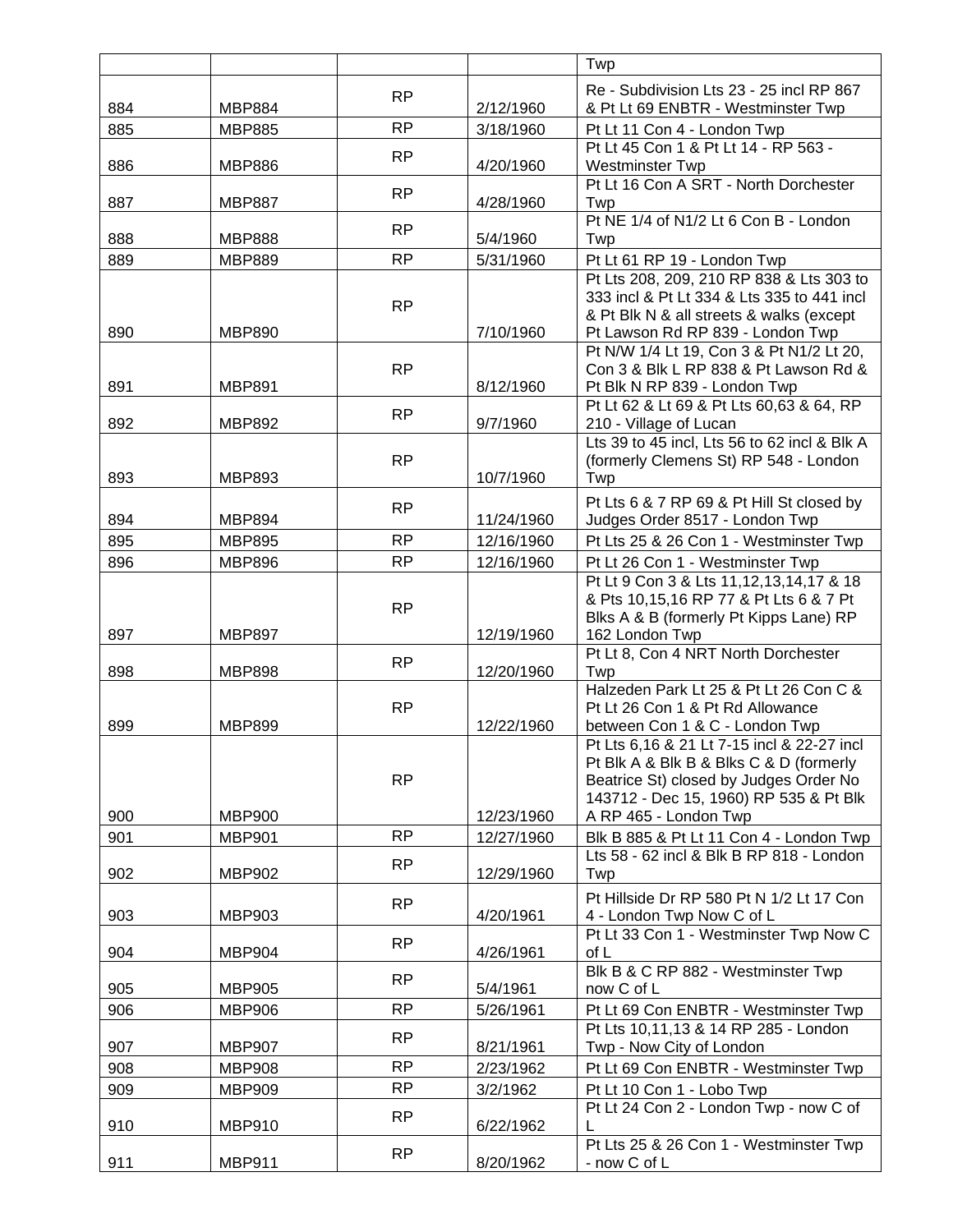|     |               | <b>RP</b> |            | Pt Lt 11 Con 4 - London Twp - now City                                                                                                                                                                    |
|-----|---------------|-----------|------------|-----------------------------------------------------------------------------------------------------------------------------------------------------------------------------------------------------------|
| 912 | <b>MBP912</b> |           | 8/29/1962  | of London<br>Pt Blk E & Lt 16 RP 897 - London Twp                                                                                                                                                         |
| 913 | <b>MBP913</b> | <b>RP</b> | 8/30/1962  | now City of London                                                                                                                                                                                        |
|     |               | <b>RP</b> |            | Pt Lt 22 Con 1 & Pt Baseline Rd                                                                                                                                                                           |
| 914 | <b>MBP914</b> |           | 9/11/1962  | Westinster Twp now City of London<br>PT N1/2 Lt 11 Con 3 - London Twp now                                                                                                                                 |
| 915 | <b>MBP915</b> | <b>RP</b> | 9/24/1962  | City of London                                                                                                                                                                                            |
| 916 | <b>MBP916</b> | <b>RP</b> | 12/3/1962  | Pt Lts 32 & 33 Con 1 - Westminster Twp<br>& Lts 148,149 & 150 & Blks B, C, D, E, F &<br>G & Bruning St & Reserve Blk N RP 904<br>City of London                                                           |
| 917 | <b>MBP917</b> | <b>RP</b> | 12/1/1962  | Pt Lt 19, BF Con Pt Baseline Rd - Pt RP<br>380 - Westminster Twp now City of<br>London                                                                                                                    |
| 918 | <b>MBP918</b> | <b>RP</b> | 3/26/1963  | Pt Lts 25 & 26 Con 1 - Westminster Twp<br>now City of London                                                                                                                                              |
|     |               |           |            | Blk C RP 897 - London Twp - now City of                                                                                                                                                                   |
| 919 | <b>MBP919</b> | <b>RP</b> | 4/9/1963   | London                                                                                                                                                                                                    |
|     |               | <b>RP</b> |            | Lts 92-98 incl & BlkA RP 897 - London                                                                                                                                                                     |
| 920 | <b>MBP920</b> |           | 4/9/1963   | Twp now City of London<br>SW1/4 Lt 5 & SE1/4 Lt 6 Con 3 - London                                                                                                                                          |
| 921 | <b>MBP921</b> | <b>RP</b> | 8/25/1963  | Twp - now C of L                                                                                                                                                                                          |
|     |               | <b>RP</b> |            | Pt Lts 34 Con 1 & BF Con - Westminster                                                                                                                                                                    |
| 922 | <b>MBP922</b> |           | 6/4/1963   | Twp now C of L & Pt Baseline Road                                                                                                                                                                         |
|     |               | <b>RP</b> |            | Lts 161 - 169 incl Lt 195 & Blks A & J RP                                                                                                                                                                 |
| 923 | <b>MBP923</b> |           | 7/29/1963  | 891 & Blk A RP 890 - London Twp now C<br>of L                                                                                                                                                             |
| 924 | <b>MBP924</b> | <b>RP</b> | 11/13/1963 | Northridge: Pt Lts 10 & 11 Con 4 -<br>London Twp now C of L                                                                                                                                               |
| 925 | <b>MBP925</b> | <b>RP</b> | 11/26/1963 | Winderbrook Dr & Phillbrook Cr (Which<br>includes Blks A & B) & 12" reserves at<br>ends thereof & Lts 16 - 25 incl & Pt 27<br>RP 778 together with Pt W1/2 of S1/2 Lt<br>13 Con 5 - London Twp now C of L |
|     |               |           |            | PT N1/2 Lt 11 Con 3 - London Twp now                                                                                                                                                                      |
| 926 | <b>MBP926</b> | <b>RP</b> | 12/3/1963  | City of London                                                                                                                                                                                            |
| 927 | <b>MBP927</b> | <b>RP</b> | 12/20/1963 | Pt Lts 2,3,4 & Lts 5 & 6 RP 149 (East of<br>Taylor) & Pt Lt 1 RP 32 being Pt Lt 12<br>Con II - London Twp C of L                                                                                          |
| 928 | <b>MBP928</b> | <b>RP</b> | 1/14/1964  | Pt N1/2 Lt 9 Con II - London Twp now C<br>of L                                                                                                                                                            |
| 929 | <b>MBP929</b> | <b>RP</b> | 1/27/1964  | Pt Lt 26 Con 1 & Blks B & C RP 896<br>Westminster Twp - now C of L                                                                                                                                        |
| 930 | <b>MBP930</b> | <b>RP</b> | 2/6/1964   | Westminster Park: Pt Lts 21 & 22 Con 1 -<br>Westminster Twp now C of L                                                                                                                                    |
| 931 | <b>MBP931</b> | <b>RP</b> | 5/14/1964  | Lts 11 & 12 RP 369 - London Twp now C<br>of L                                                                                                                                                             |
| 932 | <b>MBP932</b> | <b>RP</b> | 8/31/1964  | Berkshire Village: Pt Lts 35 & 36 BF Con<br>B & Pt of Baseline Road (closed by by-<br>law - Reg 176862 - Feb 12/63) -<br>Westminster Twp now C of L                                                       |
|     |               | <b>RP</b> |            | Pt Lt 18 Con 1 - Westminster Twp now C                                                                                                                                                                    |
| 933 | <b>MBP933</b> |           | 9/14/1964  | of L<br>Pt Lts 3 & 4 Con C - London Twp now C                                                                                                                                                             |
| 934 | <b>MBP934</b> | <b>RP</b> | 9/24/1964  | of L                                                                                                                                                                                                      |
| 935 | <b>MBP935</b> | <b>RP</b> | 10/2/1964  | Kilworth Heights - Lts 8,9 & 10 & PtLt 7<br>RP 909 & Lt 10 Con 1 - Lobo Twp                                                                                                                               |
| 936 | <b>MBP936</b> | <b>RP</b> | 11/4/1964  | Lts 170-194 incl Lts 196-203 incl Lts 205-<br>214 incl Lts 228-241 incl & Lts 343-377<br>incl RP 891 - London Twp now C of L                                                                              |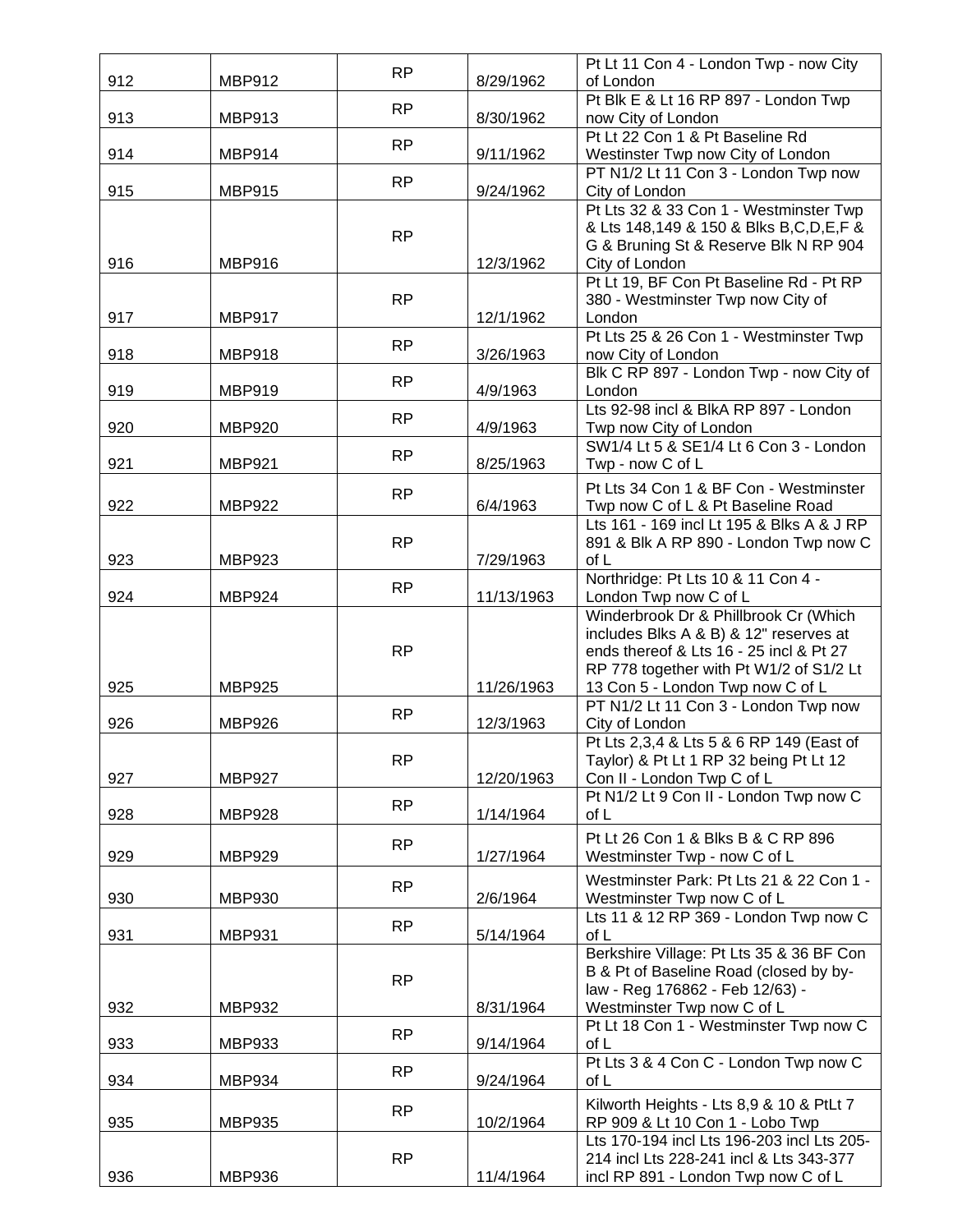|            |                                | <b>RP</b> |                        | Pt Lts 25 & 26 Con 1 - Westminster Twp                                           |
|------------|--------------------------------|-----------|------------------------|----------------------------------------------------------------------------------|
| 937        | <b>MBP937</b>                  |           | 11/23/1964             | C of L<br>Fairhaven Park - Pts Lts 8 & 11 RP 285 -                               |
| 938        | <b>MBP938</b>                  | <b>RP</b> | 11/26/1964             | London Twp now C of L                                                            |
|            |                                | <b>RP</b> |                        | Pt Lts 20 & 21 Con 1 - Westminster Twp                                           |
| 939        | <b>MBP939</b>                  |           | 11/27/1964             | now C of L Westminster Park Part II                                              |
| 940        | <b>MBP940</b>                  | <b>RP</b> | 1/3/1965               | Northridge: Pt Lts 9 & 10 Con 4 - London<br>Twp now C of L                       |
|            |                                |           |                        | Whitehills: Pt N1/2 & S1/2 Lt 21 Con 4 -                                         |
| 941        | <b>MBP941</b>                  | <b>RP</b> | 2/11/1965              | London Twp now C of L                                                            |
|            |                                |           |                        | Lt 13 & Pt Lt 14 & Pt Blk A (formerly                                            |
| 942        | <b>MBP942</b>                  | <b>RP</b> | 7/16/1965              | Smith St) RP 325 - London Twp now C of                                           |
|            |                                |           |                        | Blks A, B, F, G & L RP 862 & Pt Lt 4 Con B                                       |
| 943        | <b>MBP943</b>                  | <b>RP</b> | 9/9/1965               | - London Twp now C of L                                                          |
|            |                                | <b>RP</b> |                        | Nelson Park: Lts 3 & 4 Con C - London                                            |
| 944        | <b>MBP944</b>                  |           | 9/20/1965              | Twp now C of L<br>Lts 41-62 incl Lts 114-124 incl Lts 177-                       |
|            |                                |           |                        | 186 incl & Pt Lt 176 Lts 243,244,245 &                                           |
|            |                                |           |                        | 303 & Pt Lts 242 & 302 & Blk C & Blk D                                           |
|            |                                | <b>RP</b> |                        | & Blk E & Blk F & Blk G RP 466 Pt Blk D                                          |
|            |                                |           |                        | & Pt Blk E RP 492 Blk D & Blk E & Lt 62                                          |
| 945        | <b>MBP945</b>                  |           | 10/8/1965              | & Pt Lts 85-88 incl RP 541 - London Twp<br>now C of L                            |
|            |                                |           |                        | Westminster Park - Part IV Lt 63 & Blk H                                         |
| 946        | <b>MBP946</b>                  | <b>RP</b> | 1/5/1966               | RP 939 - Westminster Twp now C of L                                              |
| 947        | <b>MBP947</b>                  | <b>RP</b> | 1/31/1966              | Pt Lt 5 Con 8 - Lobo Twp                                                         |
| 948        | <b>MBP948</b>                  | <b>RP</b> | 2/21/1966              | PT LT 5 Con B - London Twp C of L                                                |
|            |                                | <b>RP</b> |                        | Pt Lt 19 Con 1 - Westminster Twp now C                                           |
| 949        | <b>MBP949</b>                  |           | 3/30/1966              | of L<br>Westminster Tindustrial Estates: Pt Lts                                  |
|            |                                | <b>RP</b> |                        | 23 & 24 Con 2 - Westminster Twp now C                                            |
| 950        | <b>MBP950</b>                  |           | 3/30/1966              | of L                                                                             |
|            |                                | <b>RP</b> |                        | Westminster Park: Pt Lts 19 & 20 Con 1 -                                         |
| 951        | <b>MBP951</b>                  |           | 6/16/1966              | Westminster Twp - C of L                                                         |
|            |                                |           |                        | Pt Lt 9 Con 1 & Lts 390-394 Con 1 Pt Lts                                         |
|            |                                |           |                        | 376-385 incl & Pt Blk C & Pt Blk D & Pt<br>Blk E & Blk F & Pt McCormick Ave & Pt |
|            |                                | <b>RP</b> |                        | Picadilly St (Closed by bylaw 5846307)                                           |
|            |                                |           |                        | RP 492 & Lts 19-24 incl & Pt Lt 25 & Blk                                         |
| 952        | <b>MBP952</b>                  |           | 7/22/1966              | A RP 541 - London Twp now C of L                                                 |
|            |                                | <b>RP</b> |                        | Pt Lt 33 Con 1 & Pt Lts 23,24 & 25 & Lt                                          |
| 953        | <b>MBP953</b>                  |           | 12/6/1966              | 22 RP 916 - Westminster Twp now C of L<br>Pt N1/2 Lt 21, Con 3 - London Twp now  |
| 954        | <b>MBP954</b>                  | <b>RP</b> | 2/14/1967              | $C$ of $L$                                                                       |
|            |                                | <b>RP</b> |                        | Westminster Park - Pt 5 Pt Lts 20 & 21                                           |
| 955        | <b>MBP955</b>                  |           | 5/7/1967               | Con 1 - Westminster Twp now C of L                                               |
|            |                                | <b>RP</b> |                        | Northridge: Pt Lt 9 Con 4 Ptly in Twp of                                         |
| 956<br>957 | <b>MBP956</b><br><b>MBP957</b> | <b>RP</b> | 3/14/1967<br>3/15/1967 | London & Ptly in C of L<br>Pt Lt 10 Con 1 - Lobo Twp                             |
| 958        | <b>MBP958</b>                  | RP        | 4/24/1967              | Pts Lts 9 & 10 Con 1 - Lobo Twp                                                  |
|            |                                |           |                        | Berkshire Village: Lts 3-13 incl & Blks                                          |
|            |                                | <b>RP</b> |                        | T, U, W & Pt Blk V RP 932 - Westminster                                          |
| 959        | <b>MBP959</b>                  |           | 6/8/1967               | Twp - now C of L                                                                 |
|            |                                | <b>RP</b> |                        | Westminster Industrial Park: Blks D & E<br>RP 950 & Pt Lts 22,23 & 24 Con 2 -    |
| 960        | <b>MBP960</b>                  |           | 7/14/1967              | Westminster Twp now C of L                                                       |
|            |                                |           |                        | Nelson Park: Pt Lt 3 Con C & Lts 127 &                                           |
| 961        | <b>MBP961</b>                  | <b>RP</b> | 7/26/1967              | 128 RP 934 - London Twp now C of L                                               |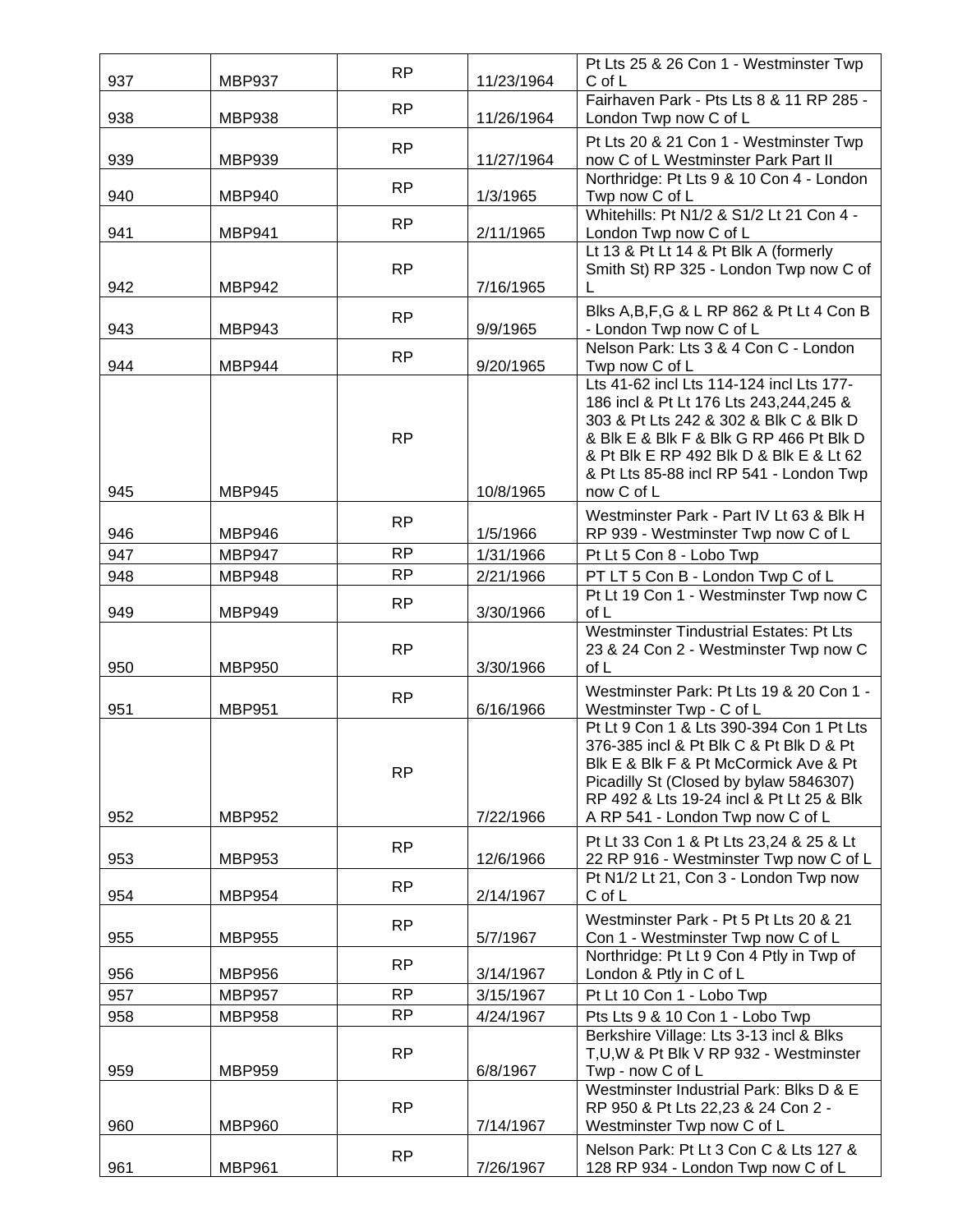|               |                 |           |            | Lts 32 & 33 Con 1 & lts 10,11,12, 120-                                      |
|---------------|-----------------|-----------|------------|-----------------------------------------------------------------------------|
|               |                 |           |            | 128 incl & Pt Lt 25 & Pt Westbury Cr                                        |
|               |                 | <b>RP</b> |            | (now Blk X - Judges Order 243519) RP                                        |
| 962           | <b>MBP962</b>   |           | 9/28/1967  | 916 BlkA RP 630 - Westminster Twp now<br>C of L                             |
|               |                 |           |            | Park Lane Estates: Lts 4,5,6,7 & Pt Lt 8                                    |
|               |                 |           |            | & Pt Grandview Ave & Helena Montague                                        |
|               |                 |           |            | Ave (now Blk A & B respectively - Judges                                    |
|               |                 | <b>RP</b> |            | Order 242610 - Nov 23/66) RP 547 & Pt                                       |
|               |                 |           |            | Lt 47 BF Con B - Westminster Twp now                                        |
| 963           | <b>MBP963</b>   |           | 10/11/1967 | C of L                                                                      |
|               |                 | <b>RP</b> |            | Part Lot 21, Concession 1 Westminster                                       |
| 964           | <b>MBP964</b>   |           | 11/8/1967  | now City of London                                                          |
|               |                 | <b>RP</b> |            | Part lot 18, Concession 2 London Twp                                        |
| 965 - Sheet 1 | <b>MBP965I</b>  |           | 12/11/1967 | now City of London                                                          |
| 965 - Sheet 2 | <b>MBP965II</b> |           | see above  | see above<br>Part Lot 20, Concession 2 London Twp                           |
| 966           | <b>MBP966</b>   | <b>RP</b> | 5/24/1968  | now City of London                                                          |
|               |                 |           |            | Part Lot 5, Concession 3 London Twp                                         |
|               |                 |           |            | and All of Lots 1 to 33 incl., All ofBlocks I,                              |
|               |                 |           |            | J, K, L, V & W & All Streets known as                                       |
|               |                 | <b>RP</b> |            | Mohegan Ave., Seneca Rd & Seminole                                          |
|               |                 |           |            | Rd now Blocks Y, X & Z respectively RP                                      |
| 967           | <b>MBP967</b>   |           | 7/4/1968   | 921 City of London                                                          |
|               |                 | <b>RP</b> |            | Lots 377, 391, 392, 393 & 394 & Block Q,                                    |
| 968           | <b>MBP968</b>   |           | 7/16/1968  | RP 924 City of London                                                       |
|               |                 | <b>RP</b> |            | Part of Lots 55 & 57 & all of Lots 56 & 71                                  |
| 969           | <b>MBP969</b>   |           | 7/22/1968  | RP 937 & Part of Lot 26, Concession 1<br>Westminster Twp now City of London |
|               |                 |           |            | Westmount: Part of Lots 35 & 36,                                            |
|               |                 | <b>RP</b> |            | Concession 1 Westminster Twp now                                            |
| 970 - Sheet 1 | MBP970I         |           | 8/12/1968  | City of London                                                              |
| 970- Sheet 2  | MBP970II        |           | see above  | see above                                                                   |
|               |                 |           |            | Part of Lots 22, 23, & 24, Concession 2                                     |
| 971           | <b>MBP971</b>   | <b>RP</b> | 8/16/1968  | Westminster Twp now City of London                                          |
|               |                 |           |            | N1/2 of Lot 14 & Part of N1/2 of Lot 13,                                    |
|               |                 | RP        |            | Concession 4 London Twp now City of                                         |
| 972 - Sheet 1 | <b>MBP972I</b>  |           | 10/28/1968 | London                                                                      |
| 972- Sheet 2  | <b>MBP972II</b> |           | see above  | see above                                                                   |
|               |                 | <b>RP</b> |            | Part of Lots 22, 23 & 24, Concession 2                                      |
| 973           | <b>MBP973</b>   |           | 12/3/1968  | Westminster Twp now City of London                                          |
|               |                 |           |            | Part of Lots 17 & 18, C oncession 3                                         |
| 974           | <b>MBP974</b>   | <b>RP</b> | 1/20/1969  | London Twp now City of London                                               |
|               |                 |           |            | Part of N1/2 Lot 21, Concession 3                                           |
|               |                 | <b>RP</b> |            | London Twp and Block C, RP 954 City of                                      |
| 975           | <b>MBP975</b>   |           | 1/24/1969  | London                                                                      |
|               |                 |           |            | Whitehills: Part of the N1/2 & S1/2 of Lot                                  |
|               |                 | <b>RP</b> |            | 21, Concession 4 London Twp now City                                        |
| 976           | <b>MBP976</b>   |           | 4/11/1969  | of London<br>Lots 12 to 19 incl., RP 862 and Part Lot                       |
|               |                 | <b>RP</b> |            | 3, Concession B London Twp now City of                                      |
| 977           | <b>MBP977</b>   |           | 4/29/1969  | London                                                                      |
| 978           | <b>MBP978</b>   | <b>RP</b> | 5/9/1969   | Lots 1, 2 & 3 RP 9 City of London                                           |
|               |                 |           |            | Westmount: Part of Lots 37, 38 & 39,                                        |
|               |                 |           |            | Concession 1 and Part of Lots 1 to 8                                        |
|               |                 | <b>RP</b> |            | incl., RP 800 Westminster Twp now City                                      |
| 979 - Sheet 1 | <b>MBP979I</b>  |           | 7/10/1969  | of London                                                                   |
| 979 - Sheet 2 | MBP979II        |           | see above  | see above                                                                   |
| 979 _ Sheet   |                 |           |            |                                                                             |
| 3             | MBP979III       |           | see above  | see above                                                                   |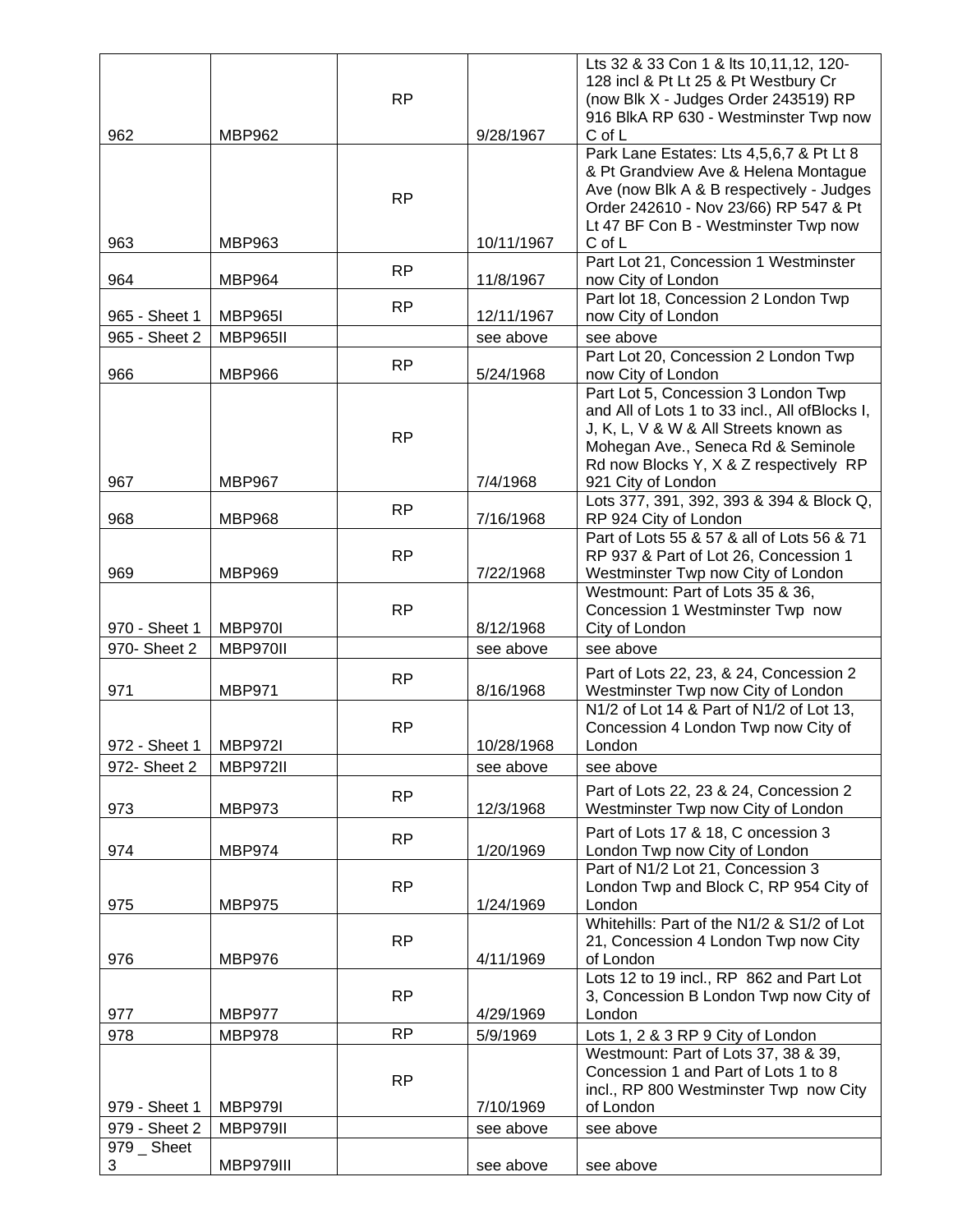| 979 - Sheet 4 | MBP979IV        |           | see above  | see above                                                                                                                                                                                                                                                                         |
|---------------|-----------------|-----------|------------|-----------------------------------------------------------------------------------------------------------------------------------------------------------------------------------------------------------------------------------------------------------------------------------|
| 980           | <b>MBP980</b>   | <b>RP</b> | 8/14/1969  | Lots 23 to 51 incl., 55 to 86 incl., 98-112<br>incl., Block a & Part of At. Anthony Rd &<br>Blocks H, I & J (Judges order 288800<br>June 23, 1069) RP 899 City of London                                                                                                          |
| 981           | <b>MBP981</b>   | <b>RP</b> | 10/16/1969 | Part of Lots 145 to 148 incl., All of Lots<br>149 to 169 incl., Part of Lots 170 to 176,<br>196 & 197, All of Lots 198, 198A, 199 to<br>209 incl., Part of Lots 210, 234 to 237<br>incl., All of Lots 238 to 250 incl., Part of<br>Lots 251, 252 & 261, All of Lots 262 to<br>269 |
| 982           | <b>MBP982</b>   | <b>RP</b> | 10/29/1969 | Lot 3, RP 547 City fo London                                                                                                                                                                                                                                                      |
| 983           | <b>MBP983</b>   | <b>RP</b> | 10/9/1969  | Part of Lot 18, RP 563 & Part of Lot 46,<br>Concession 1 Westminster Twp now City<br>of London                                                                                                                                                                                    |
| 984 - Sheet 1 | <b>MBP984I</b>  | <b>RP</b> | 4/13/1970  | Westmount III: Part of Lots 36, 37, 38 &<br>39, Concession 1 Westminster Twp of<br>City of London                                                                                                                                                                                 |
| 984 - Sheet 2 | MBP984II        |           | see above  | see above                                                                                                                                                                                                                                                                         |
| 984 - Sheet 3 | MBP984III       |           | see above  | see above                                                                                                                                                                                                                                                                         |
| 984 - Sheet 4 | MBP984IV        |           | see above  | see above                                                                                                                                                                                                                                                                         |
| 985           | <b>MBP985</b>   | <b>RP</b> | 4/27/1970  | Blocks K & L & One Foot Reserve, Block<br>EE & Part of Fundy Ave (closed by by-<br>law 51300-493) RP 790 & Part of Lot 7,<br>Concession B London Twp City of<br>London                                                                                                            |
| 986           | <b>MBP986</b>   | RP        | 5/6/1970   | Part of Lots 25 & 26, Concession 4<br>London Twp                                                                                                                                                                                                                                  |
| 987 - Sheet 1 | <b>MBP987I</b>  | <b>RP</b> | 5/27/1970  | Part of Lots 27 & 28, Concession 1<br>Westminster Twp now City of London                                                                                                                                                                                                          |
| 987 - Sheet 2 | <b>MBP987II</b> |           | see above  | see above                                                                                                                                                                                                                                                                         |
| 988 - Sheet 1 | <b>MBP988I</b>  | <b>RP</b> | 6/4/1970   | Part of Lots 20 to 23 incl., Concession 2<br>Westminster Twp now City of London                                                                                                                                                                                                   |
| 988 - Sheet 2 | <b>MBP988II</b> |           | see above  | see above                                                                                                                                                                                                                                                                         |
| 989           | <b>MBP989</b>   | <b>RP</b> | 6/15/1970  | Part of Lot 13, Concession 6 SRT North<br>Dorchester Twp                                                                                                                                                                                                                          |
| 990           | <b>MBP990</b>   | <b>RP</b> | 11/30/1970 | Park Lane Estates: Lots 1 & 2 & Part of<br>Lots 8 & 9 & Part of Grandview Ave<br>(closed by Judges Order 274400 - Aug<br>22, 1968 designated as Block C) RP 547<br>and All of Blocks E & M, RP 963<br>Westminster Twp now City of London                                          |
| 991           | <b>MBP991</b>   | <b>RP</b> | 3/2/1971   | Part Lots 20 & 21, Concession 2<br>Westminster Twp now City of London                                                                                                                                                                                                             |
| 992           | <b>MBP992</b>   | <b>RP</b> | 3/9/1971   | Wilburforce Heights: Part of Lots 58, 59 &<br>60 RP210 and Part of Lot 5 SPLR Village<br>of Lucan                                                                                                                                                                                 |
| 993           | <b>MBP993</b>   | RP        | 4/15/1971  | Part of Lot 10, Concession 1 Lobo Twp                                                                                                                                                                                                                                             |
| 994           | <b>MBP994</b>   | <b>RP</b> | 5/3/1971   | Part of Lot 17, Concession A SRT North<br>Dorchester Twp                                                                                                                                                                                                                          |
| 995           | <b>MBP995</b>   | RP        | 7/6/1971   | Llyndinshire: Part of Lot 25, Concession<br>10 London Twp                                                                                                                                                                                                                         |
| 996 - Sheet 1 | <b>MBP996I</b>  | <b>RP</b> | 7/16/1971  | Part of S1/2 of Lots 11 & 12, Concession<br>5 London Twp now City of London                                                                                                                                                                                                       |
| 996 - Sheet 2 | MBP996II        |           | see above  | see above                                                                                                                                                                                                                                                                         |
| 997           | <b>MBP997</b>   | <b>RP</b> | 9/14/1971  | Part of Lot 5, Concession 8 and Lot 1,<br>RP 947 Lobo Twp                                                                                                                                                                                                                         |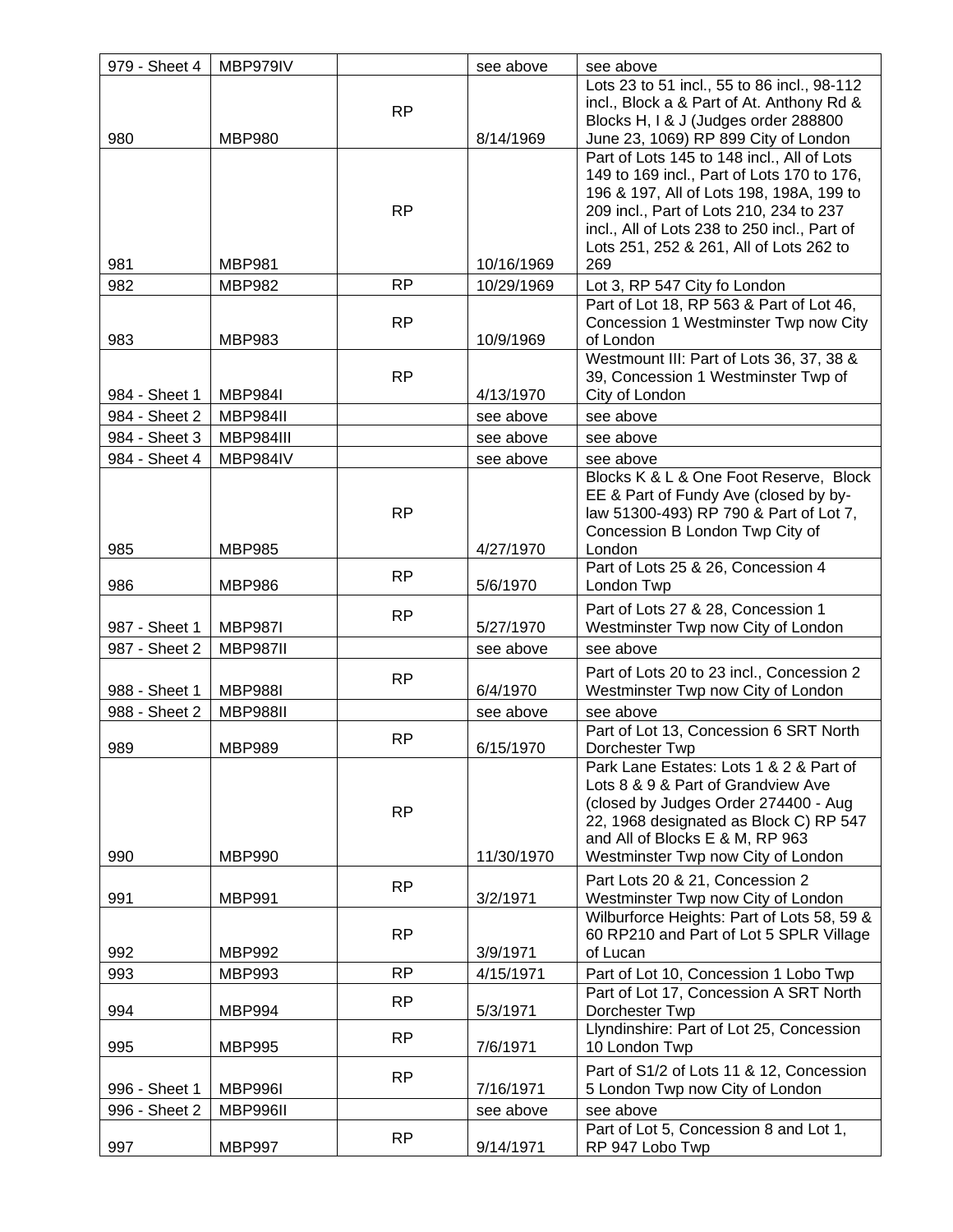|               |                 |                      |            | Part of Lots 17 & 18, Concession 1                                                    |
|---------------|-----------------|----------------------|------------|---------------------------------------------------------------------------------------|
|               |                 |                      |            | Westminster Twp and All of the 3 acre                                                 |
|               |                 | <b>RP</b>            |            | parcel RP 80 and Part of Lots 12 to 15                                                |
|               |                 |                      | 10/1/1971  | incl., RP 80 and Part of Block B RP 933                                               |
| 998 - Sheet 1 | <b>MBP998I</b>  |                      |            | City of London                                                                        |
| 998 - Sheet 2 | <b>MBP998II</b> |                      | see above  | see above                                                                             |
|               |                 | <b>RP</b>            |            | Part of Lots 7, 8, 10 & 11, RP 285 and                                                |
| 999           | <b>MBP999</b>   |                      | 11/3/1971  | All of Block K, RP 907 City of London                                                 |
|               |                 |                      |            | Part of Lots 25 & 26, Concession 1                                                    |
| 1000          | MBP1000         | <b>RP</b>            | 11/19/1971 | Westminster Twp now City of London<br>(RP 1000 amended to show No. 370891)            |
|               |                 | Registrar's          |            | Graphic Index of Blocks A & B RP 831                                                  |
| 1001          | MBP1001         | <b>Compiled Plan</b> | 6/28/1972  | City of London                                                                        |
|               |                 |                      |            | Lots 45 & 46, Concession 1 Westminster                                                |
| 1002          | MBP1002         | <b>RP</b>            | 8/24/1972  | Twp now City of London                                                                |
|               |                 |                      |            | Park Lane Estates: Lots 163 to 167 incl.,                                             |
|               |                 |                      |            | Blocks J, K & L & Part of Springfield Cr.                                             |
|               |                 | <b>RP</b>            |            | (now Block O by judges order 336771 -                                                 |
|               |                 |                      |            | Dec 20, 1071) RP 963 and Part of Lot 47,                                              |
|               |                 |                      |            | BF Concession Westminster Twp now                                                     |
| 1003          | MBP1003         |                      | 9/1/1972   | City of London                                                                        |
|               |                 |                      |            | Lots 1 to 18 incl., in Block "V", Lots 1 to                                           |
|               |                 |                      |            | 12 incl. In Block 11, Lots 1 to 12 incl.<br>Block 12, Lots 1 & 12 in Block 12, Lots 1 |
|               |                 | <b>RP</b>            |            | & 12 in Block 15, Lots 1 to 12 incl. In                                               |
|               |                 |                      |            | Block 16, Blocks 17, W, AA, BB, CC, DD,                                               |
| 1004          | MBP1004         |                      | 10/24/1972 | EE, FF & GG RP 109 Lobo Twp                                                           |
|               |                 |                      |            | Part Lot 20, Concession 1 Westminster                                                 |
| 1005          | MBP1005         | <b>RP</b>            | 4/4/1973   | twp now City of London                                                                |
|               |                 |                      |            | Park Lane Estates: Part of Lot 9, RP 547                                              |
| 1006          | MBP1006         | <b>RP</b>            | 4/13/1973  | City of London                                                                        |
|               |                 |                      |            | Part of N 1/2 of Lot 15, Concession 4                                                 |
|               |                 | <b>RP</b>            |            | London Twp and All of Blocks A & M, RP                                                |
| 1007          | <b>MBP1007</b>  |                      | 5/4/1973   | 972 City of London                                                                    |
| 1008          | <b>MBP1008</b>  | <b>RP</b>            | 5/4/1973   | Lots 22 to 30 incl., RP 958 Lobo Twp                                                  |
|               |                 |                      |            | Hickory Hill: Part of S1/2 of lot 24,                                                 |
|               |                 | <b>RP</b>            |            | Concession 1 London Twp now City of                                                   |
| 1009          | MBP1009         |                      | 6/27/1973  | London                                                                                |
|               |                 | <b>RP</b>            |            | Part of Lots 273 to 279 incl., RP 113                                                 |
| 1010          | MBP1010         |                      | 7/23/1973  | Lobo Twp<br>Blocks E, F, G & O, RP 790 City of                                        |
|               | MBP1011         | <b>RP</b>            |            |                                                                                       |
| 1011          |                 |                      | 9/19/1973  | London<br>Graphic Index of Part of Lots 28, 29 & 30                                   |
| 1012 - Sheet  |                 | Registrar's          |            | Concession 1 & Part of Lot 8, RP 631                                                  |
| 1             | MBP1012I        | <b>Compiled Plan</b> | 10/30/1973 | Westminster Twp now City of London                                                    |
|               |                 |                      |            | Graphic Index of Part of Lot 1 & All of Lot                                           |
|               |                 | Registrar's          |            | 2, Concession C London Twp now City of                                                |
| 1017          | MBP1017         | Compiled Plan        |            | London                                                                                |
| 1019          | MBP1019         | <b>RP</b>            | 1/21/1975  | Part of Lot 6, Concession 8 Lobo Twp                                                  |
|               |                 |                      |            | Part of W 1/2 of Lot 15, Concession 4                                                 |
| 1026          | MBP1026         | <b>RP</b>            | 2/28/1975  | West Nissouri Twp                                                                     |
|               |                 |                      |            | Part Lots 15 to 19 incl., Concession 3                                                |
|               |                 |                      |            | London Twp and Lots 1, 2 & 3 & Part of                                                |
|               |                 | Registrar's          |            | the Mill Reserve, RP 250 (W of Proof                                                  |
|               |                 | <b>Compiled Plan</b> |            | Line Rd. (Richmond ST.)) and Lots 5, 6,                                               |
|               |                 |                      |            | 7, 17, 18 & 19 & Part of Lots 3, 4, 16, 20                                            |
|               |                 |                      |            | & 21, RP 62 and Lots 2, 3, 4 & 5 & Part                                               |
| 1027          | MBP1027         |                      | 6/11/1975  | of Lot 1, RP 40 a                                                                     |
|               |                 |                      |            | Pt Lts A 1 & 2 East Wharncliffe Hwy &                                                 |
| No Number     | MBP1NO          |                      | 10/25/1886 | <b>West of River Thames</b>                                                           |
| London M      |                 |                      |            |                                                                                       |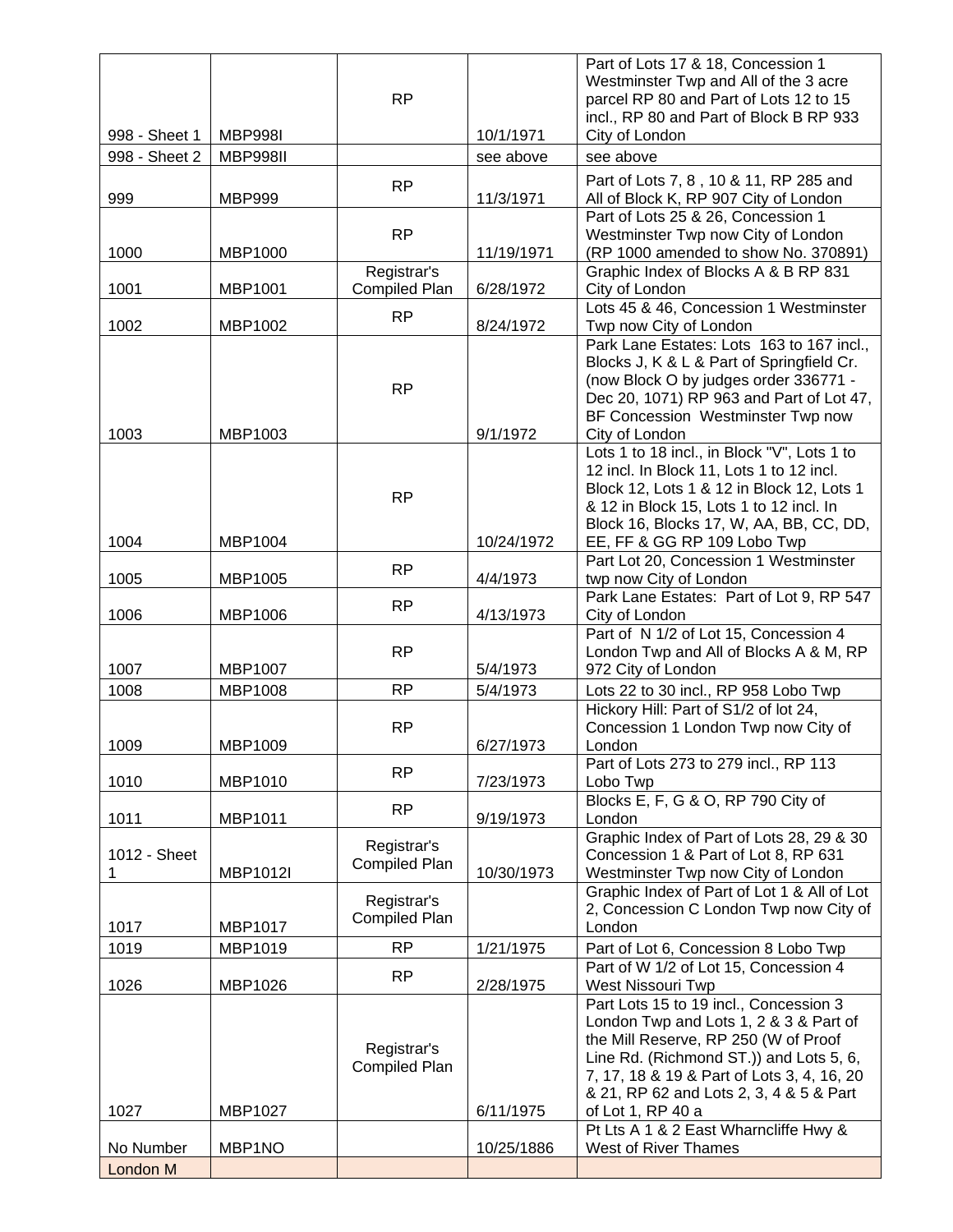| <b>Plans</b>   |                   |                      |            |                                                                                                                                                                                                                          |
|----------------|-------------------|----------------------|------------|--------------------------------------------------------------------------------------------------------------------------------------------------------------------------------------------------------------------------|
|                |                   |                      |            | Part of Lots 25, 26 & 27, Concession 2                                                                                                                                                                                   |
| M-1 Sheet 1    | MBP1MI            | M-Plan               | 6/6/1974   | Westminster Twp now City of London                                                                                                                                                                                       |
| M-1 Sheet 2    | MBP1MII           | M-Plan               | see above  | See above                                                                                                                                                                                                                |
| $M-2$          | MBP2M             | M-Plan               | 7/16/1974  | Part Lot 22, Concession4 London Twp<br>now City of London                                                                                                                                                                |
| M-3 - Sheet 1  | MBP3MI            | M-Plan               | 10/25/1974 | Part Lots 27 & 28, Concession 2<br>Westminster Twp now City of London                                                                                                                                                    |
| M-3 - Sheet 2  | MBP3MII           | M-Plan               | see above  | See above                                                                                                                                                                                                                |
| $M-4$          | MBP4M             | M-Plan               | 2/24/1975  | Lot 48 & Part Lots 54 & 60 RP 19 and<br>Part of N1/2 of Lot 5, Concession 1<br>London Twp now City of London<br>Part Lot 47, Concession 1 Westminster                                                                    |
| $M-44$         | MBP44M            | M-Plan               | 10/18/1978 | Twp now City of Lodon                                                                                                                                                                                                    |
| M-45           | MBP45M            | M-Plan               | 10/30/1978 | Part Lot 47, Concession 1 Westminster<br>Twp now City of Lodon                                                                                                                                                           |
| <b>GLENCOE</b> | <b>MBPGLENCOE</b> |                      |            |                                                                                                                                                                                                                          |
| 230            | <b>MBP230G</b>    | <b>Addition Plan</b> | 5/1/1874   | Addition to McKellar & McRea Surveys in<br>the Town of Strathroy                                                                                                                                                         |
| 318            | <b>MBP318G</b>    | <b>RP</b>            | 2/5/1916   | N 1/2 Lt 17 & 18 Con 2 Twp Caradoc<br>Village of Mt. Brydges                                                                                                                                                             |
| 318 1/2        | MBP318YG          | <b>RP</b>            | 5/25/1953  | Pt E 1/2 of N 1/2 Lt 1, Con 1 Mosa Twp<br>now Village of Glencoe                                                                                                                                                         |
| 319            | <b>MBP319G</b>    | <b>RP</b>            | 3/22/1919  | Plan Indian Reserve - Caradoc                                                                                                                                                                                            |
| 322            | <b>MBP322G</b>    | <b>RP</b>            | 6/9/1949   | Pt. Lt 12 Con 9 Twp. Of Caradoc                                                                                                                                                                                          |
| 323            | <b>MBP323G</b>    | <b>RP</b>            | 11/15/1951 | Pt Lt 3 Plan 47 in Lot 5 Con D Twp. Of<br>Delaware                                                                                                                                                                       |
| 324            | <b>MBP324G</b>    | <b>RP</b>            | 5/13/1952  | Pt. N 1/2 Lt 21, Range 1 NLR - Twp of<br>Caradoc                                                                                                                                                                         |
| 325            | <b>MBP325G</b>    | <b>RP</b>            | 10/14/1953 | Pt. Lt 14 Con 10 (Twp. Of Caradoc) now<br>Town of Strathroy                                                                                                                                                              |
| 326            | <b>MBP326G</b>    | <b>RP</b>            | 11/10/1953 | Pt of NW 1/2 Lt 12 Con 10 Twp. Of<br>Caradoc now Town of Strathroy                                                                                                                                                       |
| 327            | <b>MBP327G</b>    | <b>RP</b>            | 3/16/1954  | Pt. Lt. 22 Con 4, Town of Strathroy, SER<br>Twp. Adelaide                                                                                                                                                                |
| 328            | <b>MBP328G</b>    | <b>RP</b>            | 12/16/1955 | Pt. Lt 6 Con 1, Twp. Of Delaware                                                                                                                                                                                         |
| 329            | <b>MBP329G</b>    | <b>RP</b>            | 10/9/1956  | Pts of Lots 12, 13,14,&15 RP 217 Town<br>of Strathroy                                                                                                                                                                    |
|                |                   | <b>RP</b>            |            | Lts 5,6 & Pt Lts 1 & 2 RP 147 Town of                                                                                                                                                                                    |
| 330            | <b>MBP330G</b>    |                      | 6/16/1958  | Strathroy<br>Pt. Lt 23, Con 4 SER Twp. Of Adelaide                                                                                                                                                                       |
| 331            | <b>MBP331G</b>    | <b>RP</b>            | 11/19/1958 | now Town of Strathroy<br>Pt. Lt 23, Con 4 SER Twp. Of Adelaide                                                                                                                                                           |
| 331            | MBP331GC          | <b>RP</b>            | 11/19/1958 | now Town of Strathroy                                                                                                                                                                                                    |
| 332            | <b>MBP332G</b>    | RP                   | 7/3/1959   | Pt. Lt 21, Con 4 SER, Twp Adelaide now<br>Town of Strathroy                                                                                                                                                              |
| 333            | <b>MBP333G</b>    | <b>RP</b>            | 10/28/1959 | Lts 4,5,6 on westside McKellar St on RP<br>230 - Town of Strathroy                                                                                                                                                       |
| 334            | <b>MBP334G</b>    | <b>RP</b>            | 3/18/1960  | Pt. Reg. Plan 70 & 199 formerly Pt Lts<br>18&19 Con 2 - Twp Caradoc                                                                                                                                                      |
| 337            | <b>MBP337G</b>    | <b>RP</b>            | 10/23/1961 | Lots 10 & 11 & Part Lots 6, 7, 8, 12, 13 &<br>14, Block G & London St. & Part of<br>Church St. RP 70 and Lots 269 to 281<br>incl., 334 & 341 & Part of Dundas St, RP<br>138 and Part Lot 18, Concession 2<br>CaraDOC Twp |
| 338            | <b>MBP338G</b>    | <b>RP</b>            | 4/17/1962  | Melwood Park: Part of Lot 6, Concession<br>6 Metcalfe Twp                                                                                                                                                                |
| 339            | <b>MBP339G</b>    | <b>RP</b>            | 11/12/1963 | Part Lot 21, Range 1 NLR Caradoc Twp                                                                                                                                                                                     |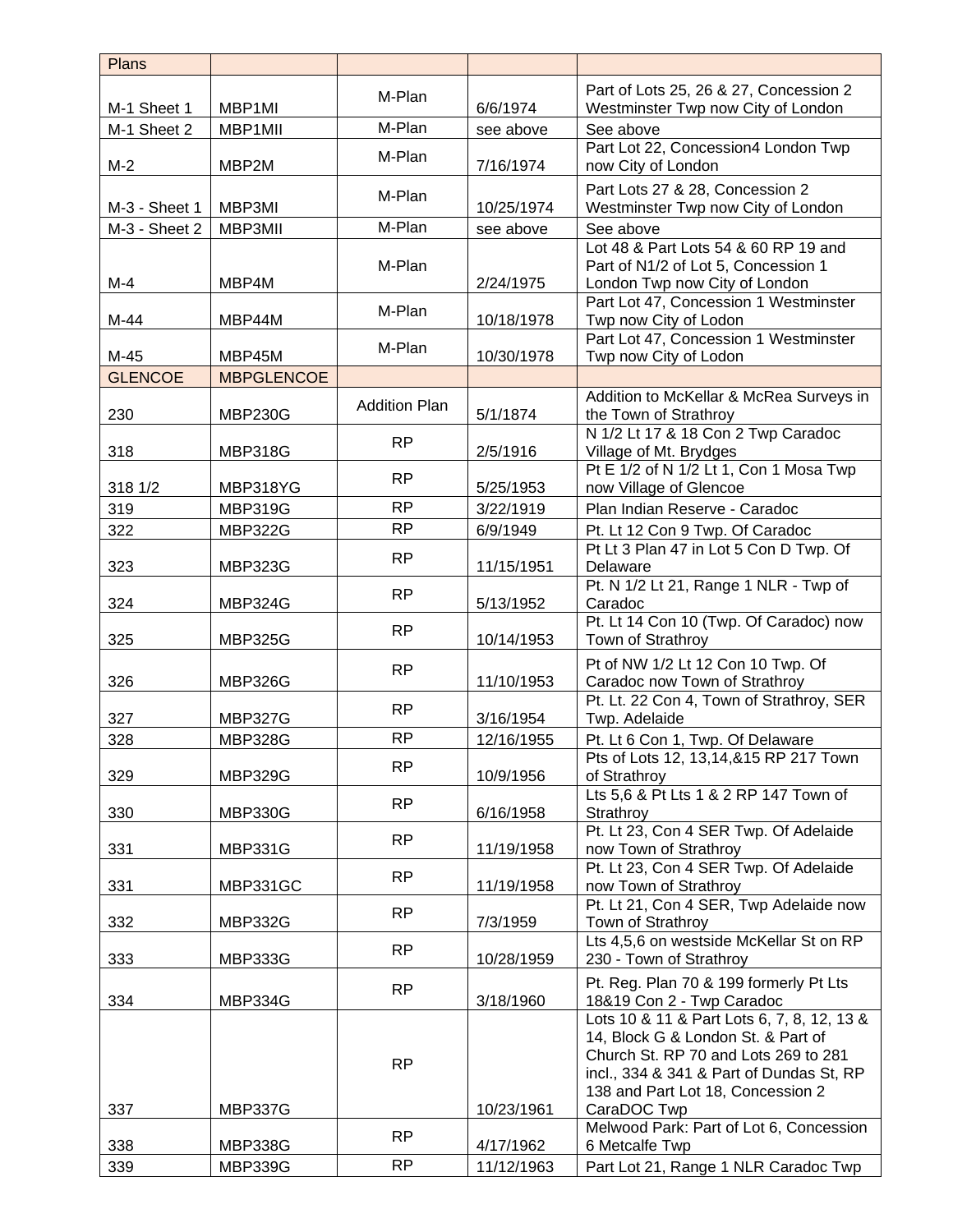|              |                |                                   |            | Orchard View Park: Part N1/2 Lot 23,                                |
|--------------|----------------|-----------------------------------|------------|---------------------------------------------------------------------|
|              |                | <b>RP</b>                         |            | concession 1 Ekfrid Twp now Village of                              |
| 340          | <b>MBP340G</b> |                                   | 1/19/1965  | Glencoe                                                             |
| 341          | <b>MBP341G</b> | <b>RP</b>                         | 10/19/1965 | Pony Acres: Part Lot 17, Concession 2<br>Caradoc Twp                |
|              |                | <b>RP</b>                         |            | Part Lot 24, Concession 1 Ekfrid Twp                                |
| 342          | <b>MBP342G</b> |                                   | 1/24/1966  | now Village of Glencoe                                              |
|              |                |                                   |            | Wright Subdivision: Part N1/2 of Lot 23,                            |
|              |                | <b>RP</b>                         |            | Concession 1 Ekfrid now Village of                                  |
| 343          | <b>MBP343G</b> |                                   | 3/24/1966  | Glencoe<br>Judges Plan: Part Lot 18, Concession 2                   |
|              |                | <b>RP</b>                         |            | Caradoc Twp now Village of Mount                                    |
| 353          | <b>MBP353G</b> |                                   | 12/29/1967 | <b>Brydges</b>                                                      |
|              |                |                                   |            | Judges Plan: Part Lot 18, Concession 2                              |
|              |                | <b>RP</b>                         |            | Caradoc Twp now Village of Mount                                    |
| 354          | <b>MBP354G</b> |                                   | 12/29/1967 | <b>Brydges</b>                                                      |
|              |                | Registrar                         |            | Graphic Index of Part Lot 1, Concession                             |
| 355          | <b>MBP355G</b> | <b>Compiled Plan</b>              | 5/24/1968  | 1 Village of Glencoe                                                |
|              |                | Registrar                         |            | Graphic Index of Lot 14 & Part Lot 13,                              |
| 356 - Copy 1 | <b>MBP356G</b> | <b>Compiled Plan</b><br>Registrar | 5/24/1968  | Concession 3 Metcalfe Twp                                           |
| 356 - copy 2 | MBP356GC       | <b>Compiled Plan</b>              | see above  | See above                                                           |
|              |                | Registrar                         |            | Graphic Index of Part Lot 21, Range 1                               |
| 357          | <b>MBP357G</b> | <b>Compiled Plan</b>              | 9/1/1968   | <b>NLR Caradoc twp</b>                                              |
|              |                | Registrar                         |            | Graphic Index OF Part S1/2 Lot 12,                                  |
| 358          | <b>MBP358G</b> | <b>Compiled Plan</b>              | 11/8/1968  | Concession 2 Ekfrid Twp                                             |
| 359          | <b>MBP359G</b> | <b>RP</b>                         | 12/16/1968 | Part Lot 23, Range 1 NLR Caradoc Twp                                |
|              |                | Registrar                         |            |                                                                     |
| 360          | <b>MBP360G</b> | <b>Compiled Plan</b>              | 12/17/1968 | Part Lot 23, Concession 4 SER Strathroy                             |
|              |                | Registrar                         |            | Part Lot 21 Range 1 NLR and part of                                 |
| 361          | <b>MBP361G</b> | <b>Compiled Plan</b>              | 5/14/1969  | Road Allownace Between Lots 20 & 21<br>Caradoc Twp                  |
|              |                |                                   |            | Judges Plan of Part Lots17 & 18,                                    |
| 362          | <b>MBP362G</b> | <b>RP</b>                         | 4/24/1970  | Concession 2 Caradoc                                                |
|              |                |                                   |            | Judges Plan of Part Lots17 & 18,                                    |
| 363          | <b>MBP363G</b> | <b>RP</b>                         | 4/24/1970  | Concession 2 Caradoc                                                |
|              |                | <b>RP</b>                         |            | Plan of Subdivision of Park Lot 2, Plan                             |
| 364          | <b>MBP364G</b> |                                   | 10/13/1970 | 254 Strathroy                                                       |
|              |                | Registrar                         |            |                                                                     |
| 365          | <b>MBP365G</b> | <b>Compiled Plan</b>              | 12/8/1971  | Part Lot 13, Concession 2 Ekfrid                                    |
|              |                | Registrar                         |            | Graphic Index of S1/2 of Lot 24,<br>Concession 1 & Lot 48, Plan 306 |
|              |                | <b>Compiled Plan</b>              |            | Glencoe and S1/2 of Lot 24, Concession                              |
| 369          | <b>MBP369G</b> |                                   | 8/24/1972  | 1 Ekfrid Twp                                                        |
|              |                | Registrar                         |            |                                                                     |
| 370          | <b>MBP370G</b> | <b>Compiled Plan</b>              | 8/24/1970  | Part Lot 12, Concession 9 Caradoc Twp                               |
|              |                | Registrar                         |            | Part Lots 12 to 14 incl., Plan 104                                  |
| 371          | <b>MBP371G</b> | <b>Compiled Plan</b>              | 9/5/1972   | Strathroy                                                           |
| 372          | <b>MBP372G</b> | Registrar<br><b>Compiled Plan</b> | 4/2/1973   | Part S1/2 of Lot 1, Concession 2 Mosa                               |
|              |                | Registrar                         |            | now Village of Glencoe<br>Part Lot 23, Concession 2 Ekfrid now      |
| 374          | <b>MBP374G</b> | <b>Compiled Plan</b>              | 8/3/1973   | Village of Glencoe                                                  |
|              |                | Registrar                         |            | Part N1/2 of Lot 1, Concession 1 Moas                               |
| 375          | <b>MBP375G</b> | <b>Compiled Plan</b>              | 8/17/1973  | now Village of Glencoe                                              |
|              |                | Registrar                         |            |                                                                     |
| 376          | <b>MBP376G</b> | <b>Compiled Plan</b>              | 8/21/1973  | Part Lot D, Gore Concession Delaware                                |
|              |                | Registrar                         |            | Part Lot 20, Concession 4 SER and                                   |
| 378          | <b>MBP378G</b> | <b>Compiled Plan</b>              | 10/23/1973 | Reserve Lot, Plan 239 Strathroy                                     |
|              |                | Registrar                         |            | Part Lot 21, Concession 4 SER Adelaide                              |
| 379          | <b>MBP379G</b> | <b>Compiled Plan</b>              | 11/19/1973 | Twp now Town of Strathroy                                           |
| 380          | <b>MBP380G</b> | Registrar                         | 11/22/1973 | Part N1/2 of Lot 24, Range 2 NLR Ekfrid                             |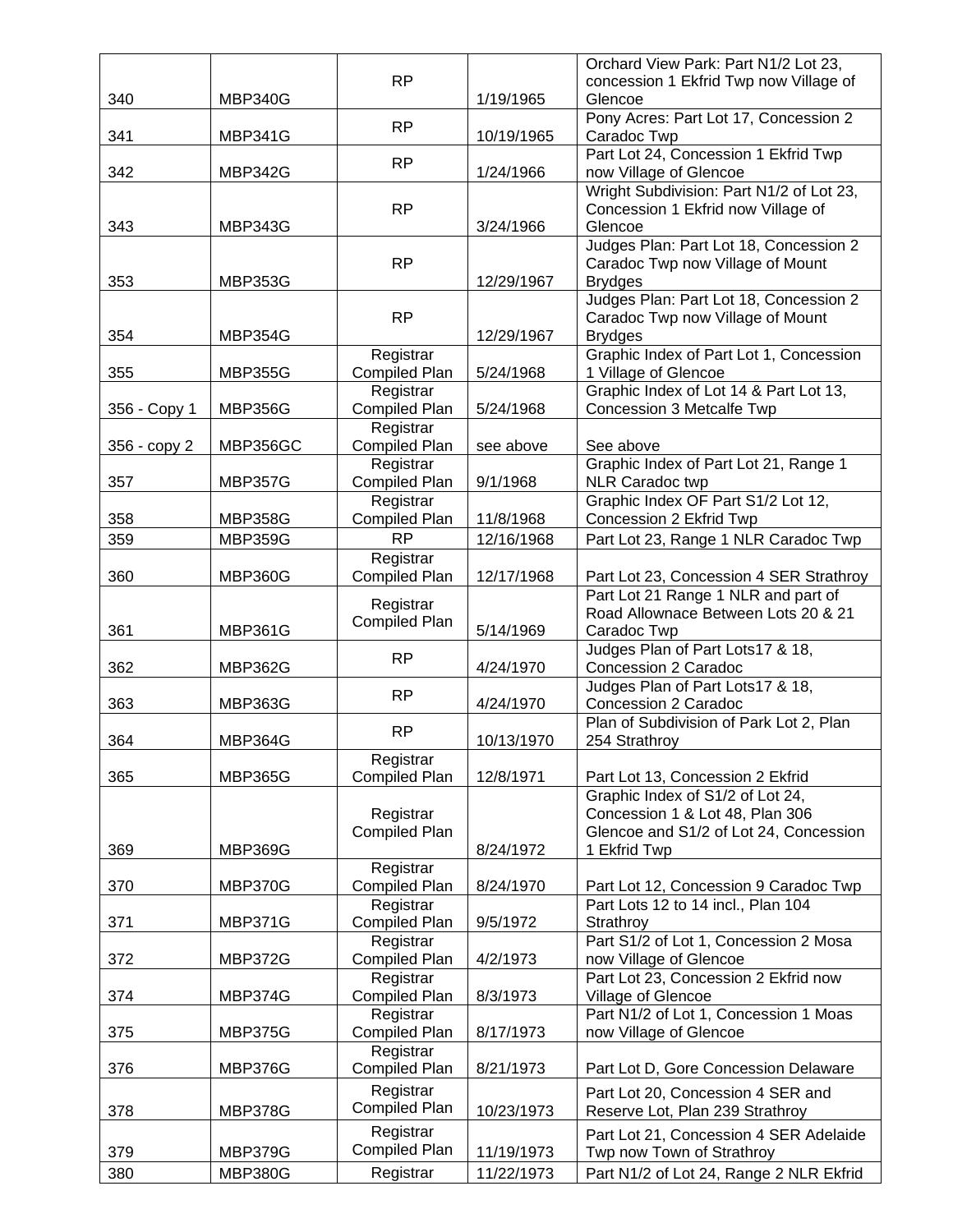|                  |                | <b>Compiled Plan</b>              |            |                                                                                    |
|------------------|----------------|-----------------------------------|------------|------------------------------------------------------------------------------------|
|                  |                | Registrar                         |            |                                                                                    |
| 381              | <b>MBP381G</b> | <b>Compiled Plan</b>              | 12/13/1973 | Part N1/2 of Lot 24, Range 1 NLR ekfrid                                            |
|                  |                | Registrar                         |            | Subdivision Plan of Part of Lot A, Gore                                            |
| 382              | <b>MBP382G</b> | <b>Compiled Plan</b>              | 12/24/1973 | opposite Concession 3 Delaware                                                     |
|                  |                | Registrar                         |            | Subdivision Plan of Part of Lot 23,                                                |
| 383              | <b>MBP383G</b> | <b>Compiled Plan</b>              | 12/24/1973 | Concession 4 SER Adelaide now                                                      |
|                  |                | Registrar                         |            |                                                                                    |
| 384              | <b>MBP384G</b> | <b>Compiled Plan</b>              | 2/4/1974   | Lot 11, Concession 8 Caradoc                                                       |
|                  |                | Registrar                         |            | Part N1/2 of Lot 1, Concession 1 Mosa                                              |
| 385              | <b>MBP385G</b> | <b>Compiled Plan</b>              | 3/13/1974  | now Village of Glencoe                                                             |
| 386              | <b>MBP386G</b> | Registrar<br><b>Compiled Plan</b> | 4/25/1974  |                                                                                    |
|                  |                | Registrar                         |            | Lot 9, Concession 4 Metcalfe                                                       |
| 387              | <b>MBP387G</b> | <b>Compiled Plan</b>              | 5/6/1974   | Lot 20, Concession 8 Caradoc                                                       |
|                  |                | Registrar                         |            |                                                                                    |
| 389              | <b>MBP389G</b> | <b>Compiled Plan</b>              | ??         | Loys 10 & 11, Concession 9 Caradoc                                                 |
|                  |                | Registrar                         |            | Lot C & Part of Lot D, Gore Concession                                             |
| 400              | <b>MBP400G</b> | <b>Compiled Plan</b>              | 8/16/1976  | Delaware                                                                           |
|                  |                | Registrar                         |            | Block A & Lots 14, 15, 16, 25, 26, & 27,                                           |
|                  |                | <b>Compiled Plan</b>              |            | Plan 242 and Lots 3, 10 & 13, Plan 237                                             |
| 405              | <b>MBP405G</b> |                                   | 9/13/1977  | Strathroy<br>Various Lots on Various Plans in the                                  |
| 412              | <b>MBP412G</b> | Registrar<br><b>Compiled Plan</b> | 3/14/1978  | Town of Strathroy                                                                  |
|                  |                | Registrar                         |            | Park Lots 1 to 4 incl. & Part of Park Lot 5,                                       |
| 415              | <b>MBP415G</b> | <b>Compiled Plan</b>              | 9/26/1978  | Plan 247 Strathroy                                                                 |
|                  |                |                                   |            | Lot 5, Concession 4 & Part of Lot 6,                                               |
|                  |                | Registrar                         |            | Concession 4 & Road Allowance                                                      |
|                  |                | Compiled Plan                     |            | between Lots 6 & 7, Concession 4                                                   |
| 423              | <b>MBP423G</b> |                                   | 3/5/1978   | Delaware                                                                           |
|                  |                |                                   |            |                                                                                    |
| <b>GLENCOE M</b> |                |                                   |            |                                                                                    |
| <b>PLANS</b>     |                |                                   |            |                                                                                    |
| M <sub>1</sub>   | MBP1MG         | Judge's Plan                      | 7/12/1968  | Pt. Lt 18 Con 2 Caradoc Twp                                                        |
|                  | MBP2MG         | Judge's Plan                      |            | Pt. Lt 18 Con 2 Caradoc Twp (village of                                            |
| M <sub>2</sub>   |                |                                   | 7/12/1968  | Mt. Brydges)<br>Pt Lts 17 & 18 Con 2 Twp Caradoc                                   |
| M3               | MBP3MG         | Judge's Plan                      | 9/14/1970  | (Village of Mt. Brydges                                                            |
|                  |                |                                   |            | Pt Lts 17 & 18 Con 2 Twp Caradoc                                                   |
| M4               | MBP4MG         | Judge's Plan                      | 9/14/1970  | (Village of Mt. Brydges                                                            |
|                  |                |                                   |            | Lts1-10 inc., Blk A, Lts 1-18 inc., Blk B,                                         |
|                  |                |                                   |            | Lts 1-17 incl. Blk C, Lts 1-5 incl., Blk D                                         |
|                  |                | Plan of Survey                    |            | RP 70 & Its 1-38 incl., Helen St. & Beulah                                         |
|                  |                |                                   |            | St all in Rp 318 & pts Lts 17 & 18, Con 2                                          |
| M <sub>5</sub>   | MBP5MG         |                                   | 8/15/1972  | Twp. Of Caradoc, (Village of Mount<br>Brydges)                                     |
|                  |                |                                   |            | Various Lots on Plan 75 & Pt Lts 17&18                                             |
|                  |                | Plan of Survey                    |            | Con 3 Twp Caradoc (Village Mount                                                   |
| M6               | MBP6MG         |                                   | 8/15/1972  | Brydges)                                                                           |
|                  |                | Plan of Survey                    |            | Pt Lts 17&18 Con 3 Twp of Caradoc                                                  |
| M7               | MBP7MG         |                                   | 8/15/1972  | (Village Mount Brydges)                                                            |
|                  |                |                                   |            | Lts 10&11 & Pt Lts 6,7,8,9,12,13&14, Blk                                           |
|                  |                | Plan of                           |            | G & London St & Pt Church St Plan 70 &<br>Lts 269,270,341,271 to 281 incl, & 334 & |
|                  |                | Subdivision                       |            | Pt Dundas St Plan 138 & Lt Pt 18, Con 2                                            |
| M8               | MBP8MG         |                                   | 8/15/1972  | Twp of Caradoc                                                                     |
|                  |                | Subdivision                       |            | Pony Acres; being pt Lt 17, Con 2 Twp of                                           |
| M <sub>9</sub>   | MBP9MG         | Plan                              | 8/15/1972  | Caradoc                                                                            |
|                  |                | Subdivision                       |            | Lts 27,28,29 & Pt Lt 30 RP 239 & Pt Lt                                             |
| M10              | MBP10MG        | Plan                              | 8/4/1973   | 20, Con 4, SER formerly Twp of Adelaide<br>now Town of Strathroy                   |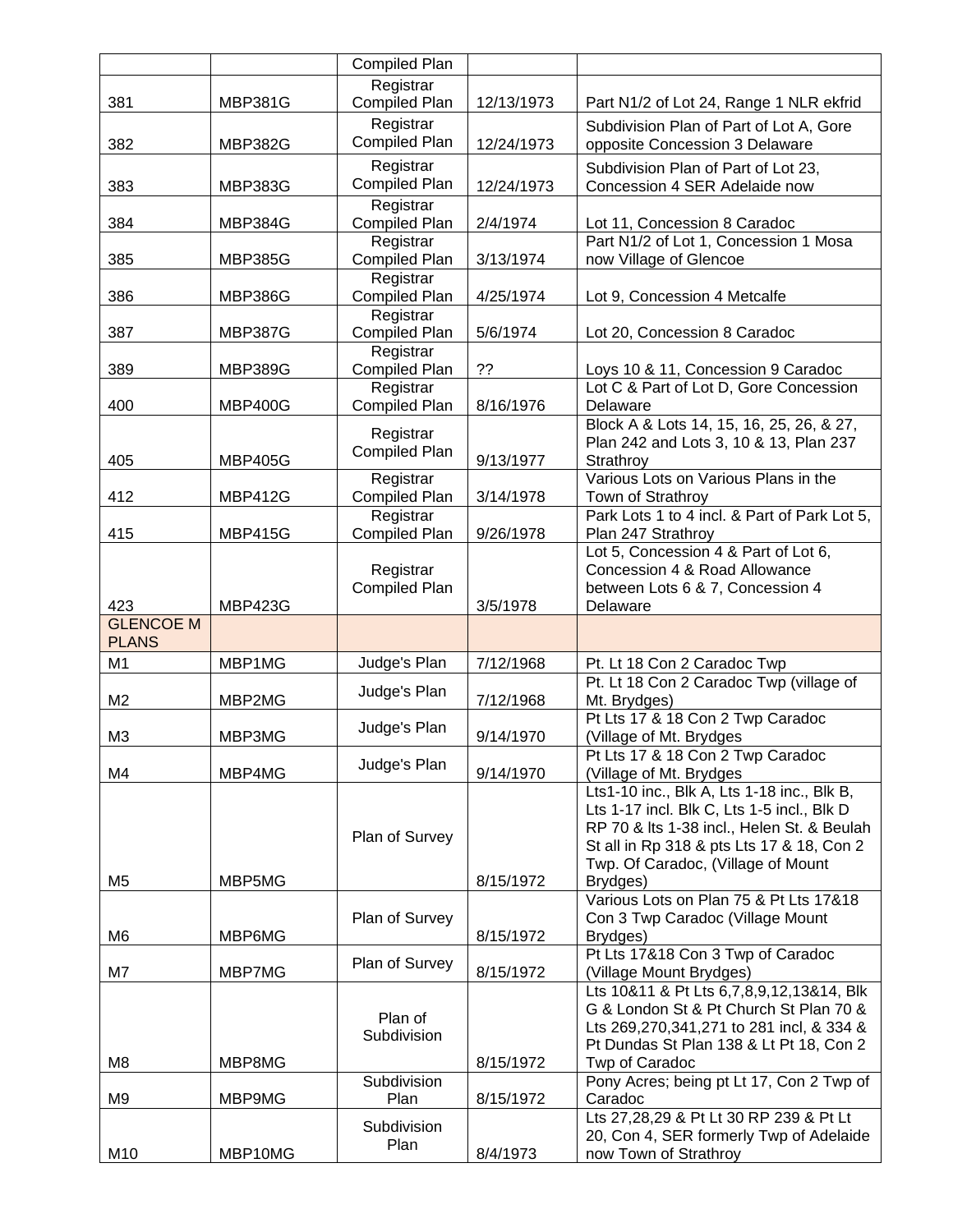|                  |                |                     |             | Lts 25&26 East of Adelaide St, Lt 25,                                    |
|------------------|----------------|---------------------|-------------|--------------------------------------------------------------------------|
|                  |                | Plan of Survey      |             | West of Emerson St all in RP 75 and Pt                                   |
|                  |                |                     |             | Lts 17&18 Con 3 Twp of Caradoc (Village                                  |
| M11              | MBP11MG        |                     | 2/8/1977    | of Mount Brydges)                                                        |
|                  |                |                     |             | Various Lts & all of Victoria St., Young St.                             |
|                  |                |                     |             | & Regent St. Lying east of Adelaide St. &                                |
|                  |                | Plan of Survey      |             | Pt of Emerson St. & Commercial St all in                                 |
|                  |                |                     |             | PI 75 Twp of Caradoc (Village of Mount                                   |
| M12              | MBP12MG        |                     | 2/8/1977    | Brydges)                                                                 |
|                  |                |                     |             | Various Lots & Blks & Streets all in Plan                                |
| M13              | MBP13MG        | Plan of Survey      | 2/8/1977    | 70, 199, & 334 & Pt Lt 18 Con 2 Twp of                                   |
|                  |                |                     |             | Caradoc (Village of Mount Brydes)<br>Blk A, Lts 9,10&11, & Pt Blk B, Lts |
|                  |                | Subdivision         |             | 6,7,8,12,13,14,15&16 on PI 217 and Pt It                                 |
|                  |                | Plan                |             | 23, Con 4 SER formerly Twp of Adelaide                                   |
| M14              | MBP14MG        |                     | 11/7/1975   | now Town of Strathroy                                                    |
|                  |                | Subdivision         |             |                                                                          |
| M15              | MBP15MG        | Plan                | 2/12/1976   | Pt LT 6 & Lt 7 RP 287 Town of Strathroy                                  |
|                  |                | Subdivision         |             |                                                                          |
| M16              | MBP16MG        | Plan                | 7/16/1976   | Pt Park Lt 5 RP 274 Town of Strathroy                                    |
|                  |                | Subdivision         |             |                                                                          |
| M17              | MBP17MG        | Plan                | 12/6/1976   | Pt Lt 5, RP 167 Town of Strathroy                                        |
|                  |                |                     |             | Pt Lt 2&3 & Lt 4 RP 167 & Pt Lts 7&8, S                                  |
|                  |                | Subdivision         |             | of Burns St & West of Oak Ave & all Lts 2                                |
|                  |                | Plan                |             | to 23 incl & Pt Lts 24&25, W of Oak Ave                                  |
| M18              | MBP18MG        |                     | 12/22/1976  | Plan 254 Town of Strathroy                                               |
|                  |                | Subdivision         |             | Pt Lt 21, Con 4, SER formerly Twp of                                     |
| M19              | MBP19MG        | Plan                | 2/8/1977    | Adelaide now Town of Strathroy                                           |
|                  |                | Subdivision         |             |                                                                          |
| M20              | MBP20MG        | Plan                | 6/10/1977   | Pt Lt 7, RP 167, Town of Strathroy                                       |
|                  |                | Subdivision         |             |                                                                          |
| M21              | MBP21MG        | Plan                | 9/13/1977   | Lt 6, RP 167 - Town of Strathroy                                         |
|                  |                | Subdivision         |             | Pt of Park Lts 4 & 5 RP 47 in Twp                                        |
| M22              | MBP22MG        | Plan<br>Subdivision | 8/25/1978   | Delaware (Village of Delaware)                                           |
| M23              | MBP23MG        | Plan                | 8/14/1978   | Pt Lt C, Gore Concession in Twp of<br>Delaware                           |
|                  |                |                     |             |                                                                          |
| <b>TOWNSHIPS</b> |                |                     |             |                                                                          |
|                  |                | Town Plot           | Dec 9/1857  |                                                                          |
| 127(COPY)        | <b>MBP127C</b> |                     | Mar 20/1972 | Davis Plot in Wardsville                                                 |
|                  |                | Town Plot           | Apr 16/1872 | Village of Glencoe, Pt Lt 24 1st                                         |
| 292              | <b>MBP292G</b> |                     | Nov 12/1971 | <b>Concession Ekfrid</b>                                                 |
|                  | MBP1MID        |                     | May 1/1874  | Plan of Town of Strathroy                                                |
|                  | MBP3MID        |                     |             | Lobo Township                                                            |
|                  | MBP4MID        |                     |             | <b>Westminster Township</b>                                              |
|                  | MBP5MID        |                     |             | North Dorchester (North River Thames)                                    |
|                  | MBP6MID        |                     |             | North Dorchester (South River Thames)                                    |
|                  | MBP7MID        |                     |             | <b>Biddulph</b>                                                          |
|                  |                |                     |             |                                                                          |
|                  | MBP8MID        |                     |             | <b>West Nissouri</b>                                                     |
|                  | MBP9MID        |                     |             | East Nissouri                                                            |
|                  | MBP10MID       |                     |             | Metcalf                                                                  |
|                  | MBP11MID       |                     |             | Ekfrid                                                                   |
| Misc             | MBP12MID       | Plan                |             | Plan of the Birrell Estate Sout London                                   |
| Misc             | MBP13MID       | Plan                |             | Various City of London Lots                                              |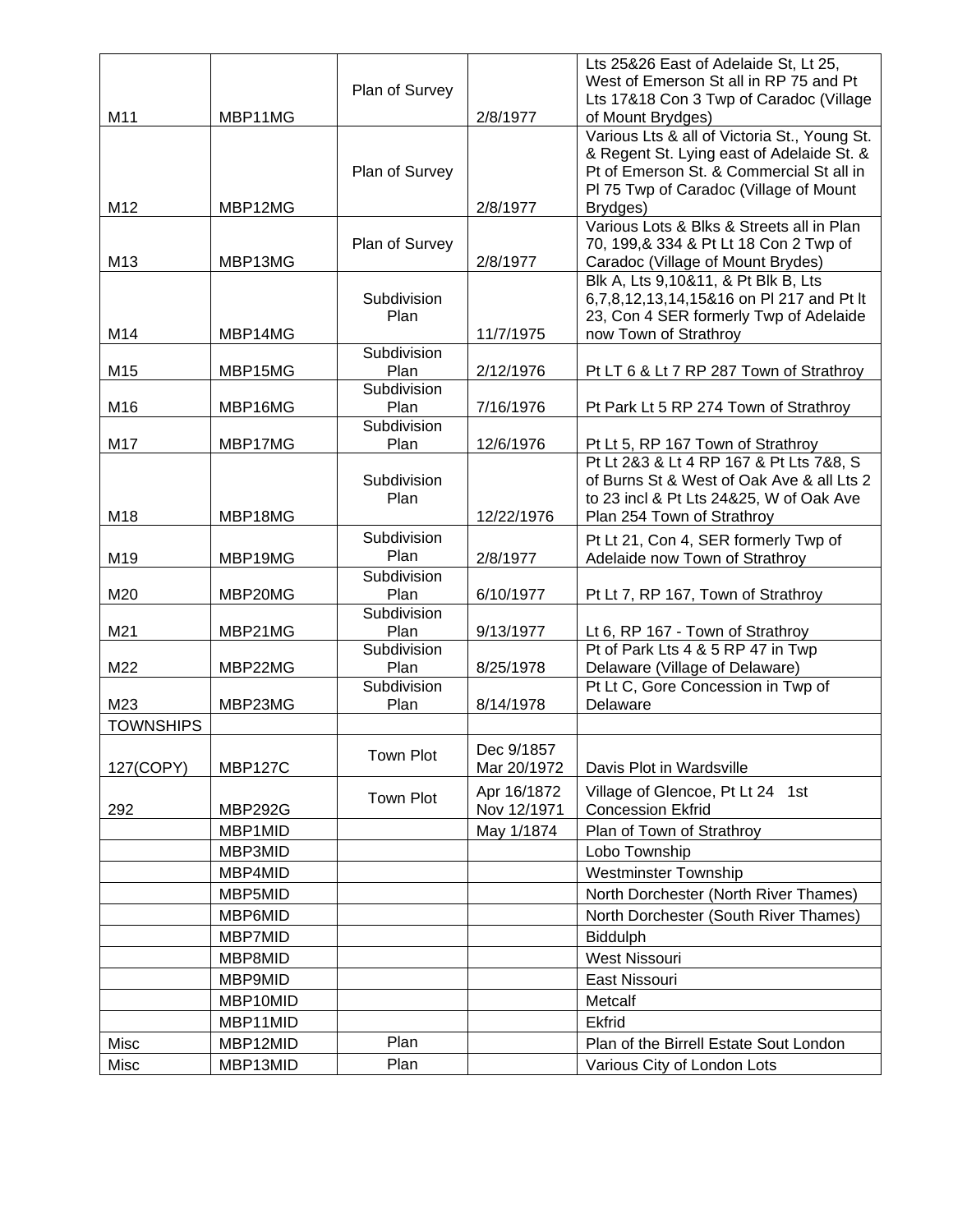## **Middlesex (London) LRO #33**

|               | <b>NAMED PLANS</b> |                                          |  |  |
|---------------|--------------------|------------------------------------------|--|--|
| <b>PREFIX</b> | PLAN#              | <b>PLAN DESCRIPTION</b>                  |  |  |
| <b>TWP</b>    | 1                  | <b>VILLAGE PLOT OF ADELAIDE</b>          |  |  |
| <b>TWP</b>    | $\overline{2}$     | <b>BIDDULPH TOWNSHIP</b>                 |  |  |
| <b>TWP</b>    | $\overline{3}$     | <b>CARADOC TOWNSHIP</b>                  |  |  |
| TWP           | $\overline{4}$     | <b>EKFRID TOWNSHIP</b>                   |  |  |
| <b>TWP</b>    | $\overline{5}$     | <b>DELAWARE TOWNSHIP</b>                 |  |  |
| <b>TWP</b>    | 6                  | <b>METCALFE</b>                          |  |  |
| <b>TWP</b>    | $\overline{7}$     | <b>MOSA</b>                              |  |  |
| <b>TWP</b>    | $\overline{8}$     | <b>EAST NISSOURI</b>                     |  |  |
| TWP           | 9                  | <b>WEST NISSOURI</b>                     |  |  |
| <b>TWP</b>    | 10                 | <b>EAST WILLIAMS TOWNSHIP</b>            |  |  |
| <b>TWP</b>    | 11                 | WEST WILLIAMS TOWNSHIP                   |  |  |
| <b>TWP</b>    | 12                 | <b>LOBO TOWNSHIP</b>                     |  |  |
| <b>TWP</b>    | 13                 | <b>LONDON TOWNSHIP</b>                   |  |  |
| <b>TWP</b>    | 14                 | <b>VILLAGE OF MOUNT BRYDGES</b>          |  |  |
| <b>TWP</b>    | 15                 | NORTH DORCHESTER (NORTH OF RIVER THAMES) |  |  |
| <b>TWP</b>    | 16                 | NORTH DORCHESTER (SOUTH OF RIVER THAMES) |  |  |
| TWP           | 17                 | <b>VILLAGE OF GLENCOE</b>                |  |  |
| <b>TWP</b>    | 18                 | TOWNSHIP OF MCGILLIVRAY                  |  |  |
| <b>TWP</b>    | 19                 | WESTMINISTER TOWNSHIP                    |  |  |
| <b>TWP</b>    | 20                 | WESTMINISTER TOWNSHIP, CONCESSION 2      |  |  |
|               |                    |                                          |  |  |
| <b>MOORE</b>  | 4A                 | <b>MOORE PLAN A-4</b>                    |  |  |
| <b>MOORE</b>  | 5A                 | <b>MOORE PLAN A-5</b>                    |  |  |
| <b>MOORE</b>  | 6A                 | <b>MOORE PLAN A-6</b>                    |  |  |
| <b>MOORE</b>  | <b>7A</b>          | <b>MOORE PLAN A-7</b>                    |  |  |
| <b>MOORE</b>  | <b>8A</b>          | <b>MOORE PLAN A-8</b>                    |  |  |
| <b>MOORE</b>  | 5AA                | <b>MOORE PLAN AA-5</b>                   |  |  |
| <b>MOORE</b>  | 3B                 | <b>MOORE PLAN B-3</b>                    |  |  |
| <b>MOORE</b>  | 4B                 | <b>MOORE PLAN B-4</b>                    |  |  |
| <b>MOORE</b>  | 5B                 | MOORE PLAN B-5                           |  |  |
| <b>MOORE</b>  | 6 <sub>B</sub>     | <b>MOORE PLAN B-6</b>                    |  |  |
| <b>MOORE</b>  | 7B                 | <b>MOORE PLAN B-7</b>                    |  |  |
| <b>MOORE</b>  | 8B                 | <b>MOORE PLAN B-8</b>                    |  |  |
| <b>MOORE</b>  | 9B                 | <b>MOORE PLAN B-9</b>                    |  |  |
| <b>MOORE</b>  | 2C                 | <b>MOORE PLAN C-2</b>                    |  |  |
| <b>MOORE</b>  | 3C                 | <b>MOORE PLAN C-3</b>                    |  |  |
| <b>MOORE</b>  | 4C                 | <b>MOORE PLAN C-4</b>                    |  |  |
| <b>MOORE</b>  | 5C                 | <b>MOORE PLAN C-5</b>                    |  |  |

 $\sim$ 

 $\mathcal{L}(\mathcal{L}(\mathcal{L}(\mathcal{L}(\mathcal{L}(\mathcal{L}(\mathcal{L}(\mathcal{L}(\mathcal{L}(\mathcal{L}(\mathcal{L}(\mathcal{L}(\mathcal{L}(\mathcal{L}(\mathcal{L}(\mathcal{L}(\mathcal{L}(\mathcal{L}(\mathcal{L}(\mathcal{L}(\mathcal{L}(\mathcal{L}(\mathcal{L}(\mathcal{L}(\mathcal{L}(\mathcal{L}(\mathcal{L}(\mathcal{L}(\mathcal{L}(\mathcal{L}(\mathcal{L}(\mathcal{L}(\mathcal{L}(\mathcal{L}(\mathcal{L}(\mathcal{L}(\mathcal{$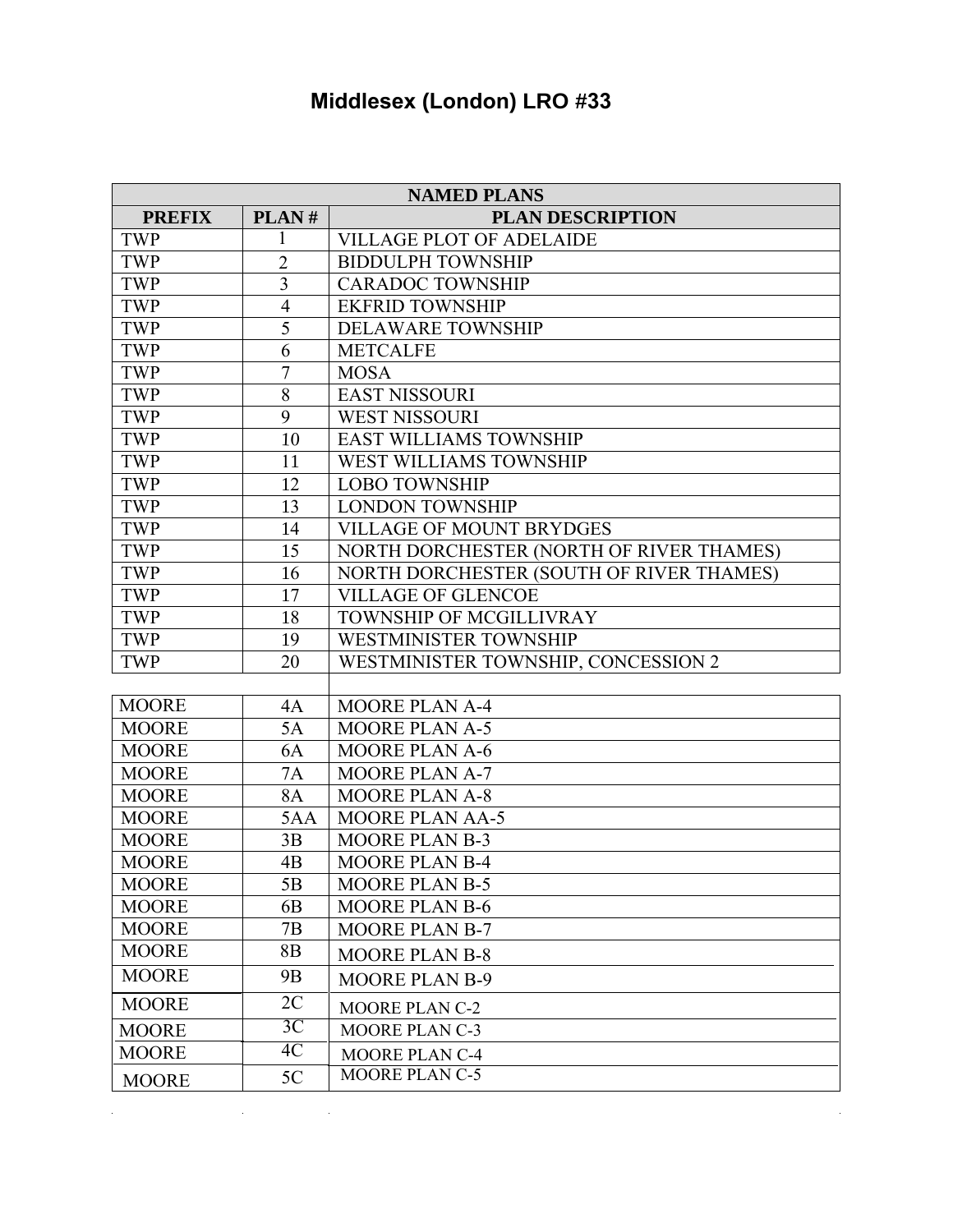| <b>PREFIX</b> | PLAN#          | <b>PLAN DESCRIPTION</b> |
|---------------|----------------|-------------------------|
| <b>MOORE</b>  | 6C             | <b>MOORE PLAN C-6</b>   |
| <b>MOORE</b>  | 7C             | <b>MOORE PLAN C-7</b>   |
| <b>MOORE</b>  | 8C             | <b>MOORE PLAN C-8</b>   |
| <b>MOORE</b>  | 9C             | MOORE PLAN C-9          |
| <b>MOORE</b>  | 10C            | <b>MOORE PLAN C-10</b>  |
| <b>MOORE</b>  | 2D             | MOORE PLAN D-2          |
| <b>MOORE</b>  | 3D             | <b>MOORE PLAN D-3</b>   |
| <b>MOORE</b>  | 4 <sub>D</sub> | <b>MOORE PLAN D-4</b>   |
| <b>MOORE</b>  | 5D             | <b>MOORE PLAN D-5</b>   |
| <b>MOORE</b>  | 6 <sub>D</sub> | <b>MOORE PLAN D-6</b>   |
| <b>MOORE</b>  | 7D             | <b>MOORE PLAN D-7</b>   |
| <b>MOORE</b>  | 8D             | <b>MOORE PLAN D-8</b>   |
| <b>MOORE</b>  | 9D             | <b>MOORE PLAN D-9</b>   |
| <b>MOORE</b>  | 10D            | <b>MOORE PLAN D-10</b>  |
| <b>MOORE</b>  | 11D            | <b>MOORE PLAN D-11</b>  |
| <b>MOORE</b>  | 1E             | <b>MOORE PLAN E-1</b>   |
| <b>MOORE</b>  | 2E             | <b>MOORE PLAN E-2</b>   |
| <b>MOORE</b>  | 3E             | <b>MOORE PLAN E-3</b>   |
| <b>MOORE</b>  | 4E             | <b>MOORE PLAN E-4</b>   |
| <b>MOORE</b>  | 5E             | <b>MOORE PLAN E-5</b>   |
| <b>MOORE</b>  | 6E             | <b>MOORE PLAN E-6</b>   |
| <b>MOORE</b>  | 7E             | <b>MOORE PLAN E-7</b>   |
| <b>MOORE</b>  | <b>8E</b>      | <b>MOORE PLAN E-8</b>   |
| <b>MOORE</b>  | <b>9E</b>      | <b>MOORE PLAN E-9</b>   |
| <b>MOORE</b>  | 10E            | <b>MOORE PLAN E-10</b>  |
| <b>MOORE</b>  | 1F             | <b>MOORE PLAN F-1</b>   |
| <b>MOORE</b>  | 2F             | <b>MOORE PLAN F-2</b>   |
| <b>MOORE</b>  | 3F             | <b>MOORE PLAN F-3</b>   |
| <b>MOORE</b>  | 4F             | <b>MOORE PLAN F-4</b>   |
| <b>MOORE</b>  | 5F             | <b>MOORE PLAN F-5</b>   |
| <b>MOORE</b>  | 6F             | <b>MOORE PLAN F-6</b>   |
| <b>MOORE</b>  | 7F             | <b>MOORE PLAN F-7</b>   |
| <b>MOORE</b>  | 8F             | <b>MOORE PLAN F-8</b>   |
| <b>MOORE</b>  | <b>9F</b>      | <b>MOORE PLAN F-9</b>   |
| <b>MOORE</b>  | 10F            | <b>MOORE PLAN F-10</b>  |
| <b>MOORE</b>  | 1 <sub>G</sub> | <b>MOORE PLAN G-1</b>   |
| <b>MOORE</b>  | 2G             | <b>MOORE PLAN G-2</b>   |
| <b>MOORE</b>  | 3G             | <b>MOORE PLAN G-3</b>   |
| <b>MOORE</b>  | 4G             | <b>MOORE PLAN G-4</b>   |
| <b>MOORE</b>  | 5G             | <b>MOORE PLANG-5</b>    |